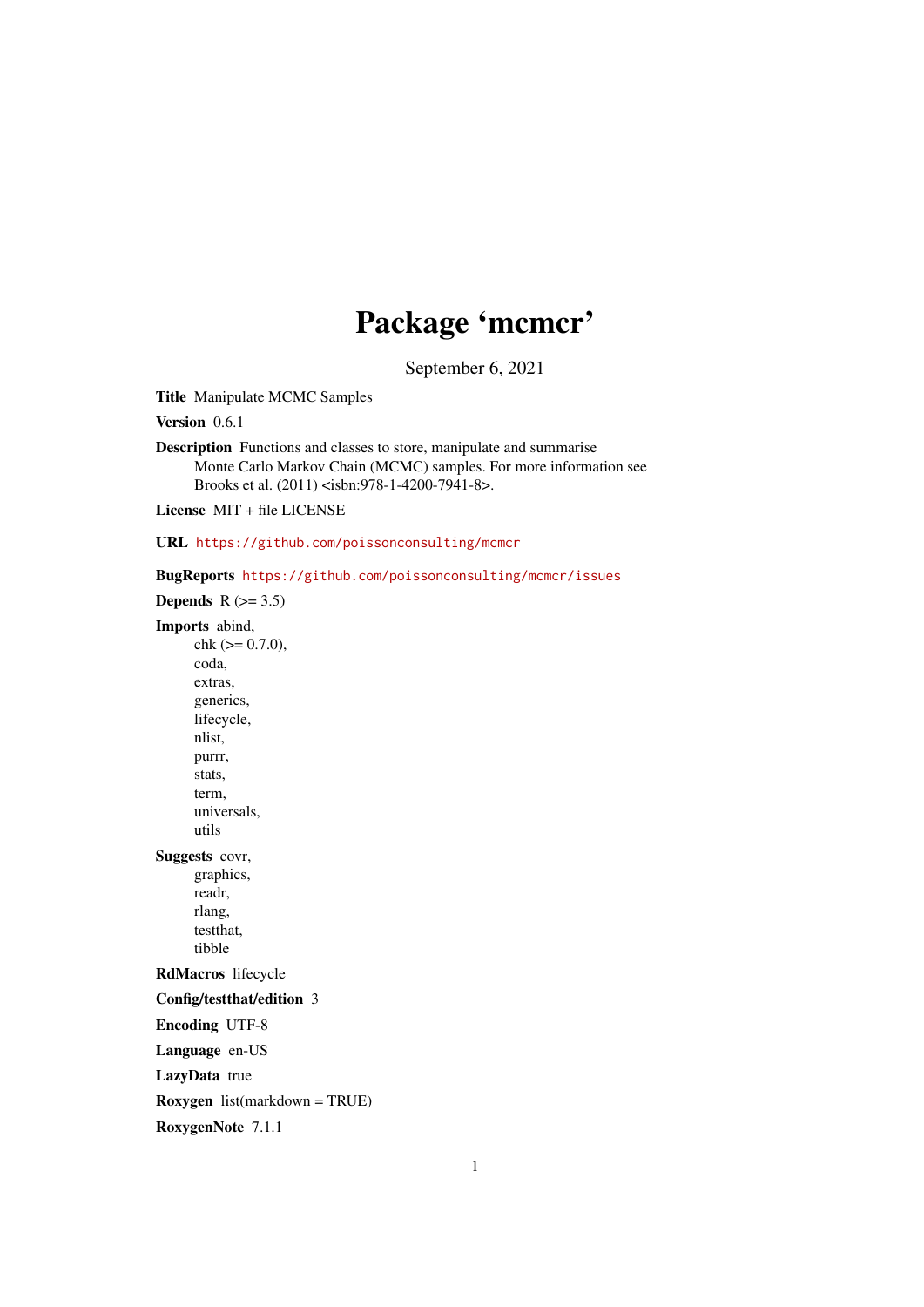# R topics documented:

|                 | 4              |
|-----------------|----------------|
|                 | $\overline{4}$ |
|                 | 5              |
|                 | 6              |
|                 | 6              |
|                 | $\overline{7}$ |
|                 | 8              |
|                 | 9              |
|                 | 10             |
|                 | 11             |
|                 | 11             |
|                 | 12             |
|                 | 13             |
|                 | 13             |
|                 | 14             |
|                 | 14             |
|                 | 15             |
|                 | 15             |
|                 | 16             |
|                 | 16             |
|                 | 17             |
|                 | 18             |
|                 | 19             |
|                 | 19             |
|                 | 20             |
|                 | 21             |
|                 | 21             |
|                 | 22             |
|                 | 23             |
|                 | 24             |
|                 | 25             |
|                 | 26             |
|                 |                |
|                 | 27             |
|                 | 28             |
|                 | 29             |
|                 | 29             |
|                 | 30             |
|                 | 30             |
|                 | 31             |
| estimates.mcmcr | 31             |
|                 | 32             |
|                 | 33             |
|                 | 34             |
|                 | 35             |
|                 | 36             |
|                 | 37             |
|                 | 38             |
|                 | 39             |
|                 | 39             |
|                 | 40             |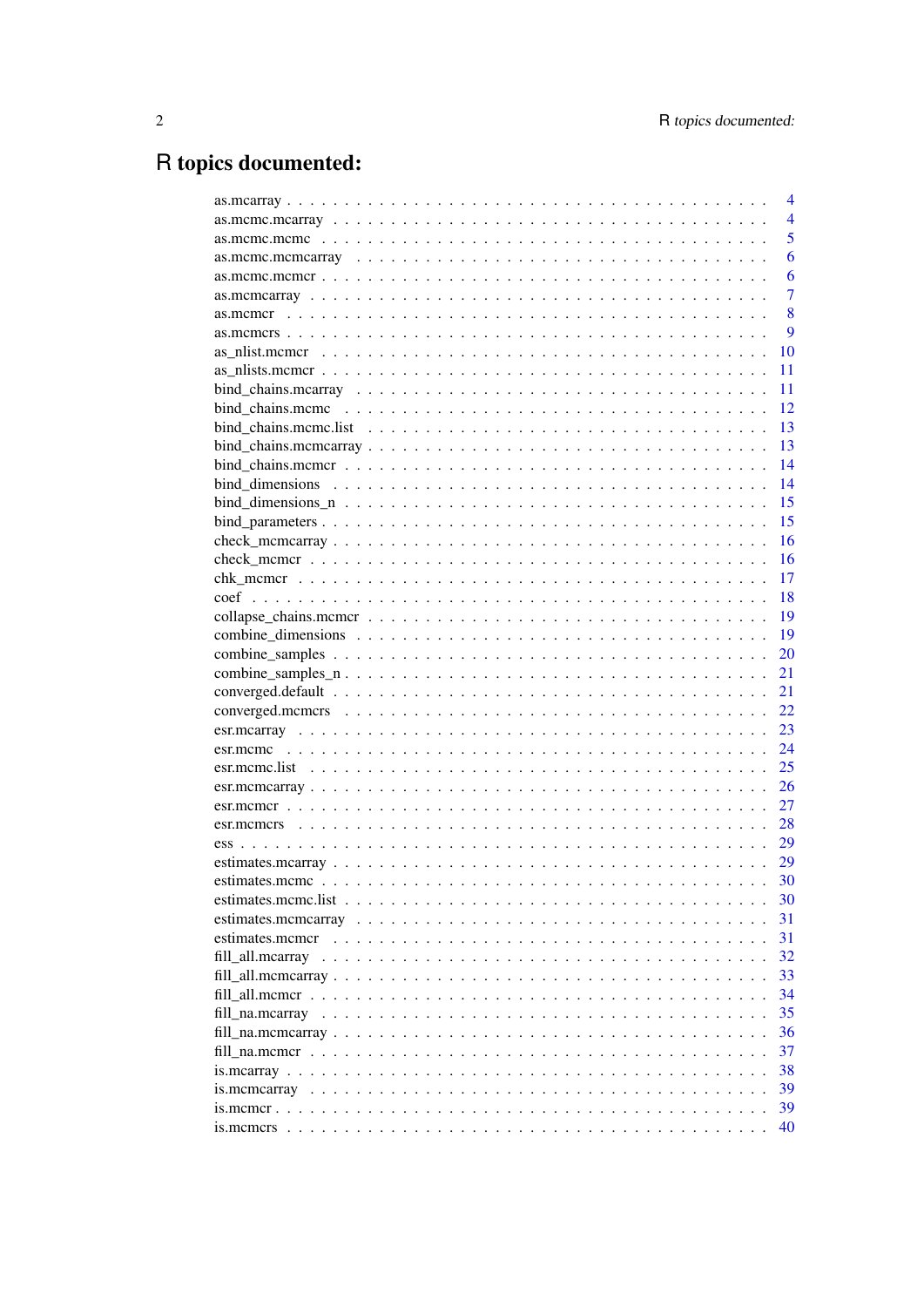| 41 |
|----|
| 41 |
| 42 |
| 42 |
| 43 |
| 43 |
| 44 |
| 44 |
| 45 |
| 45 |
| 46 |
| 46 |
| 47 |
| 47 |
| 48 |
| 48 |
| 49 |
| 50 |
| 50 |
| 51 |
| 51 |
| 52 |
| 52 |
| 53 |
| 54 |
| 54 |
| 55 |
| 55 |
| 56 |
| 56 |
| 57 |
| 58 |
| 59 |
| 60 |
| 61 |
| 62 |
| 62 |
| 63 |
| 64 |
| 64 |
| 65 |
| 66 |

**Index** 

68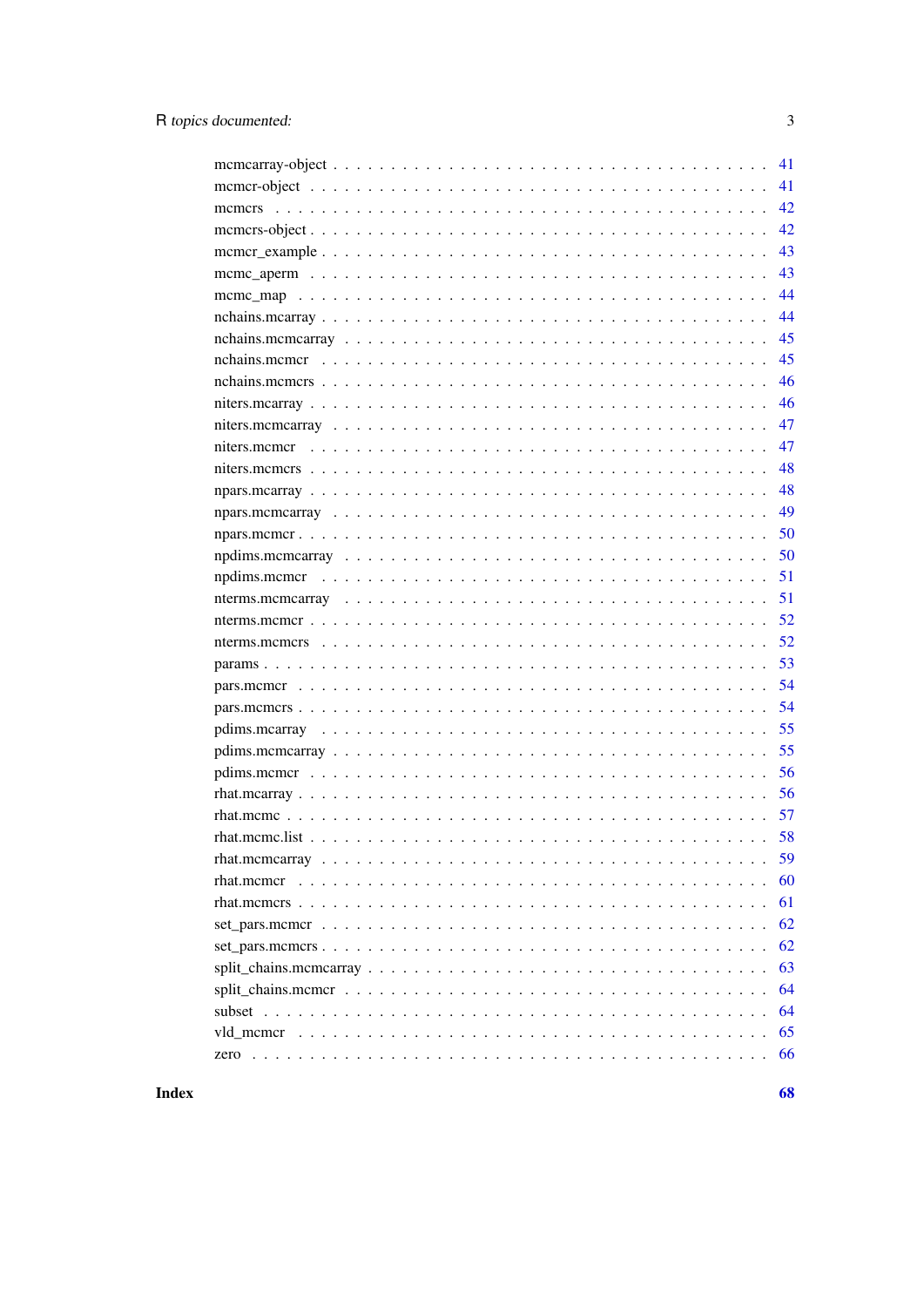<span id="page-3-1"></span><span id="page-3-0"></span>

Coerces MCMC objects to an mcarray object.

#### Usage

```
as.mcarray(x, \ldots)## S3 method for class 'list'
as.mcmcr(x, \ldots)
```
#### Arguments

| x        | object to coerce. |
|----------|-------------------|
| $\cdots$ | Unused.           |

#### Methods (by class)

• list: Convert a list of uniquely named objects that can be coerced to [mcmcarray-object]s to an mcmcr object

#### See Also

Other coerce: [as.mcmcarray\(](#page-6-1)), [as.mcmcr\(](#page-7-1)), [mcmcrs\(](#page-41-1))

#### Examples

as.mcarray(mcmcr\_example\$beta)

as.mcmc.mcarray *Markov Chain Monte Carlo Objects*

#### Description

The function mcmc is used to create a Markov Chain Monte Carlo object. The input data are taken to be a vector, or a matrix with one column per variable.

If the optional arguments start, end, and thin are omitted then the chain is assumed to start with iteration 1 and have thinning interval 1. If data represents a chain that starts at a later iteration, the first iteration in the chain should be given as the start argument. Likewise, if data represents a chain that has already been thinned, the thinning interval should be given as the thin argument.

An mcmc object may be summarized by the summary function and visualized with the plot function.

MCMC objects resemble time series (ts) objects and have methods for the generic functions time, start, end, frequency and window.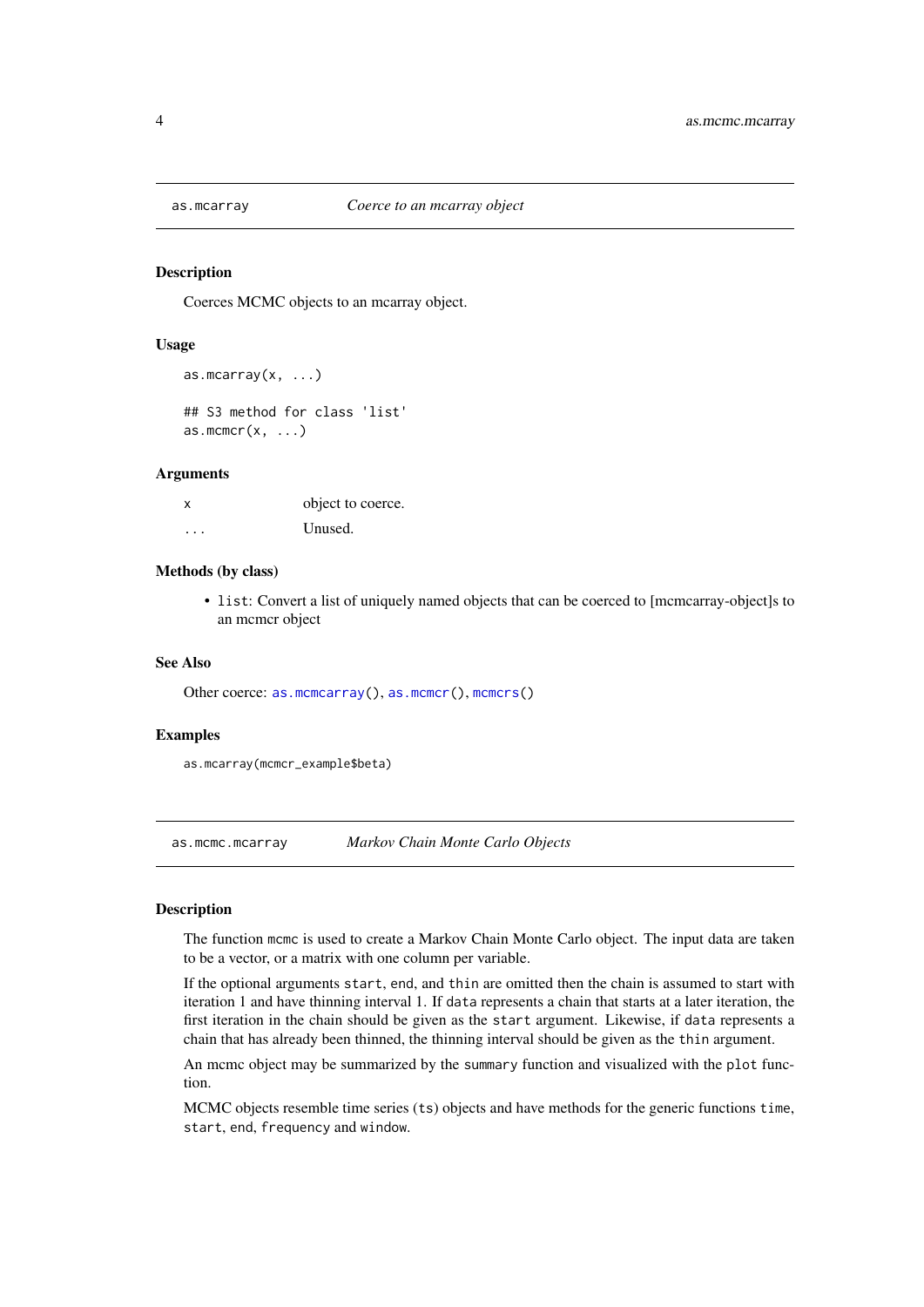#### <span id="page-4-0"></span>as.mcmc.mcmc 5

#### Usage

## S3 method for class 'mcarray' as.mcmc $(x, \ldots)$ 

# Arguments

|          | An object that may be coerced to an mome object    |
|----------|----------------------------------------------------|
| $\cdots$ | Further arguments to be passed to specific methods |

#### Author(s)

Martyn Plummer

# See Also

[mcmc.list](#page-0-0), [mcmcUpgrade](#page-0-0), [thin](#page-0-0), [window.mcmc](#page-0-0), [summary.mcmc](#page-0-0), [plot.mcmc](#page-0-0).

as.mcmc.mcmc *Markov Chain Monte Carlo Objects*

#### Description

The function mcmc is used to create a Markov Chain Monte Carlo object. The input data are taken to be a vector, or a matrix with one column per variable.

If the optional arguments start, end, and thin are omitted then the chain is assumed to start with iteration 1 and have thinning interval 1. If data represents a chain that starts at a later iteration, the first iteration in the chain should be given as the start argument. Likewise, if data represents a chain that has already been thinned, the thinning interval should be given as the thin argument.

An mcmc object may be summarized by the summary function and visualized with the plot function.

MCMC objects resemble time series (ts) objects and have methods for the generic functions time, start, end, frequency and window.

#### Usage

## S3 method for class 'mcmc'  $as.mcmc(x, \ldots)$ 

#### Arguments

|          | An object that may be coerced to an mome object    |
|----------|----------------------------------------------------|
| $\cdots$ | Further arguments to be passed to specific methods |

#### Author(s)

Martyn Plummer

#### See Also

[mcmc.list](#page-0-0), [mcmcUpgrade](#page-0-0), [thin](#page-0-0), [window.mcmc](#page-0-0), [summary.mcmc](#page-0-0), [plot.mcmc](#page-0-0).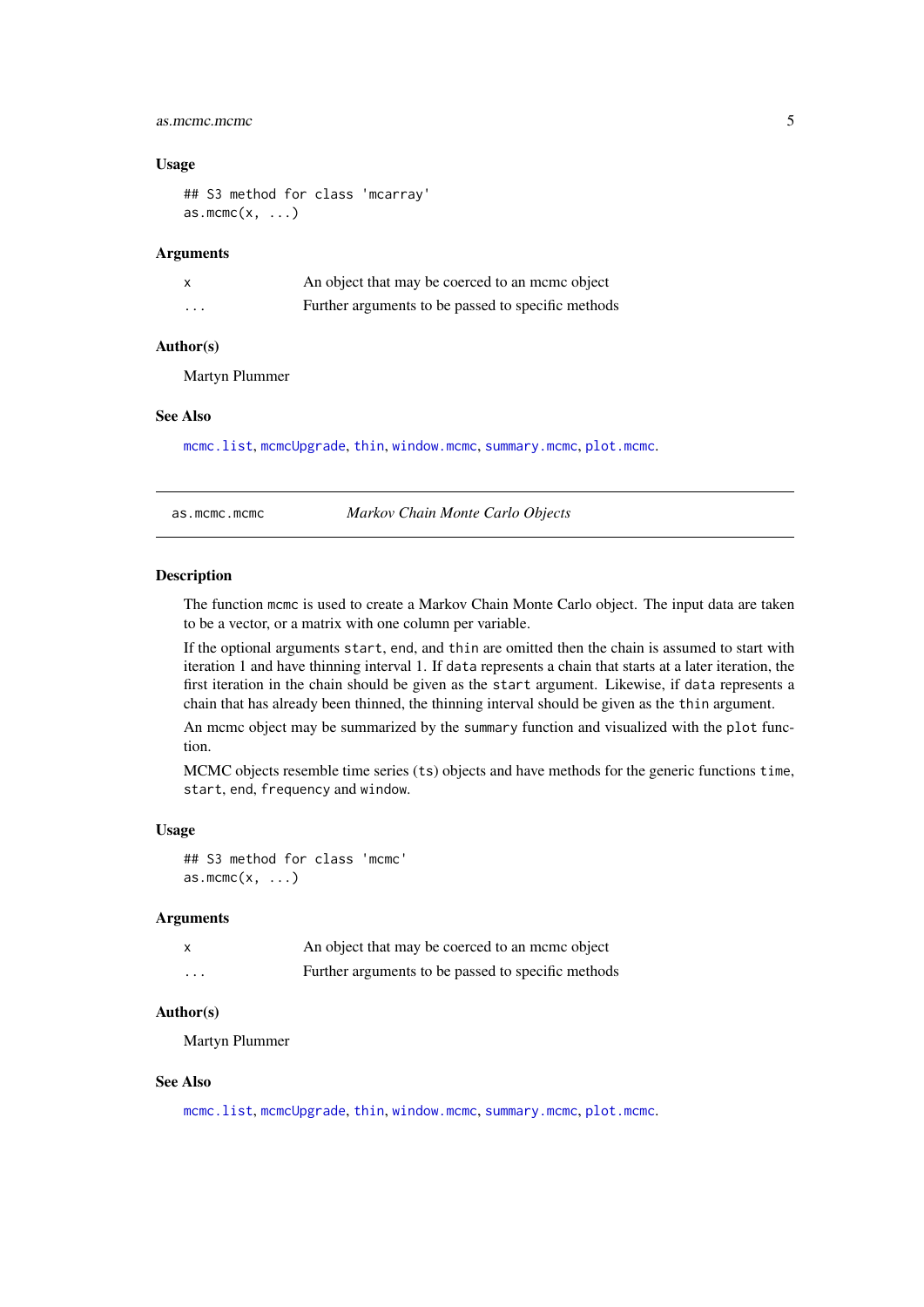<span id="page-5-0"></span>as.mcmc.mcmcarray *Markov Chain Monte Carlo Objects*

#### Description

The function mcmc is used to create a Markov Chain Monte Carlo object. The input data are taken to be a vector, or a matrix with one column per variable.

If the optional arguments start, end, and thin are omitted then the chain is assumed to start with iteration 1 and have thinning interval 1. If data represents a chain that starts at a later iteration, the first iteration in the chain should be given as the start argument. Likewise, if data represents a chain that has already been thinned, the thinning interval should be given as the thin argument.

An mcmc object may be summarized by the summary function and visualized with the plot function.

MCMC objects resemble time series (ts) objects and have methods for the generic functions time, start, end, frequency and window.

#### Usage

```
## S3 method for class 'mcmcarray'
as.mcmc(x, \ldots)
```
#### Arguments

| X        | An object that may be coerced to an meme object    |
|----------|----------------------------------------------------|
| $\cdots$ | Further arguments to be passed to specific methods |

#### Author(s)

Martyn Plummer

#### See Also

[mcmc.list](#page-0-0), [mcmcUpgrade](#page-0-0), [thin](#page-0-0), [window.mcmc](#page-0-0), [summary.mcmc](#page-0-0), [plot.mcmc](#page-0-0).

as.mcmc.mcmcr *Markov Chain Monte Carlo Objects*

#### **Description**

The function mcmc is used to create a Markov Chain Monte Carlo object. The input data are taken to be a vector, or a matrix with one column per variable.

If the optional arguments start, end, and thin are omitted then the chain is assumed to start with iteration 1 and have thinning interval 1. If data represents a chain that starts at a later iteration, the first iteration in the chain should be given as the start argument. Likewise, if data represents a chain that has already been thinned, the thinning interval should be given as the thin argument.

An mcmc object may be summarized by the summary function and visualized with the plot function.

MCMC objects resemble time series (ts) objects and have methods for the generic functions time, start, end, frequency and window.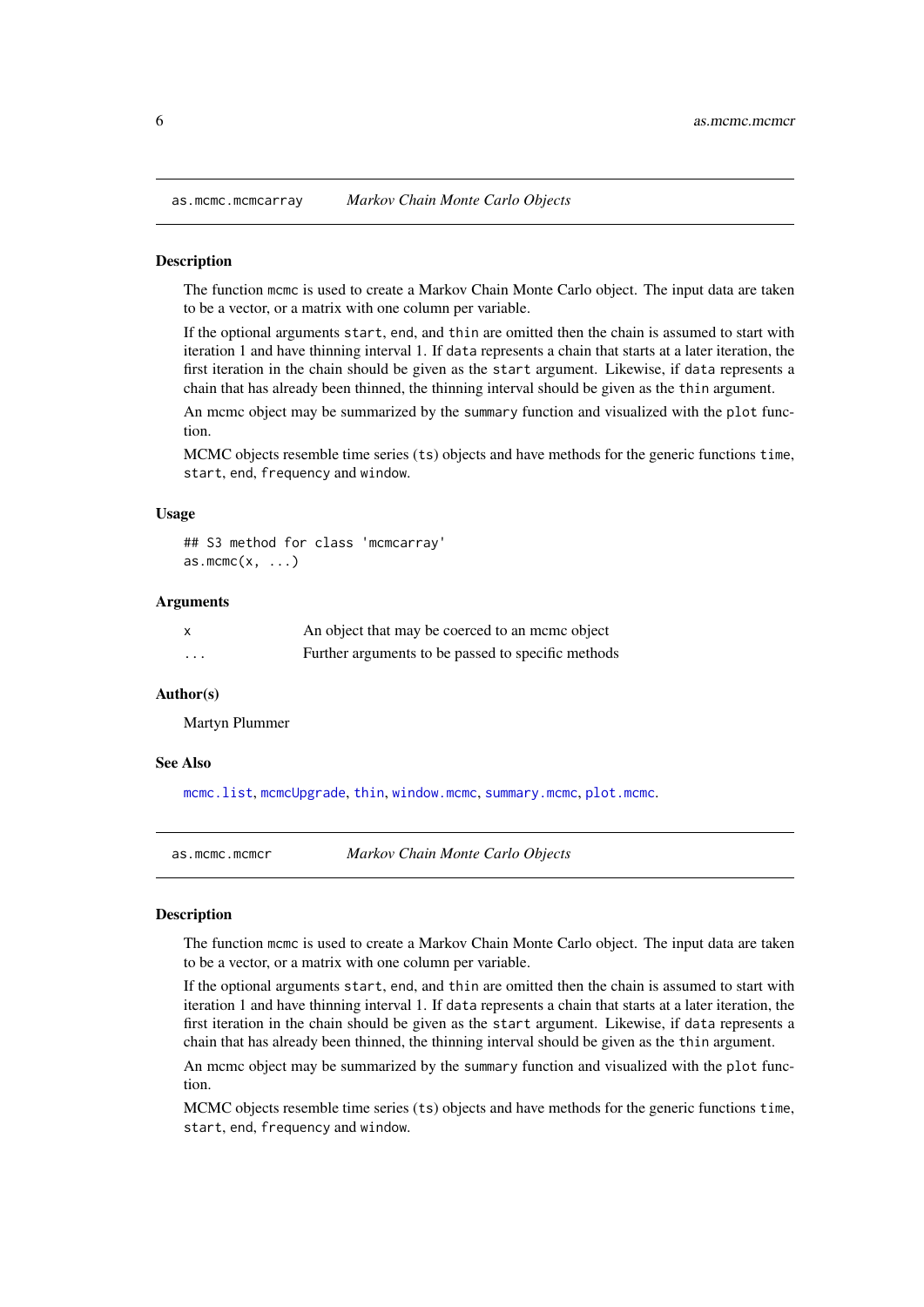# <span id="page-6-0"></span>as.mcmcarray 7

#### Usage

```
## S3 method for class 'mcmcr'
as.mcmc(x, \ldots)
```
# Arguments

|          | An object that may be coerced to an meme object    |
|----------|----------------------------------------------------|
| $\cdots$ | Further arguments to be passed to specific methods |

#### Author(s)

Martyn Plummer

#### See Also

[mcmc.list](#page-0-0), [mcmcUpgrade](#page-0-0), [thin](#page-0-0), [window.mcmc](#page-0-0), [summary.mcmc](#page-0-0), [plot.mcmc](#page-0-0).

<span id="page-6-1"></span>as.mcmcarray *Coerce to an mcmcarray object*

# Description

Coerces MCMC objects to an [mcmcarray-object\(\)](#page-40-1).

#### Usage

as.mcmcarray(x, ...)

#### Arguments

| x       | object to coerce. |
|---------|-------------------|
| $\cdot$ | Unused.           |

#### See Also

Other coerce: [as.mcarray\(](#page-3-1)), [as.mcmcr\(](#page-7-1)), [mcmcrs\(](#page-41-1))

# Examples

as.mcmcarray(as.mcarray(mcmcr\_example\$beta))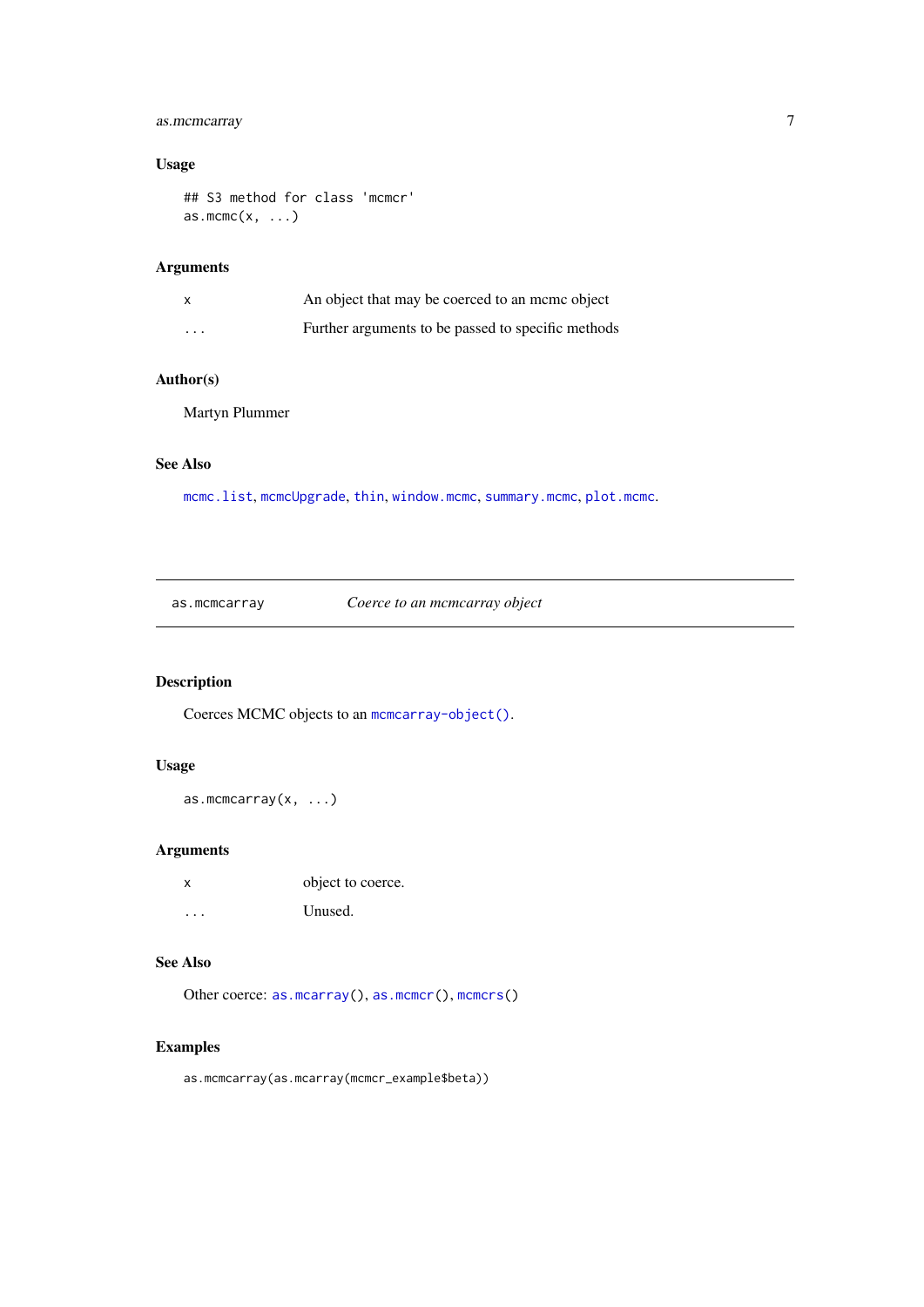<span id="page-7-1"></span><span id="page-7-0"></span>

Converts an MCMC object to an [mcmcr-object\(\)](#page-40-2).

#### Usage

```
as.mcmcr(x, \ldots)## S3 method for class 'mcarray'
as.mcmcr(x, name = "par", \ldots)
## S3 method for class 'mcmcarray'
as.mcmcr(x, name = "par", ...)
## S3 method for class 'nlist'
as.mcmcr(x, \ldots)## S3 method for class 'nlists'
as.mcmcr(x, \ldots)## S3 method for class 'mcmc'
as.mcmcr(x, \ldots)## S3 method for class 'mcmc.list'
as.mcmcr(x, \ldots)## S3 method for class 'mcmcrs'
as.mcmcr(x, \ldots)
```
#### Arguments

| x                       | An MCMC object.                         |
|-------------------------|-----------------------------------------|
| $\cdot$ $\cdot$ $\cdot$ | Unused.                                 |
| name                    | A string specifying the parameter name. |

#### Value

An mcmcr object.

#### Methods (by class)

- mcarray: Convert an mcarray object to an mcmcr object
- mcmcarray: Convert an [mcmcarray-object\(\)](#page-40-1) to an mcmcr object
- nlist: Convert an [nlist::nlist-object\(\)](#page-0-0) to an mcmcr object
- nlists: Convert an [nlist::nlists-object\(\)](#page-0-0) to an mcmcr object
- mcmc: Convert an coda:: mcmc() object to an mcmcr object
- mcmc.list: Convert an coda:: mcmc.list() object to an mcmcr object
- mcmcrs: Convert tan [mcmcrs-object\(\)](#page-41-2) to an mcmcr object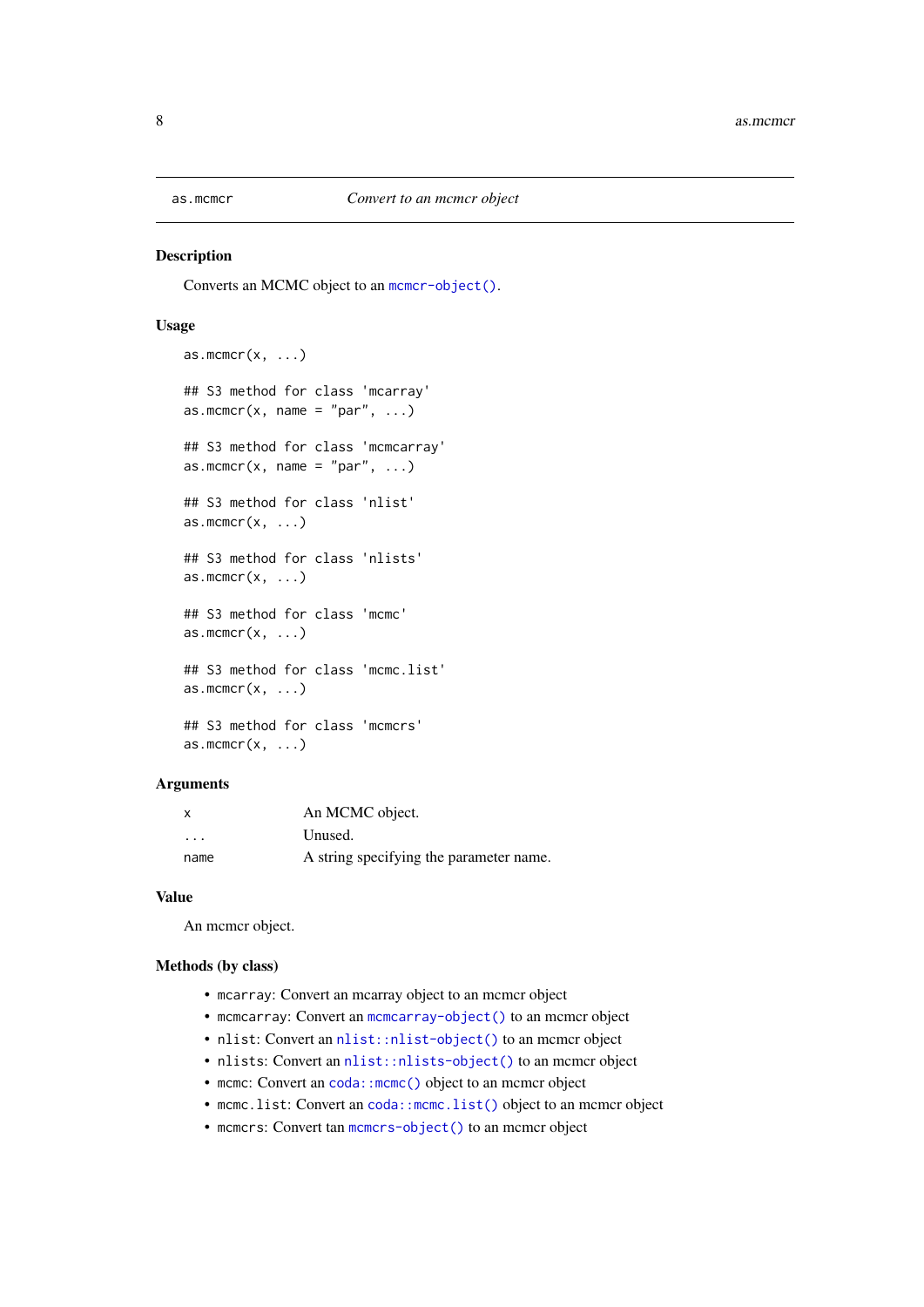#### <span id="page-8-0"></span>as.mcmcrs 9

#### See Also

Other coerce: [as.mcarray\(](#page-3-1)), [as.mcmcarray\(](#page-6-1)), [mcmcrs\(](#page-41-1))

#### Examples

```
mcmc.list <- coda::as.mcmc.list(mcmcr::mcmcr_example)
as.mcmcr(mcmc.list)
```
as.mcmcrs *Convert to an mcmcrs object*

# Description

Converts an MCMC object to an [mcmcrs-object\(\)](#page-41-2).

#### Usage

```
as.mcmcrs(x, \ldots)## S3 method for class 'list'
as.mcmcrs(x, \ldots)## S3 method for class 'mcmcr'
as.mcmcrs(x, name = "mcmcr1", \dots)
```
#### Arguments

| x                       | An MCMC object.                       |
|-------------------------|---------------------------------------|
| $\cdot$ $\cdot$ $\cdot$ | Unused.                               |
| name                    | A string specifying the element name. |

#### Value

An mcmcrs object.

# Methods (by class)

- list: Convert a list of [mcmcr-object]s to an mcmcrs object
- mcmcr: Convert an [mcmcr-object\(\)](#page-40-2) to an mcmcrs object

### Examples

as.mcmcrs(mcmcr::mcmcr\_example)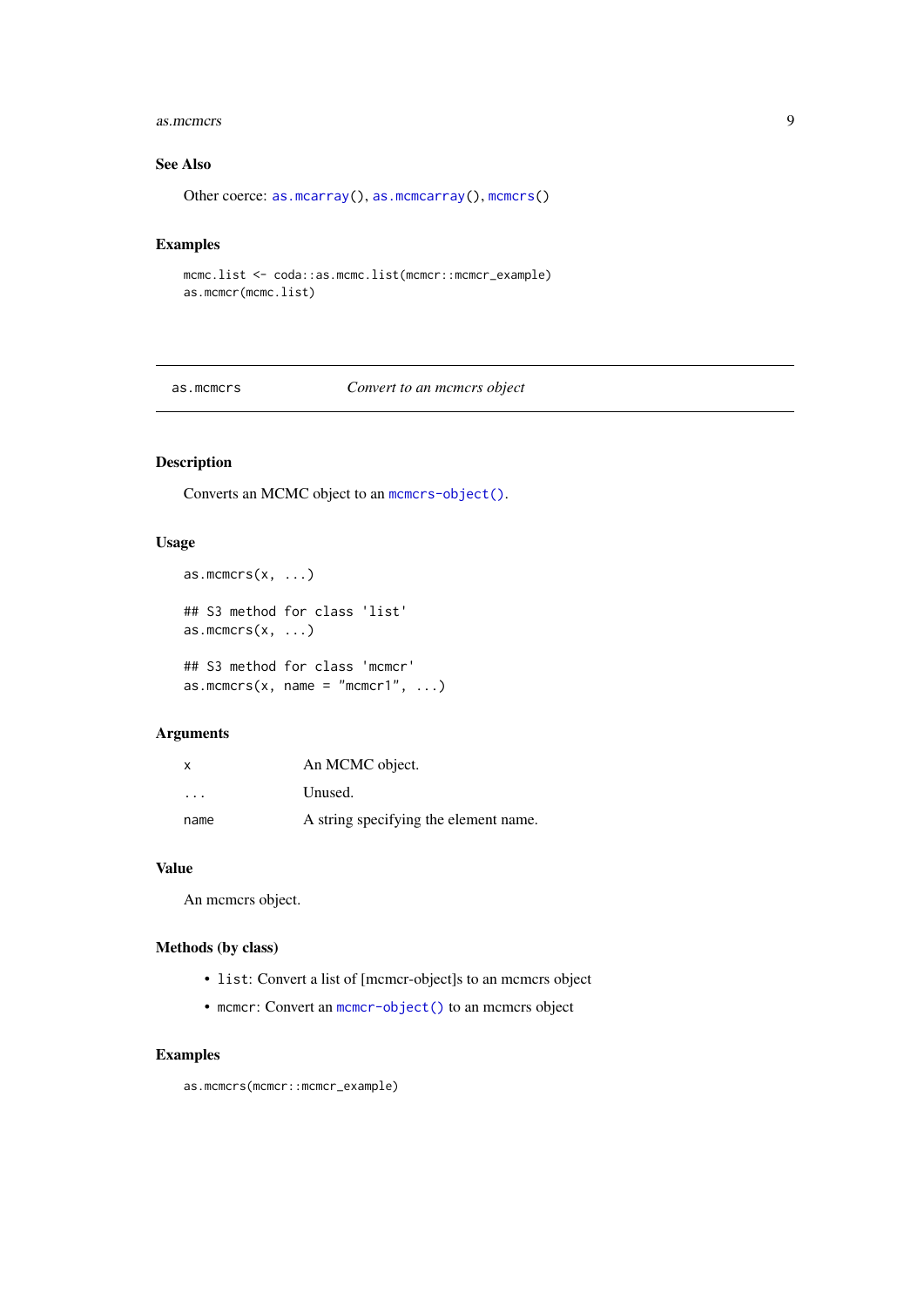<span id="page-9-0"></span>as\_nlist.mcmcr *Coerce to nlist*

# Description

Coerce an R object to an [nlist\\_object\(\)](#page-0-0).

# Usage

## S3 method for class 'mcmcr'  $as\_nlist(x, ...)$ 

# Arguments

| x        | An object. |
|----------|------------|
| $\cdots$ | Unused.    |

## Value

An nlist object.

# Methods (by class)

- numeric: Coerce named numeric vector to nlist
- list: Coerce list to nlist
- data.frame: Coerce data.frame to nlist
- mcmc: Coerce mcmc (with one iteration) to nlist
- mcmc.list: Coerce mcmc.list (with one iteration) to nlist

# See Also

Other coerce: [as\\_nlists\(](#page-0-0))

# Examples

```
as_nlist(list(x = 1:4))
as\_nlist(c('a[2] = 3, 'a[1] = 2))
```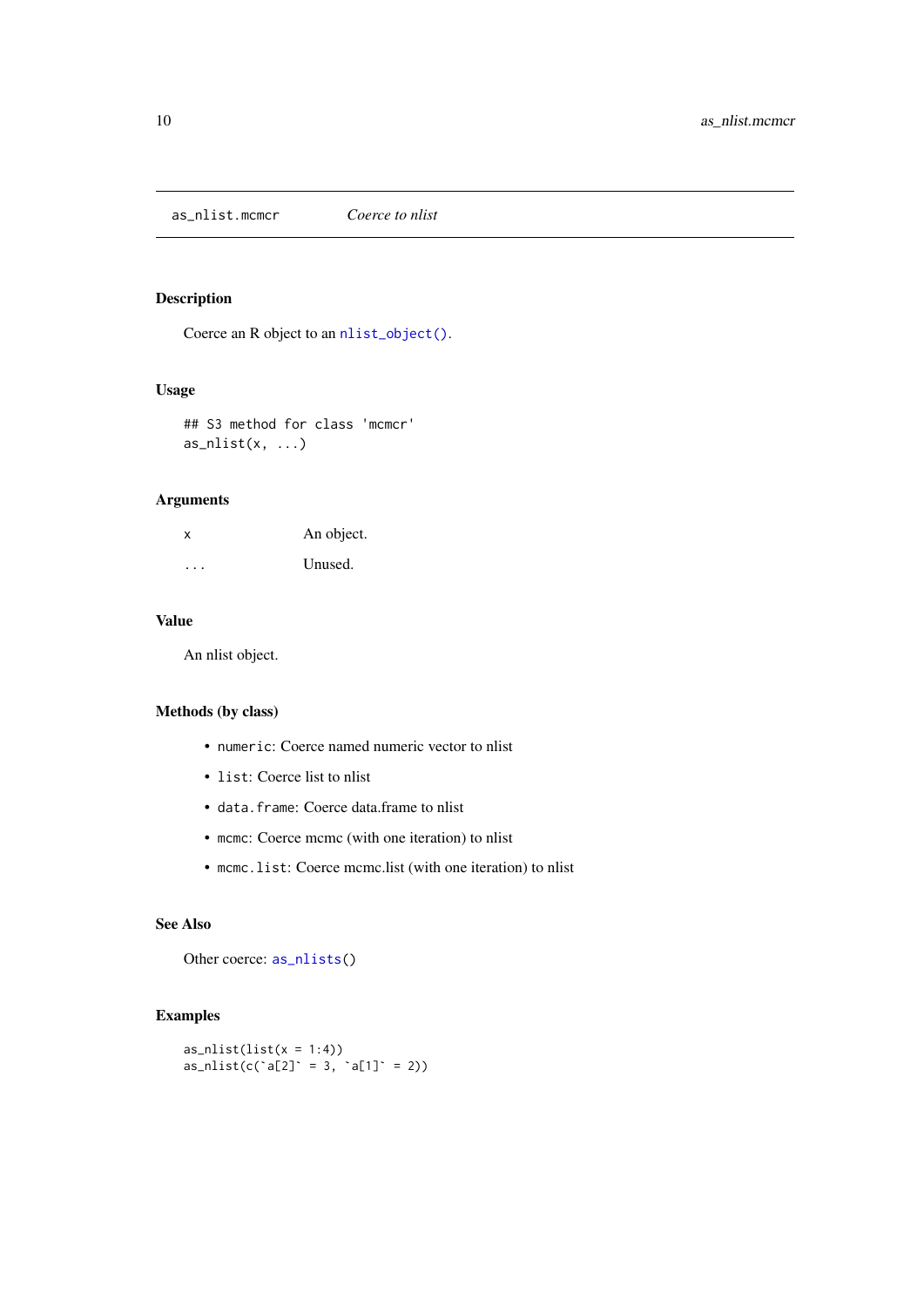<span id="page-10-0"></span>as\_nlists.mcmcr *Coerce to nlists*

#### Description

Coerce an R object to an [nlists\\_object\(\)](#page-0-0).

#### Usage

```
## S3 method for class 'mcmcr'
as\_nlists(x, ...)
```
#### Arguments

| X | An object. |
|---|------------|
| . | Unused.    |

#### Value

An nlists object.

# Methods (by class)

- list: Coerce list to nlists
- mcmc: Coerce mcmc to nlists
- mcmc.list: Coerce mcmc.list to nlists
- nlist: Coerce nlist to nlists

#### See Also

Other coerce: [as\\_nlist\(](#page-0-0))

#### Examples

as\_nlists(list(nlist(x = c(1, 5)), nlist(x = c(2, 3)), nlist(x = c(3, 2))))

bind\_chains.mcarray *Bind by Chains.*

#### Description

Binds two MCMC objects (with the same parameters and iterations) by chains.

# Usage

```
## S3 method for class 'mcarray'
bind_chains(x, x2, ...)
```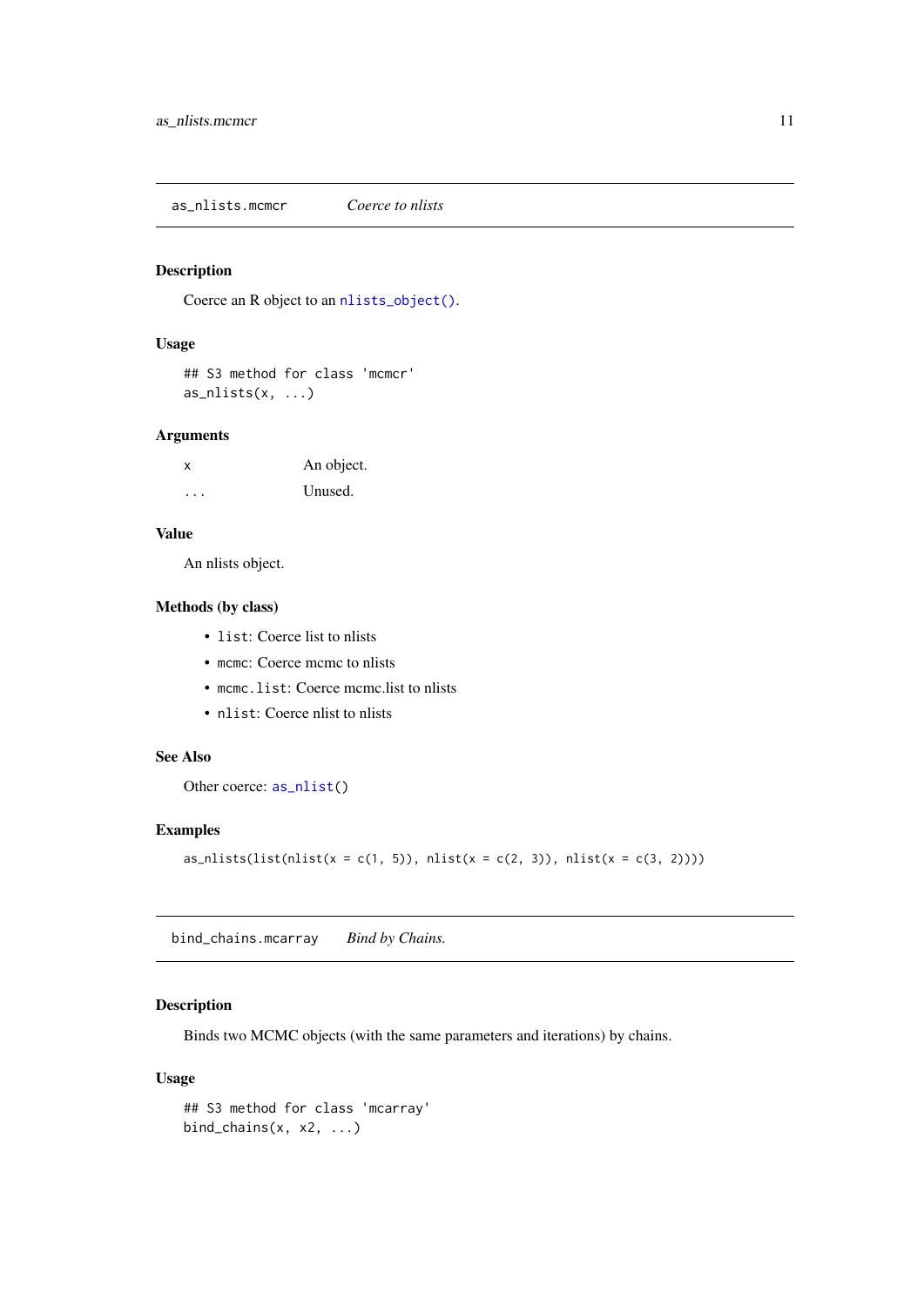#### <span id="page-11-0"></span>Arguments

| $\mathsf{x}$   | An object.                         |
|----------------|------------------------------------|
| x <sub>2</sub> | A second object.                   |
|                | Other arguments passed to methods. |

#### Value

The combined object.

# See Also

Other MCMC manipulations: [bind\\_iterations\(](#page-0-0)), [collapse\\_chains\(](#page-0-0)), [estimates\(](#page-0-0)), [split\\_chains\(](#page-0-0))

bind\_chains.mcmc *Bind by Chains.*

# Description

Binds two MCMC objects (with the same parameters and iterations) by chains.

# Usage

## S3 method for class 'mcmc' bind\_chains $(x, x2, ...)$ 

# Arguments

| $\mathsf{X}$ | An object.                         |
|--------------|------------------------------------|
| x2           | A second object.                   |
| .            | Other arguments passed to methods. |

# Value

The combined object.

#### See Also

Other MCMC manipulations: [bind\\_iterations\(](#page-0-0)), [collapse\\_chains\(](#page-0-0)), [estimates\(](#page-0-0)), [split\\_chains\(](#page-0-0))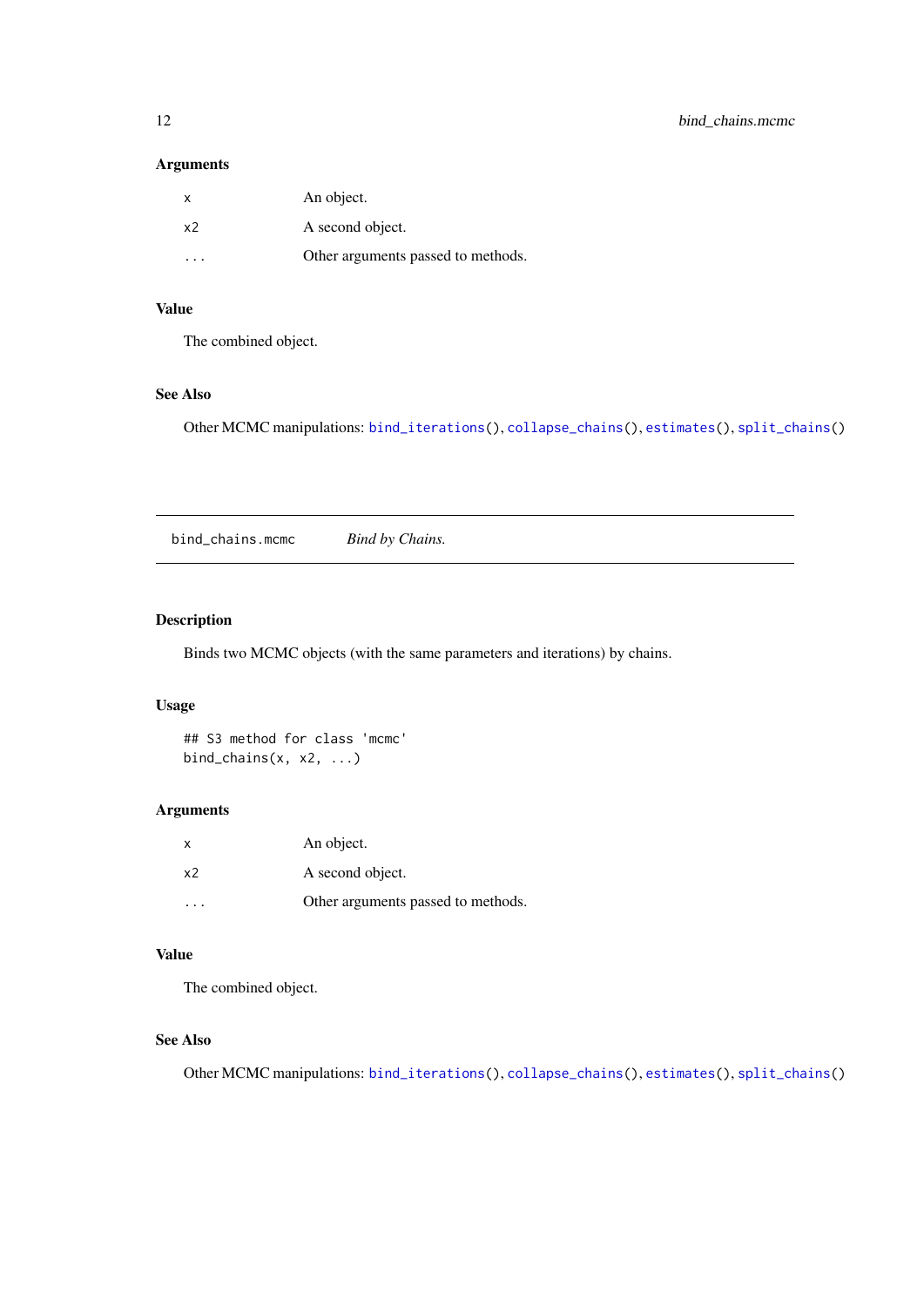<span id="page-12-0"></span>bind\_chains.mcmc.list *Bind by Chains.*

#### Description

Binds two MCMC objects (with the same parameters and iterations) by chains.

# Usage

```
## S3 method for class 'mcmc.list'
bind_chains(x, x^2, \ldots)
```
## Arguments

| x                       | An object.                         |
|-------------------------|------------------------------------|
| x2                      | A second object.                   |
| $\cdot$ $\cdot$ $\cdot$ | Other arguments passed to methods. |

# Value

The combined object.

#### See Also

Other MCMC manipulations: [bind\\_iterations\(](#page-0-0)), [collapse\\_chains\(](#page-0-0)), [estimates\(](#page-0-0)), [split\\_chains\(](#page-0-0))

bind\_chains.mcmcarray *Bind by Chains.*

#### Description

Binds two MCMC objects (with the same parameters and iterations) by chains.

#### Usage

```
## S3 method for class 'mcmcarray'
bind_chains(x, x2, \ldots)
```
#### Arguments

| x                       | An object.                         |
|-------------------------|------------------------------------|
| х2                      | A second object.                   |
| $\cdot$ $\cdot$ $\cdot$ | Other arguments passed to methods. |

### Value

The combined object.

#### See Also

Other MCMC manipulations: [bind\\_iterations\(](#page-0-0)), [collapse\\_chains\(](#page-0-0)), [estimates\(](#page-0-0)), [split\\_chains\(](#page-0-0))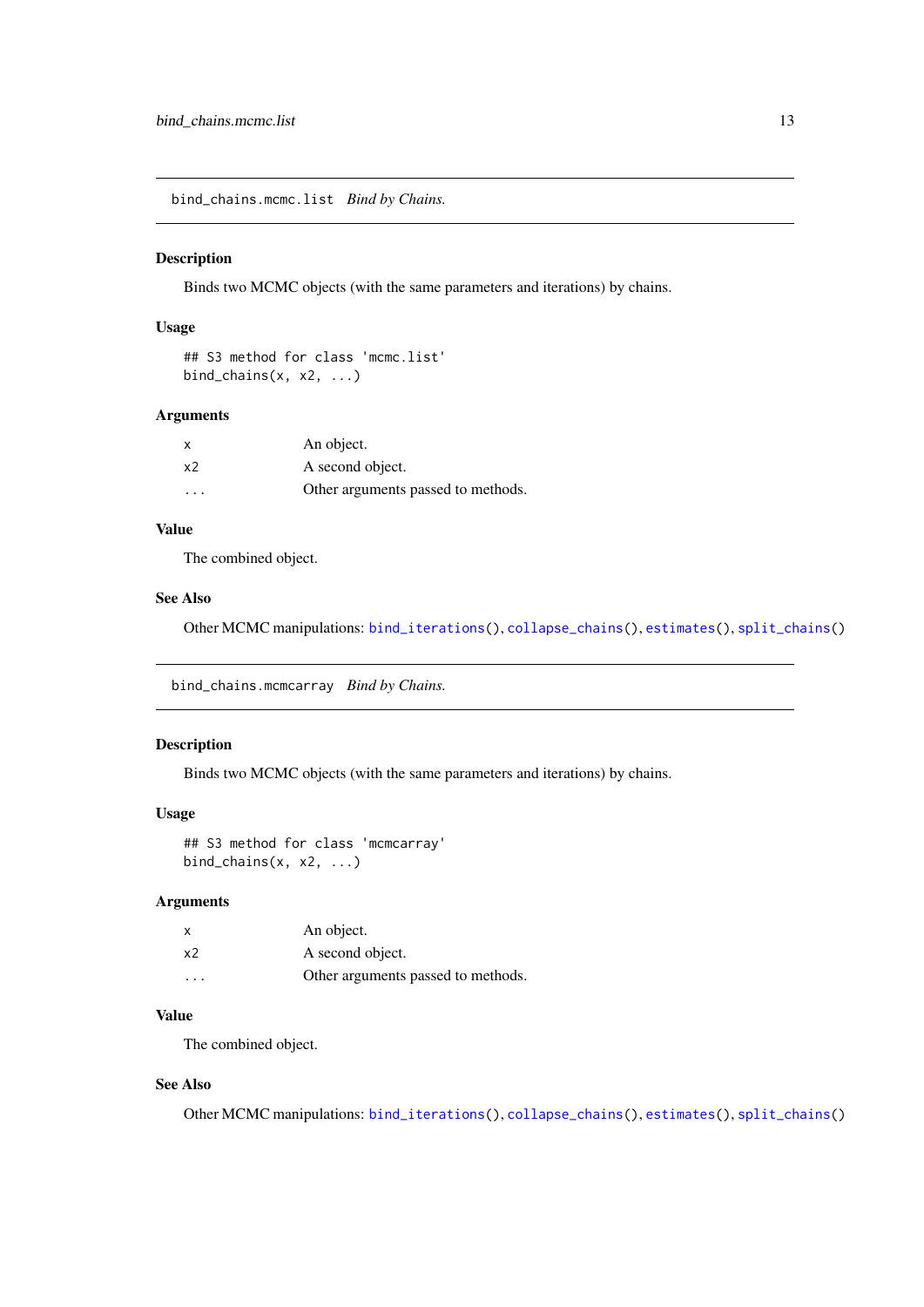<span id="page-13-0"></span>bind\_chains.mcmcr *Bind by Chains.*

#### Description

Binds two MCMC objects (with the same parameters and iterations) by chains.

# Usage

```
## S3 method for class 'mcmcr'
bind_chains(x, x2, ...)
```
#### Arguments

| $\boldsymbol{\mathsf{x}}$ | An object.                         |
|---------------------------|------------------------------------|
| x <sub>2</sub>            | A second object.                   |
| $\cdot$ $\cdot$ $\cdot$   | Other arguments passed to methods. |

# Value

The combined object.

# See Also

Other MCMC manipulations: [bind\\_iterations\(](#page-0-0)), [collapse\\_chains\(](#page-0-0)), [estimates\(](#page-0-0)), [split\\_chains\(](#page-0-0))

<span id="page-13-1"></span>

| bind_dimensions | Combine two MCMC objects by dimensions |
|-----------------|----------------------------------------|
|-----------------|----------------------------------------|

# Description

Combines multiple MCMC objects (with the same parameters, chains and iterations) by parameter dimensions.

# Usage

```
bind_dimensions(x, x2, along = NULL, ...)
```
#### Arguments

| $\mathsf{x}$ | An MCMC object.                                                     |
|--------------|---------------------------------------------------------------------|
| x2           | a second MCMC object.                                               |
| along        | A count (or NULL) indicating the parameter dimension to bind along. |
| .            | Unused.                                                             |

#### See Also

[universals::bind\\_chains\(\)](#page-0-0) Other bind: [bind\\_dimensions\\_n\(](#page-14-1)), [bind\\_parameters\(](#page-14-2))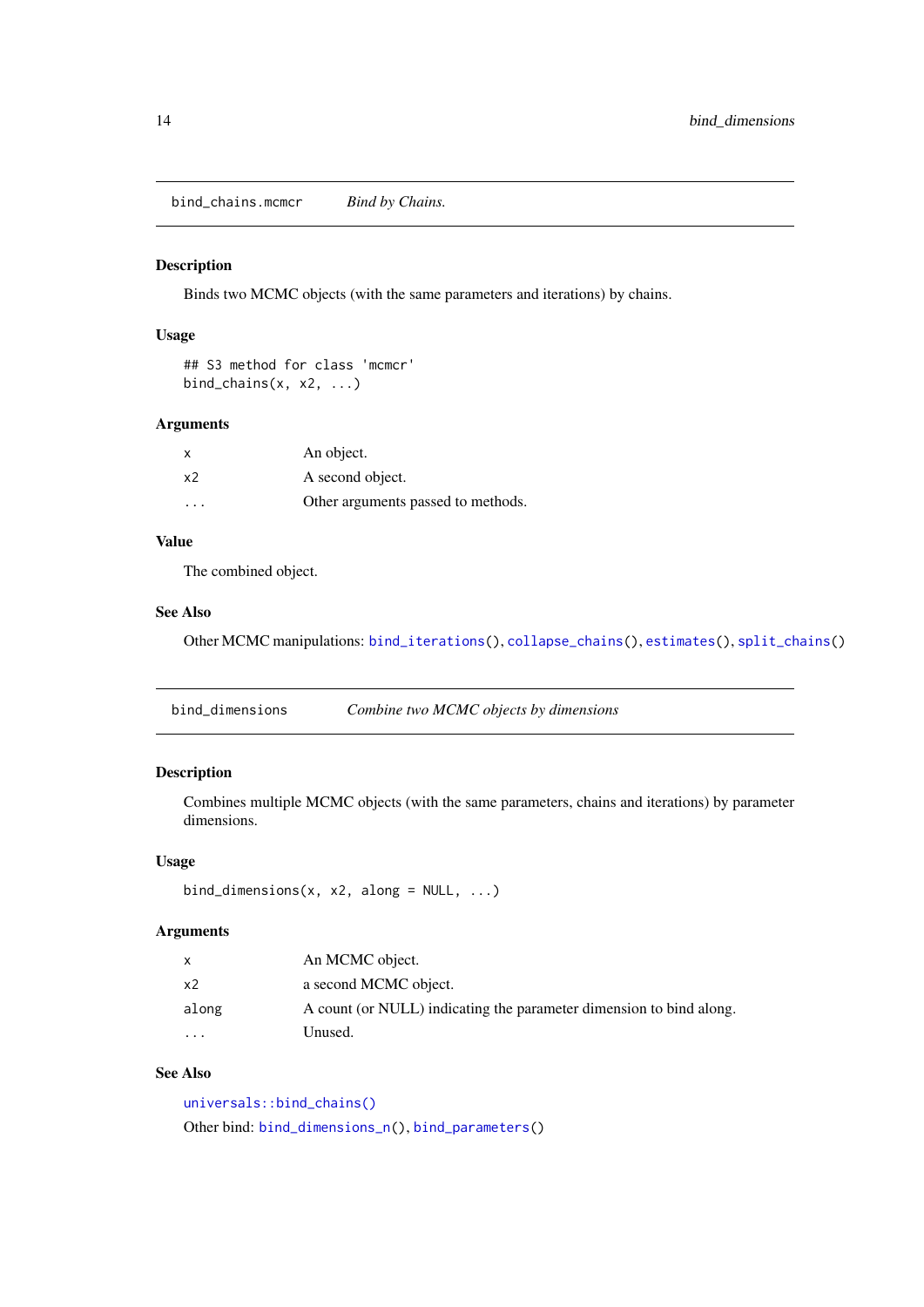#### <span id="page-14-0"></span>bind\_dimensions\_n 15

#### Examples

bind\_dimensions(mcmcr\_example, mcmcr\_example)

<span id="page-14-1"></span>bind\_dimensions\_n *Combine multiple MCMC objects by parameter dimensions*

#### Description

Combines multiple MCMC objects (with the same parameters, chains and iterations) by parameter dimensions.

# Usage

```
bind_dimensions_n(...)
```
#### Arguments

... one or more MCMC objects

# See Also

[universals::bind\\_chains\(\)](#page-0-0)

Other bind: [bind\\_dimensions\(](#page-13-1)), [bind\\_parameters\(](#page-14-2))

#### Examples

bind\_dimensions\_n(mcmcr\_example, mcmcr\_example, mcmcr\_example)

<span id="page-14-2"></span>bind\_parameters *Combine two MCMC object by parameters*

#### Description

Combines two MCMC objects (with the same chains and iterations) by their parameters.

# Usage

```
bind_parameters(x, x2, ...)
```
#### Arguments

| X                       | an MCMC object        |
|-------------------------|-----------------------|
| x2                      | a second MCMC object. |
| $\cdot$ $\cdot$ $\cdot$ | Unused.               |

#### See Also

[universals::bind\\_chains\(\)](#page-0-0) Other bind: [bind\\_dimensions\\_n\(](#page-14-1)), [bind\\_dimensions\(](#page-13-1))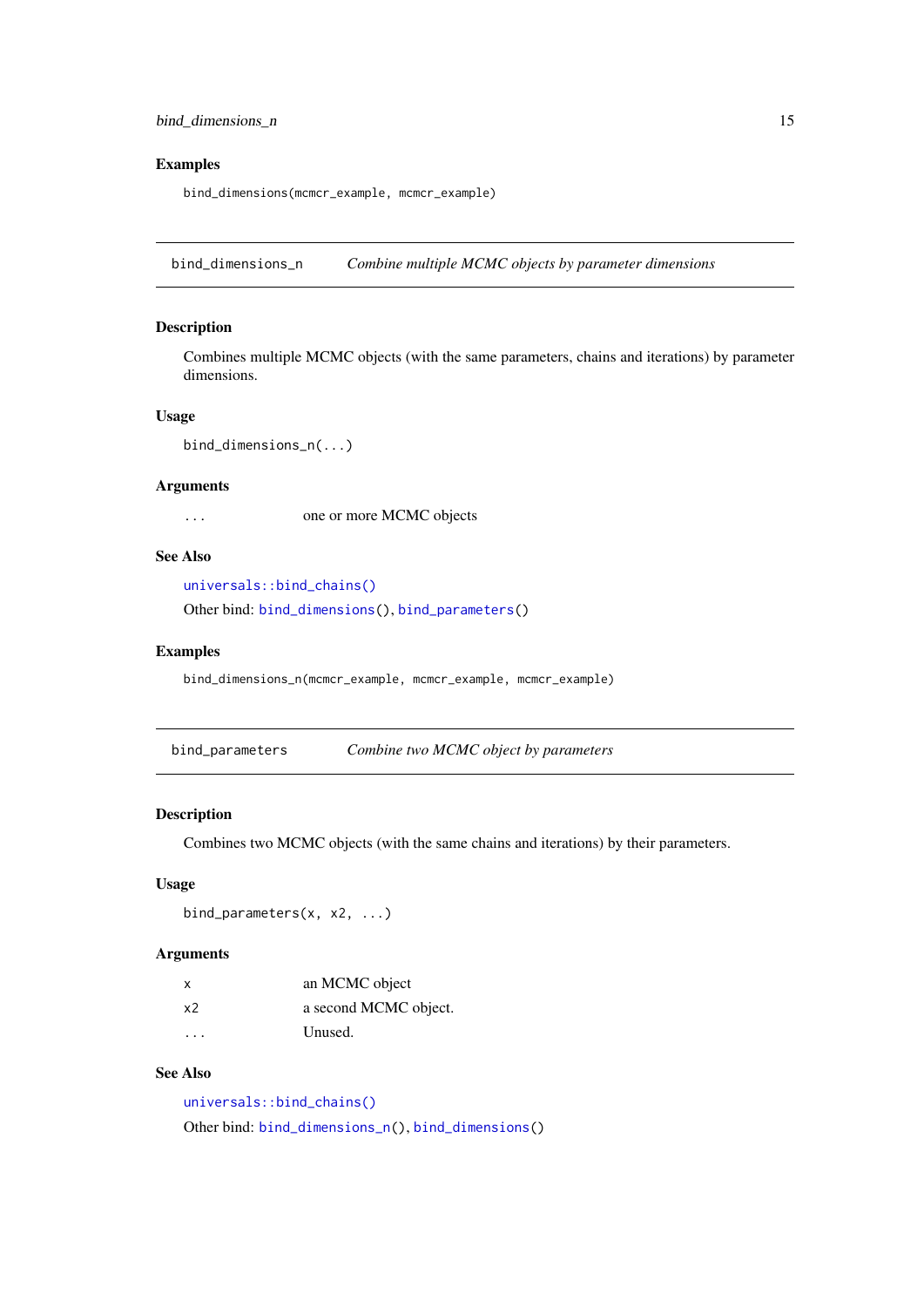# Examples

```
bind_parameters(
  subset(mcmcr_example, pars = "sigma"),
  subset(mcmcr_example, pars = "beta")
)
```
check\_mcmcarray [Soft-deprecated] *Check mcmcarray*

#### Description

[Soft-deprecated] Check mcmcarray

# Usage

```
check_mcmcarray(x, x_name = substitute(x), error = TRUE)
```
#### Arguments

|        | The object to check.                                                                                                          |
|--------|-------------------------------------------------------------------------------------------------------------------------------|
| x name | A string of the name of the object.                                                                                           |
| error  | A flag indicating whether to throw an informative error or immediately generate<br>an informative message if the check fails. |

# Value

An invisible copy of x (it if doesn't throw an error).

#### See Also

[check\\_mcmcr\(\)](#page-15-1)

#### Examples

check\_mcmcarray(mcmcr::mcmcr\_example\$beta)

<span id="page-15-1"></span>check\_mcmcr [Soft-deprecated] *Check mcmcr*

# Description

[Soft-deprecated] Check mcmcr

# Usage

```
check_mcmcr(x, sorted = FALSE, x_name = substitute(x), error = TRUE)
```
<span id="page-15-0"></span>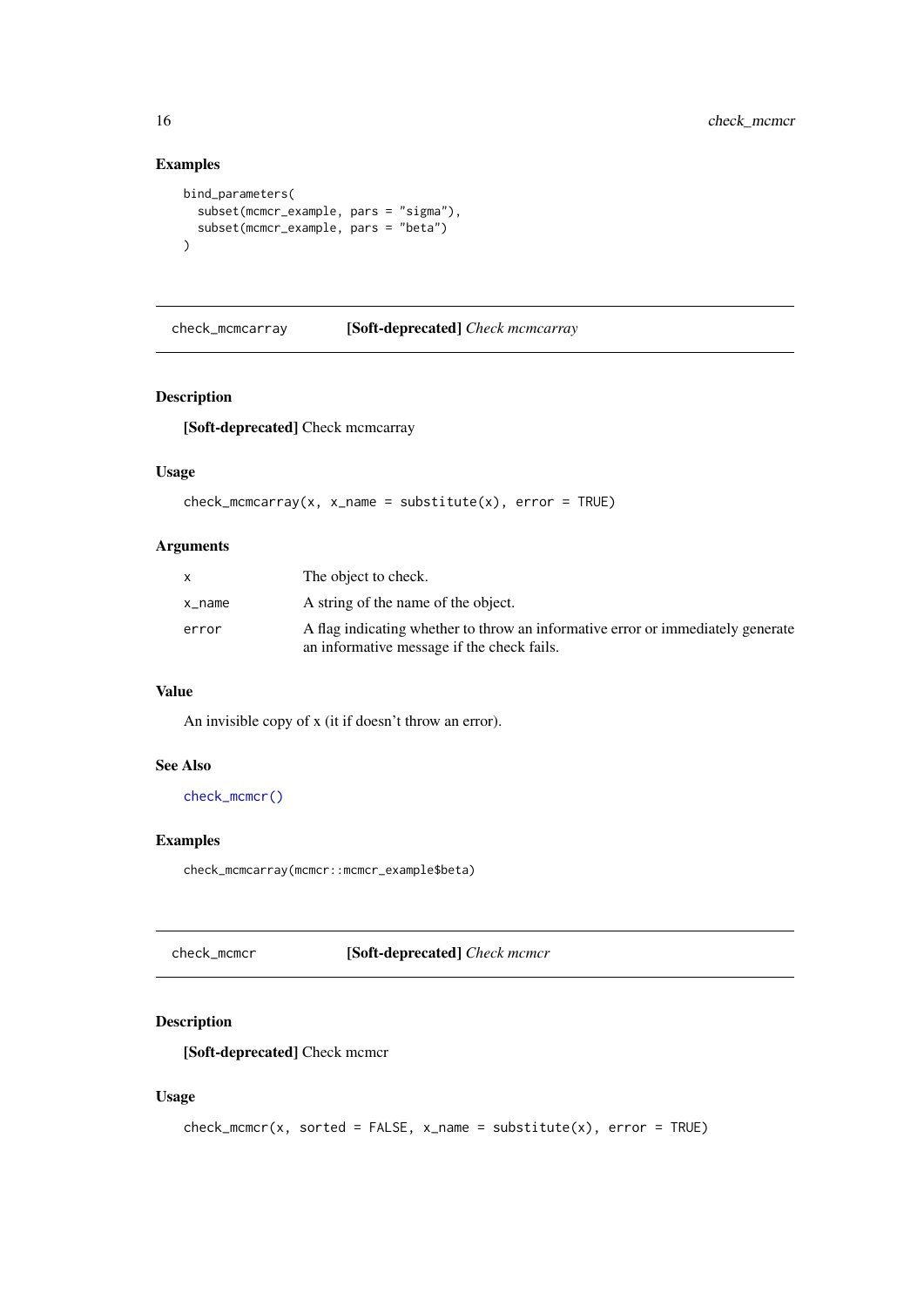#### <span id="page-16-0"></span>chk\_mcmcr 17

#### Arguments

| X      | The object to check.                                                                                                          |
|--------|-------------------------------------------------------------------------------------------------------------------------------|
| sorted | A flag specifying whether the parameters must be sorted.                                                                      |
| x_name | A string of the name of the object.                                                                                           |
| error  | A flag indicating whether to throw an informative error or immediately generate<br>an informative message if the check fails. |

# Value

An invisible copy of x (it if doesn't throw an error).

#### See Also

[check\\_mcmcr\(\)](#page-15-1)

# Examples

check\_mcmcr(mcmcr::mcmcr\_example)

<span id="page-16-1"></span>chk\_mcmcr *Check MCMC objects*

#### Description

Checks class and structure of MCMC objects.

chk\_mcmcarray checks if [mcmcarray-object\(\)](#page-40-1) object using is.array(x) && is.numeric(x) chk\_mcmcr checks if an [mcmcr-object\(\)](#page-40-2). chk\_mcmcrs checks if an [mcmcrs-object\(\)](#page-41-2).

# Usage

```
chk_mcmcarray(x, x_name = NULL)
```
 $chk_mcmcr(x, x_name = NULL)$ 

 $chk_mcmcrs(x, x_name = NULL)$ 

#### Arguments

|        | The object to check.                      |
|--------|-------------------------------------------|
| x_name | A string of the name of object x or NULL. |

#### Details

To just check class use [chk::chk\\_s3\\_class\(\)](#page-0-0).

#### Value

NULL, invisibly. Called for the side effect of throwing an error if the condition is not met.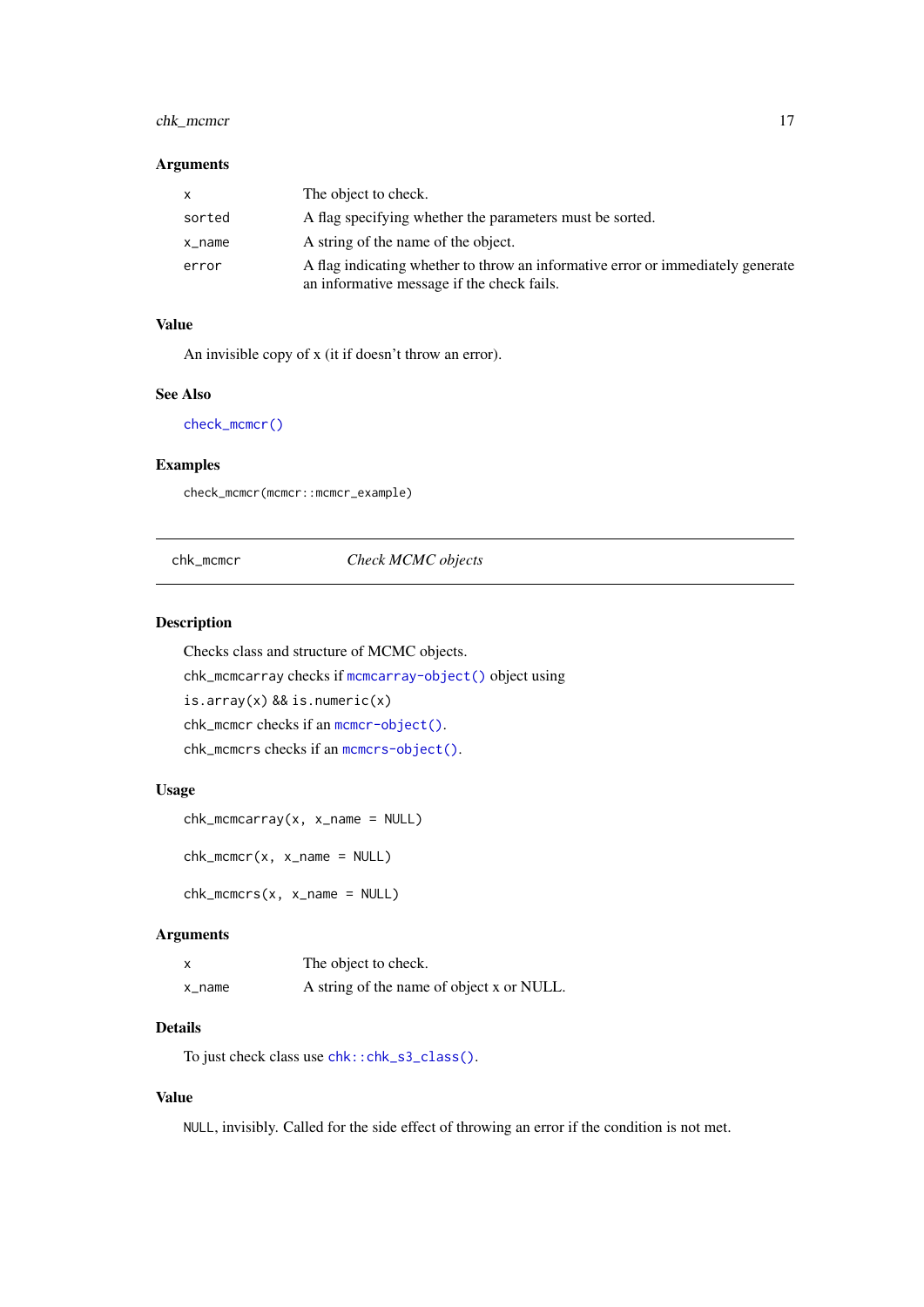# <span id="page-17-0"></span>Functions

- chk\_mcmcarray: Check mcmcarray Object
- chk\_mcmcr: Check mcmcr Object
- chk\_mcmcrs: Check mcmcrs Object

# See Also

[vld\\_mcmcr\(\)](#page-64-1)

#### Examples

```
# chk_mcmcarray
try(chk_mcmcarray(1))
# chk_mcmcr
chk_mcmcr(as.mcmcr(list(x = 1)))try(chk_mcmcr(1))
# chk_mcmcrs
chk_mcmcrs(as.mcmcrs(as.mcmcr(list(x = 1))))
try(chk_mcmcrs(1))
```
coef *Term coefficients*

#### Description

Gets coefficients for all the terms in an MCMC object.

# Usage

```
## S3 method for class 'mcmc'
coef(object, conf\_level = 0.95, estimate = median, simplify = TRUE, ...)
```
#### Arguments

| object     | The MCMC object to get the coefficients for                                     |
|------------|---------------------------------------------------------------------------------|
| conf_level | A number specifying the confidence level. By default 0.95.                      |
| estimate   | The function to use to calculate the estimate.                                  |
| simplify   | A flag specifying whether to return just the estimate, lower, upper and svalue. |
| $\cdots$   | Unused.                                                                         |

#### Value

An data frame of the coefficients with the columns indicating the term, estimate, lower and upper credible intervals and svalue

# Methods (by class)

• mcmc: Get coefficients for terms in mcmc object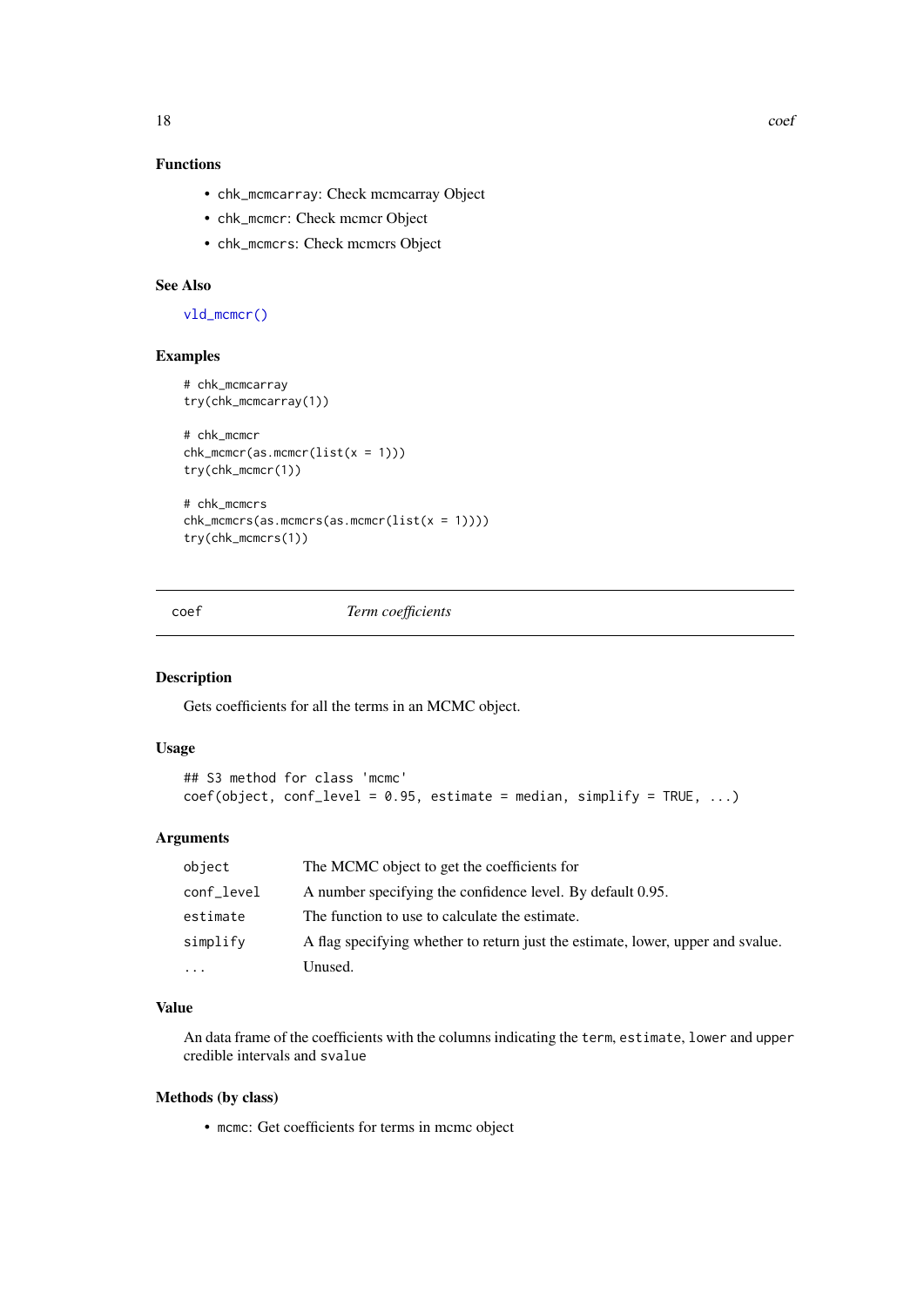#### <span id="page-18-0"></span>collapse\_chains.mcmcr 19

#### See Also

[stats::coef](#page-0-0)

# Examples

```
coef(mcmcr_example)
```
collapse\_chains.mcmcr *Collapse Chains*

# Description

Collapses an MCMC object's chains into a single chain.

# Usage

## S3 method for class 'mcmcr' collapse\_chains(x, ...)

#### Arguments

| $\boldsymbol{\mathsf{x}}$ | An object.                         |
|---------------------------|------------------------------------|
| $\cdots$                  | Other arguments passed to methods. |

# Value

The modified object with one chain.

#### See Also

Other MCMC manipulations: [bind\\_chains\(](#page-0-0)), [bind\\_iterations\(](#page-0-0)), [estimates\(](#page-0-0)), [split\\_chains\(](#page-0-0))

<span id="page-18-1"></span>combine\_dimensions *Combine samples by dimensions*

#### Description

Combines MCMC object samples by dimensions along along using fun.

#### Usage

```
combine\_dimensions(x, fun = mean, along = NULL, ...)
```

| An MCMC object                                                                       |
|--------------------------------------------------------------------------------------|
| The function to use when combining dimensions                                        |
| A positive integer (or NULL) indicating the parameter dimension(s) to bind<br>along. |
| Unused.                                                                              |
|                                                                                      |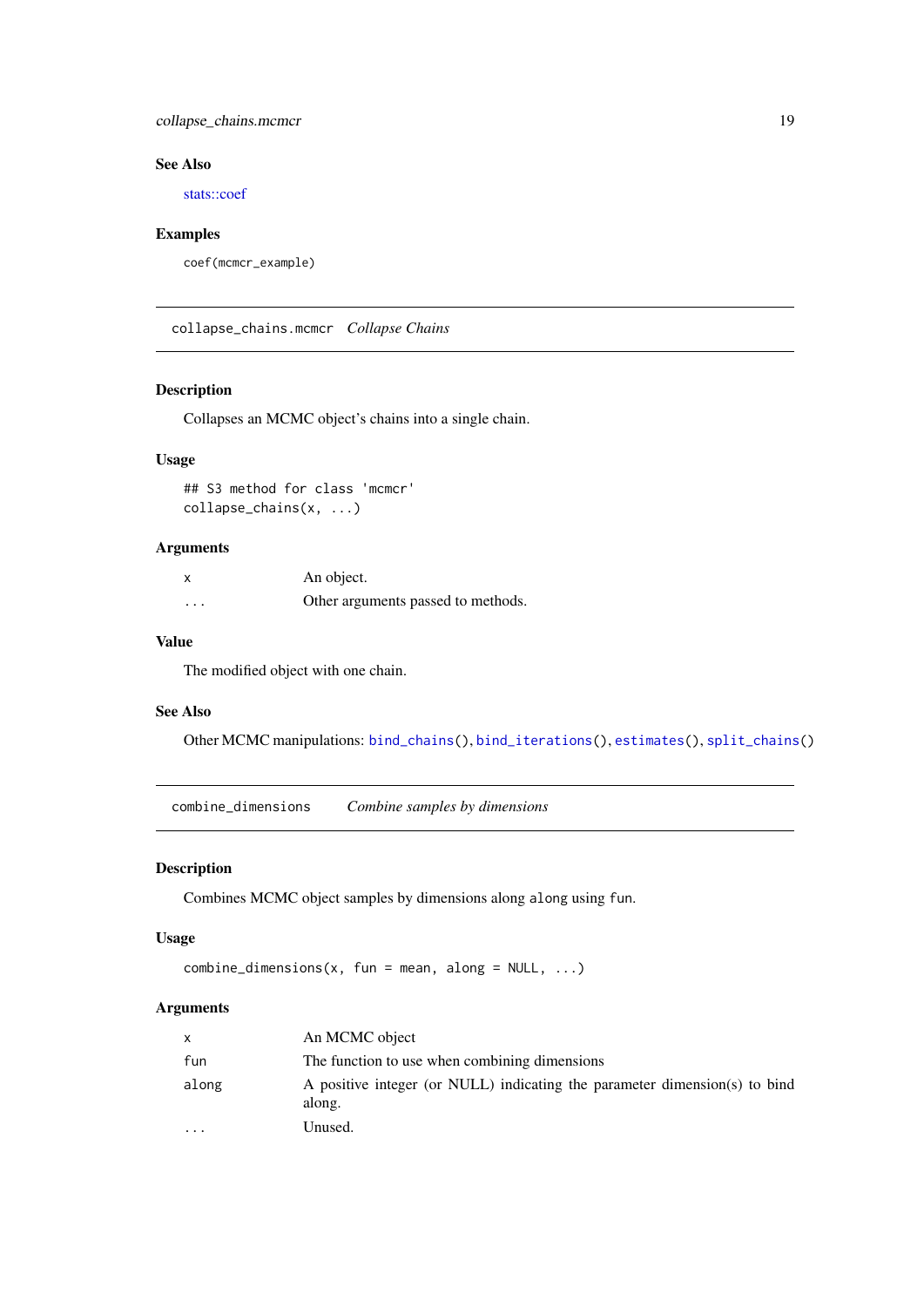# <span id="page-19-0"></span>Value

The MCMC object with reduced dimensions.

# See Also

Other combine: [combine\\_samples\\_n\(](#page-20-1)), [combine\\_samples\(](#page-19-1))

#### Examples

combine\_dimensions(mcmcr\_example\$alpha)

<span id="page-19-1"></span>combine\_samples *Combine MCMC samples of two objects*

#### Description

Combines samples of two MCMC objects (with the same parameters, chains and iterations) using a function.

#### Usage

```
combine\_samples(x, x2, fun = mean, ...)
```
#### Arguments

|           | An MCMC object.                                                                |
|-----------|--------------------------------------------------------------------------------|
| x2        | a second MCMC object.                                                          |
| fun       | The function to use to combine the samples. The function must return a scalar. |
| $\ddotsc$ | Unused.                                                                        |

# Value

The combined samples as an MCMC object with the same parameters, chains and iterations as the original objects.

# See Also

Other combine: [combine\\_dimensions\(](#page-18-1)), [combine\\_samples\\_n\(](#page-20-1))

#### Examples

```
combine_samples(mcmcr_example, mcmcr_example, fun = sum)
```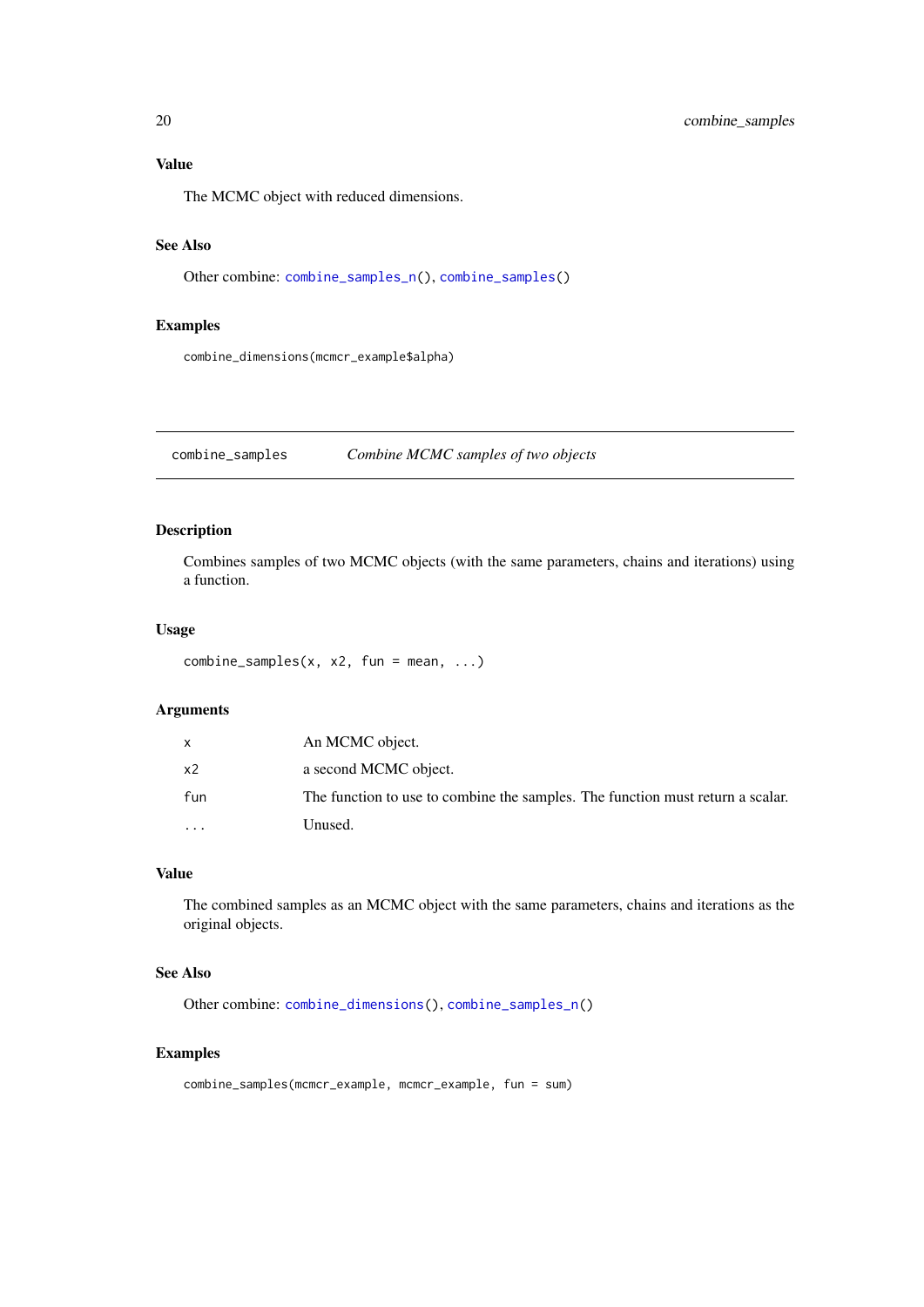<span id="page-20-1"></span><span id="page-20-0"></span>combine\_samples\_n *Combine MCMC samples of multiple objects*

#### Description

Combines samples of multiple MCMC objects (with the same parameters, chains and iterations) using a function.

#### Usage

```
combine\_samples_n(x, ..., fun = mean)
```
# Arguments

| x                       | An MCMC object (or a list of meme objects). |
|-------------------------|---------------------------------------------|
| $\cdot$ $\cdot$ $\cdot$ | Additional MCMC objects.                    |
| fun                     | A function.                                 |

#### See Also

Other combine: [combine\\_dimensions\(](#page-18-1)), [combine\\_samples\(](#page-19-1))

#### Examples

combine\_samples\_n(mcmcr\_example, mcmcr\_example, mcmcr\_example, fun = sum)

converged.default *Converged*

#### Description

Tests whether an object has converged.

#### Usage

```
## Default S3 method:
converged(
  x,
  rhat = 1.1,
  esr = 0.33,
  by = "all",as_df = FALSE,na\_rm = FALSE,...
\mathcal{L}
```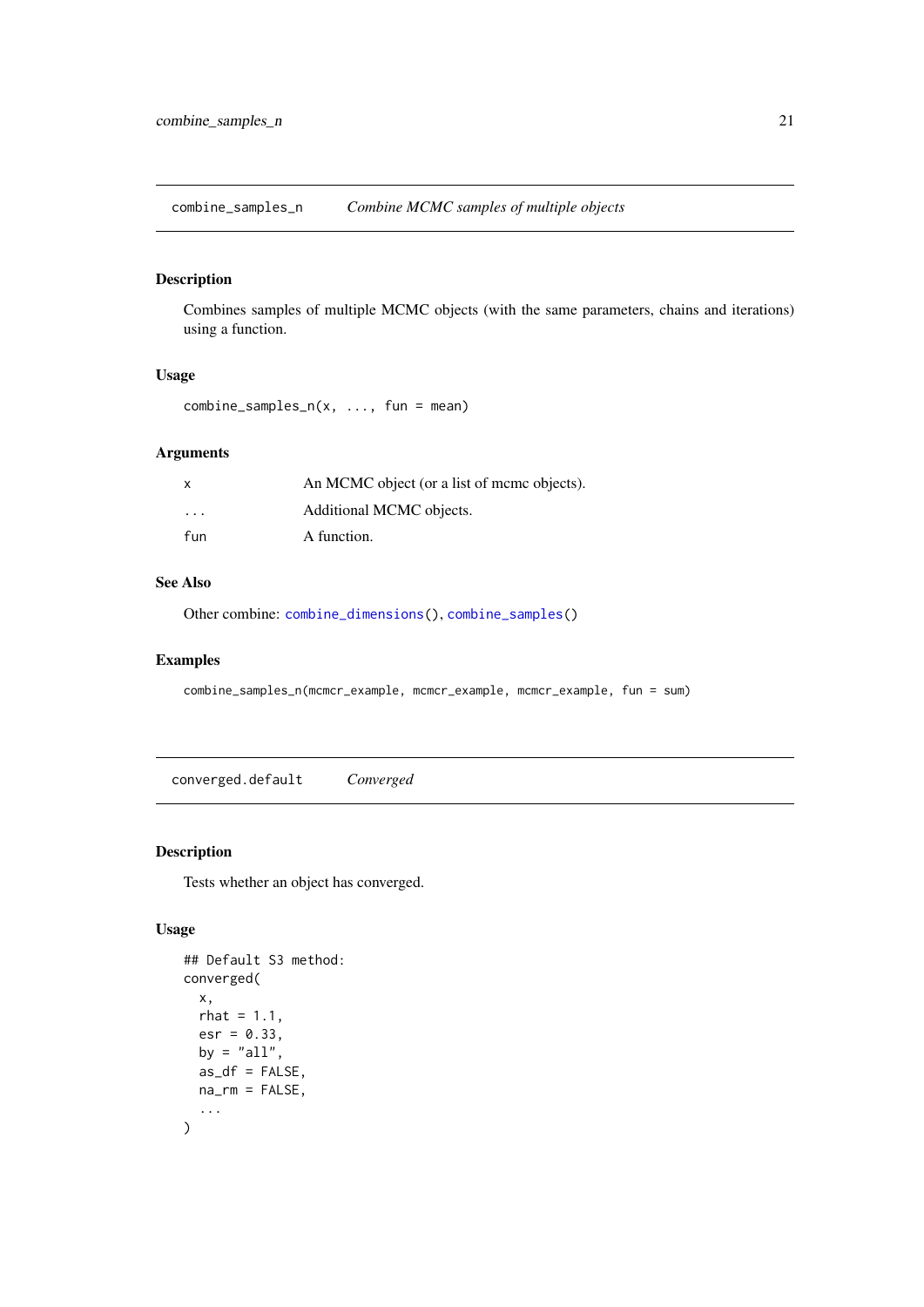#### <span id="page-21-0"></span>Arguments

| $\mathsf{x}$ | An object.                                                                              |
|--------------|-----------------------------------------------------------------------------------------|
| rhat         | The maximum rhat value.                                                                 |
| esr          | The minimum effective sampling rate.                                                    |
| by           | A string indicating whether to determine by "term", "parameter" or "all".               |
| as_df        | A flag indicating whether to return the results as a data frame versus a named<br>list. |
| na_rm        | A flag specifying whether to ignore missing values.                                     |
| $\cdot$      | Other arguments passed to methods.                                                      |

# Value

A logical scalar indicating whether the object has converged.

#### See Also

```
Other convergence: converged_pars(), converged_terms(), esr_pars(), esr_terms(), esr(),
rhat_pars(), rhat_terms(), rhat()
```
#### Examples

converged(mcmcr\_example)

converged.mcmcrs *Converged*

# Description

Tests whether an object has converged.

# Usage

```
## S3 method for class 'mcmcrs'
converged(
  x,
  rhat = 1.1,
  esr = 0.33,
  by = "all",as_df = FALSE,
  bound = FALSE,na_rm = FALSE,
  ...
\mathcal{L}
```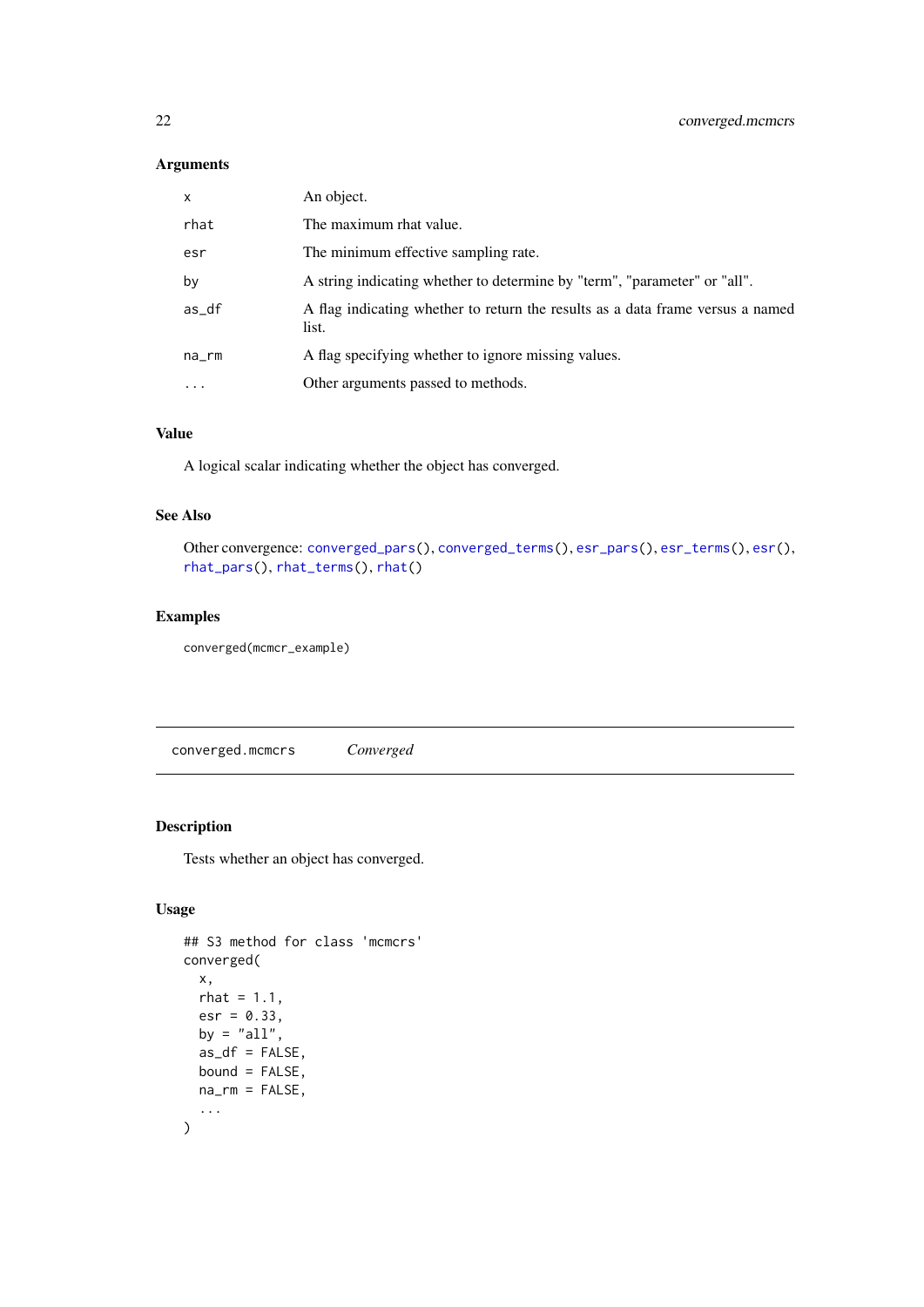#### <span id="page-22-0"></span>esr.mcarray 23

#### Arguments

| $\mathsf{x}$ | An object.                                                                                   |
|--------------|----------------------------------------------------------------------------------------------|
| rhat         | The maximum rhat value.                                                                      |
| esr          | The minimum effective sampling rate.                                                         |
| by           | A string indicating whether to determine by "term", "parameter" or "all".                    |
| as_df        | A flag indicating whether to return the results as a data frame versus a named<br>list.      |
| bound        | flag specifying whether to bind memers objects by their chains before calculat-<br>ing rhat. |
| na_rm        | A flag specifying whether to ignore missing values.                                          |
| .            | Other arguments passed to methods.                                                           |
|              |                                                                                              |

#### Value

A logical scalar indicating whether the object has converged.

#### See Also

```
Other convergence: converged_pars(), converged_terms(), esr_pars(), esr_terms(), esr(),
rhat_pars(), rhat_terms(), rhat()
```
#### Examples

```
converged(mcmcrs(mcmcr_example, mcmcr_example))
converged(mcmcrs(mcmcr_example, mcmcr_example), bound = TRUE)
```
esr.mcarray *Effective Sampling Rate*

# Description

Calculates the effective sampling rate (esr).

#### Usage

```
## S3 method for class 'mcarray'
esr(x, by = "all", as_df = FALSE, na_rm = FALSE, ...)
```

| An object.                                                                              |
|-----------------------------------------------------------------------------------------|
| A string indicating whether to determine by "term", "parameter" or "all".               |
| A flag indicating whether to return the results as a data frame versus a named<br>list. |
| A flag specifying whether to ignore missing values.                                     |
| Other arguments passed to methods.                                                      |
|                                                                                         |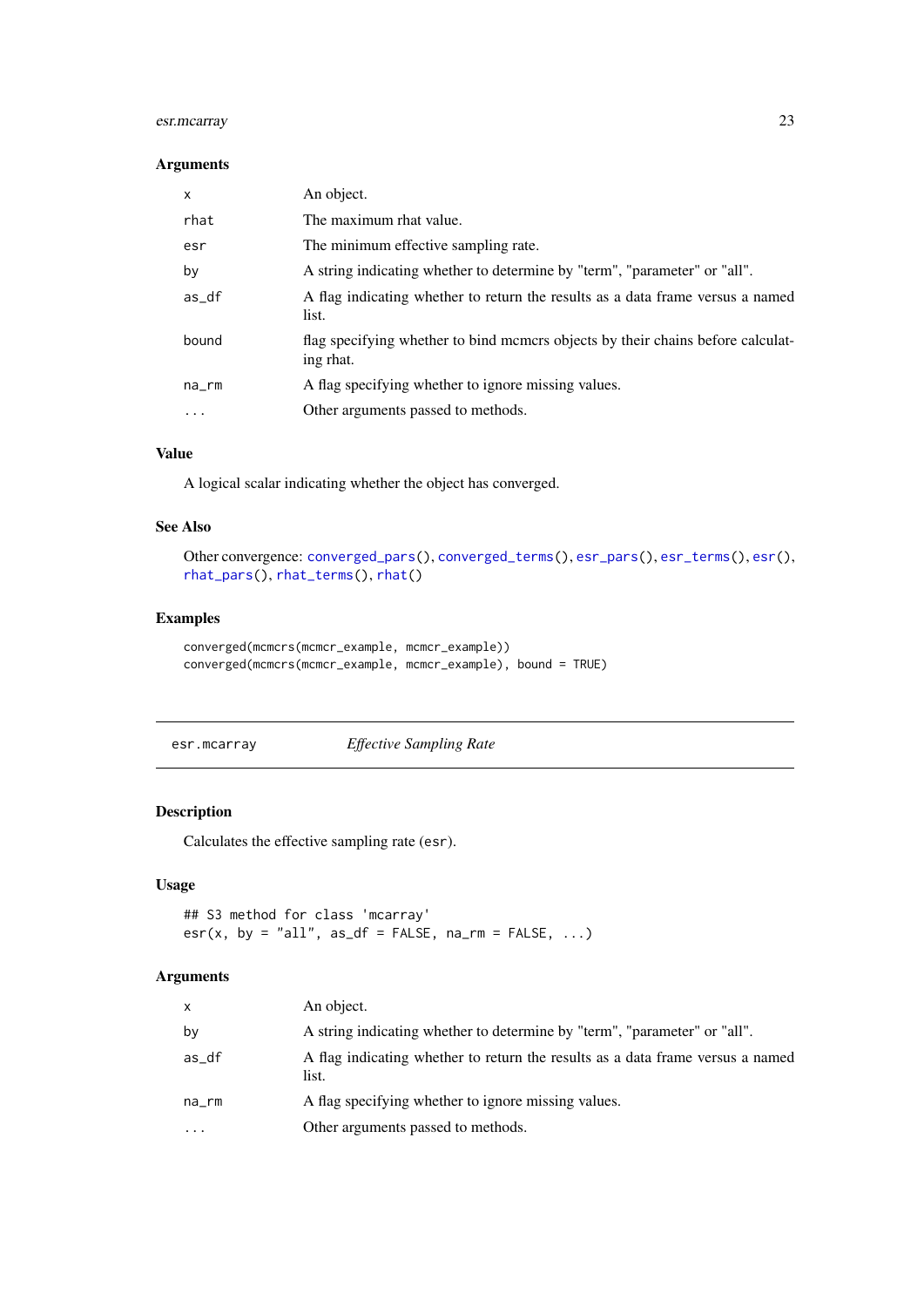#### <span id="page-23-0"></span>Details

By default

$$
\frac{1}{1+2\sum_{k=1}^{\infty}\rho_k(\theta)}
$$

from Brooks et al. (2011) where the infinite sum is truncated at lag k when  $\rho_{k+1}(\theta) < 0$ .

# Value

A number between 0 and 1 indicating the esr value.

#### References

Brooks, S., Gelman, A., Jones, G.L., and Meng, X.-L. (Editors). 2011. Handbook for Markov Chain Monte Carlo. Taylor & Francis, Boca Raton.

# See Also

```
Other convergence: converged_pars(), converged_terms(), converged(), esr_pars(), esr_terms(),
rhat_pars(), rhat_terms(), rhat()
```
esr.mcmc *Effective Sampling Rate*

#### Description

Calculates the effective sampling rate (esr).

#### Usage

```
## S3 method for class 'mcmc'
esr(x, by = "all", as_df = FALSE, na_rm = FALSE, ...)
```
#### Arguments

| $\mathsf{x}$ | An object.                                                                              |
|--------------|-----------------------------------------------------------------------------------------|
| by           | A string indicating whether to determine by "term", "parameter" or "all".               |
| as_df        | A flag indicating whether to return the results as a data frame versus a named<br>list. |
| na_rm        | A flag specifying whether to ignore missing values.                                     |
| $\ddotsc$    | Other arguments passed to methods.                                                      |

# Details

By default

$$
\frac{1}{1+2\sum_{k=1}^{\infty}\rho_k(\theta)}
$$

from Brooks et al. (2011) where the infinite sum is truncated at lag k when  $\rho_{k+1}(\theta) < 0$ .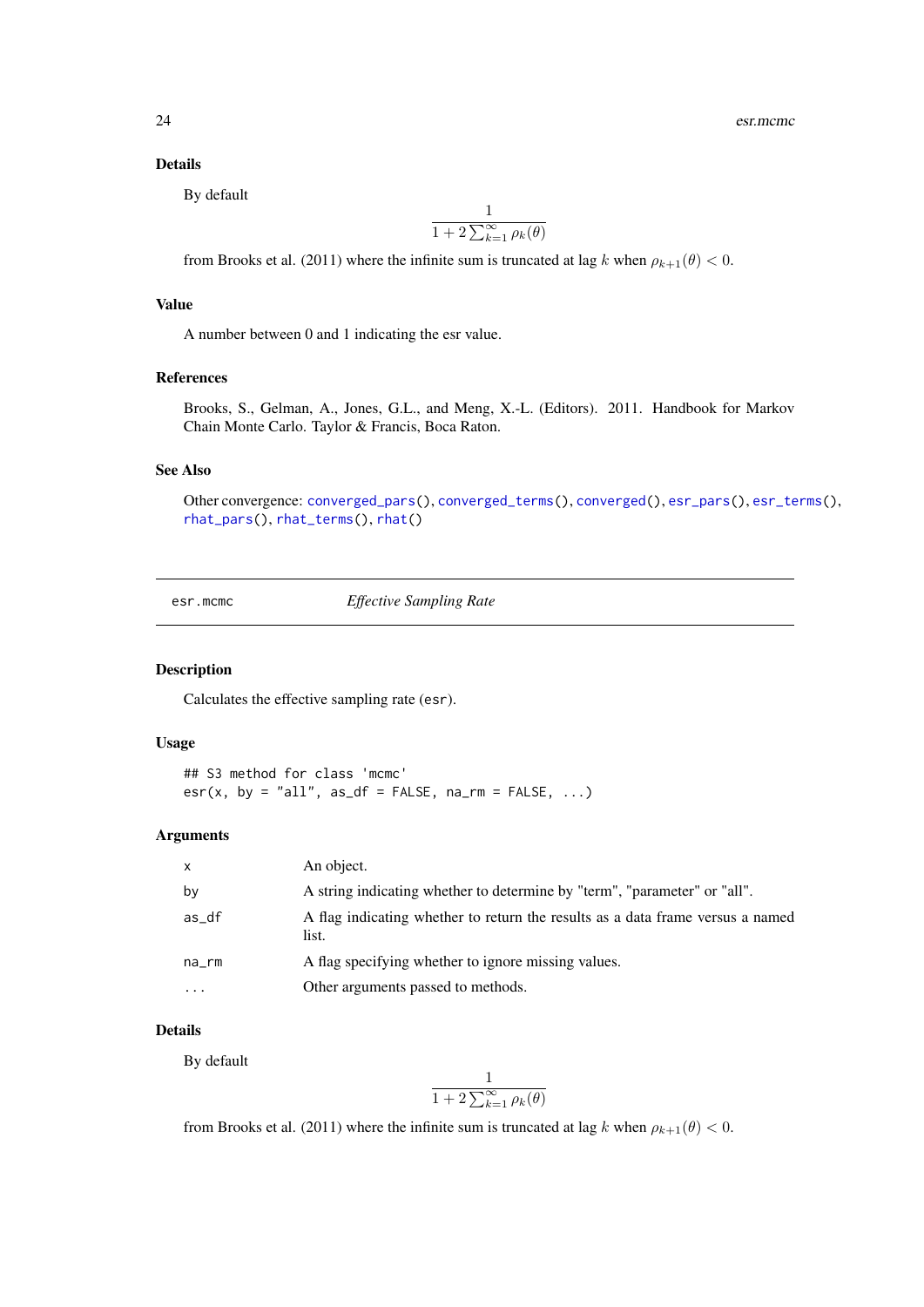#### <span id="page-24-0"></span>esr.mcmc.list 25

#### Value

A number between 0 and 1 indicating the esr value.

#### References

Brooks, S., Gelman, A., Jones, G.L., and Meng, X.-L. (Editors). 2011. Handbook for Markov Chain Monte Carlo. Taylor & Francis, Boca Raton.

#### See Also

```
Other convergence: converged_pars(), converged_terms(), converged(), esr_pars(), esr_terms(),
rhat_pars(), rhat_terms(), rhat()
```
esr.mcmc.list *Effective Sampling Rate*

#### Description

Calculates the effective sampling rate (esr).

#### Usage

## S3 method for class 'mcmc.list'  $esr(x, by = "all", as_df = FALSE, na_rm = FALSE, ...)$ 

# Arguments

| $\mathsf{x}$ | An object.                                                                              |
|--------------|-----------------------------------------------------------------------------------------|
| by           | A string indicating whether to determine by "term", "parameter" or "all".               |
| as_df        | A flag indicating whether to return the results as a data frame versus a named<br>list. |
| na_rm        | A flag specifying whether to ignore missing values.                                     |
| $\cdots$     | Other arguments passed to methods.                                                      |

#### Details

By default

$$
\frac{1}{1+2\sum_{k=1}^{\infty} \rho_k(\theta)}
$$

from Brooks et al. (2011) where the infinite sum is truncated at lag k when  $\rho_{k+1}(\theta) < 0$ .

#### Value

A number between 0 and 1 indicating the esr value.

#### References

Brooks, S., Gelman, A., Jones, G.L., and Meng, X.-L. (Editors). 2011. Handbook for Markov Chain Monte Carlo. Taylor & Francis, Boca Raton.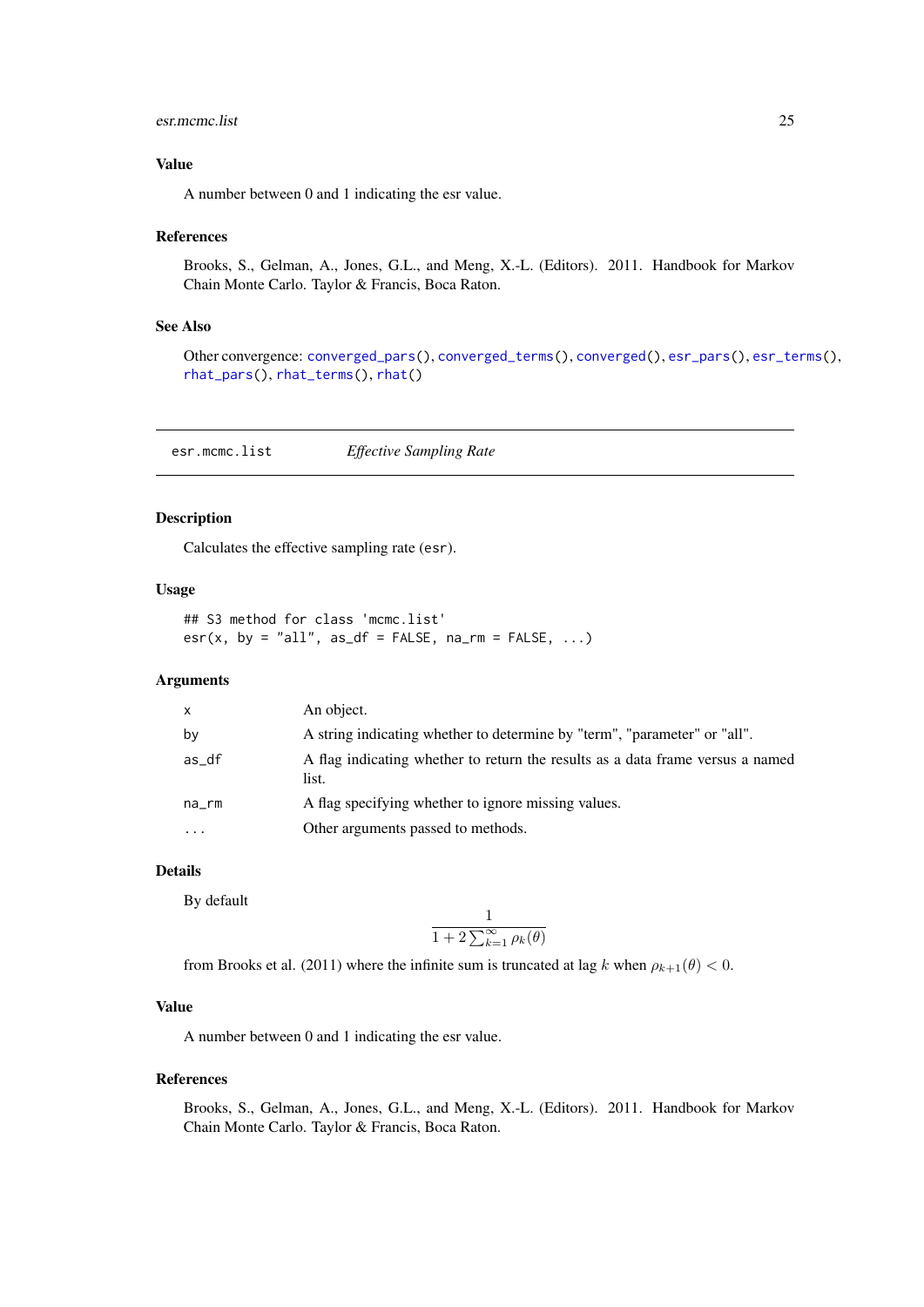# See Also

Other convergence: [converged\\_pars\(](#page-0-0)), [converged\\_terms\(](#page-0-0)), [converged\(](#page-0-0)), [esr\\_pars\(](#page-0-0)), [esr\\_terms\(](#page-0-0)), [rhat\\_pars\(](#page-0-0)), [rhat\\_terms\(](#page-0-0)), [rhat\(](#page-0-0))

esr.mcmcarray *Effective Sampling Rate*

#### Description

Calculates the effective sampling rate (esr).

#### Usage

```
## S3 method for class 'mcmcarray'
esr(x, by = "all", as_df = FALSE, na_rm = FALSE, ...)
```
#### Arguments

| X        | An object.                                                                              |
|----------|-----------------------------------------------------------------------------------------|
| by       | A string indicating whether to determine by "term", "parameter" or "all".               |
| as_df    | A flag indicating whether to return the results as a data frame versus a named<br>list. |
| na_rm    | A flag specifying whether to ignore missing values.                                     |
| $\cdots$ | Other arguments passed to methods.                                                      |

#### Details

By default

$$
\frac{1}{1+2\sum_{k=1}^{\infty} \rho_k(\theta)}
$$

from Brooks et al. (2011) where the infinite sum is truncated at lag k when  $\rho_{k+1}(\theta) < 0$ .

#### Value

A number between 0 and 1 indicating the esr value.

# References

Brooks, S., Gelman, A., Jones, G.L., and Meng, X.-L. (Editors). 2011. Handbook for Markov Chain Monte Carlo. Taylor & Francis, Boca Raton.

#### See Also

Other convergence: [converged\\_pars\(](#page-0-0)), [converged\\_terms\(](#page-0-0)), [converged\(](#page-0-0)), [esr\\_pars\(](#page-0-0)), [esr\\_terms\(](#page-0-0)), [rhat\\_pars\(](#page-0-0)), [rhat\\_terms\(](#page-0-0)), [rhat\(](#page-0-0))

<span id="page-25-0"></span>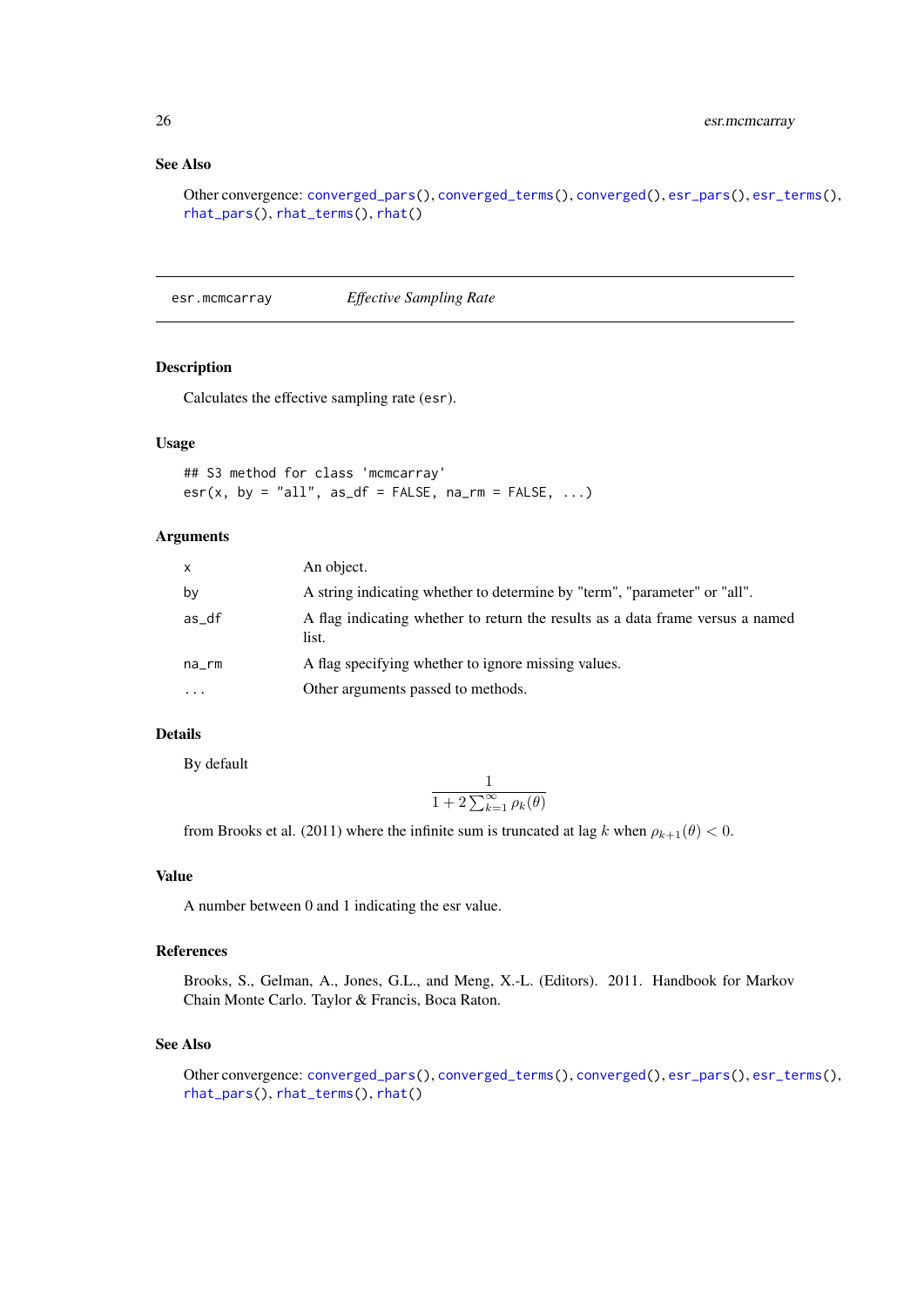<span id="page-26-0"></span>

Calculates the effective sampling rate (esr).

#### Usage

## S3 method for class 'mcmcr'  $esr(x, by = "all", as_df = FALSE, na_rm = FALSE, ...)$ 

# Arguments

| $\mathsf{x}$ | An object.                                                                              |
|--------------|-----------------------------------------------------------------------------------------|
| by           | A string indicating whether to determine by "term", "parameter" or "all".               |
| as_df        | A flag indicating whether to return the results as a data frame versus a named<br>list. |
| na_rm        | A flag specifying whether to ignore missing values.                                     |
| $\cdot$      | Other arguments passed to methods.                                                      |

#### Details

By default

$$
\frac{1}{1+2\sum_{k=1}^{\infty}\rho_k(\theta)}
$$

from Brooks et al. (2011) where the infinite sum is truncated at lag k when  $\rho_{k+1}(\theta) < 0$ .

#### Value

A number between 0 and 1 indicating the esr value.

#### References

Brooks, S., Gelman, A., Jones, G.L., and Meng, X.-L. (Editors). 2011. Handbook for Markov Chain Monte Carlo. Taylor & Francis, Boca Raton.

#### See Also

Other convergence: [converged\\_pars\(](#page-0-0)), [converged\\_terms\(](#page-0-0)), [converged\(](#page-0-0)), [esr\\_pars\(](#page-0-0)), [esr\\_terms\(](#page-0-0)), [rhat\\_pars\(](#page-0-0)), [rhat\\_terms\(](#page-0-0)), [rhat\(](#page-0-0))

#### Examples

esr(mcmcr\_example)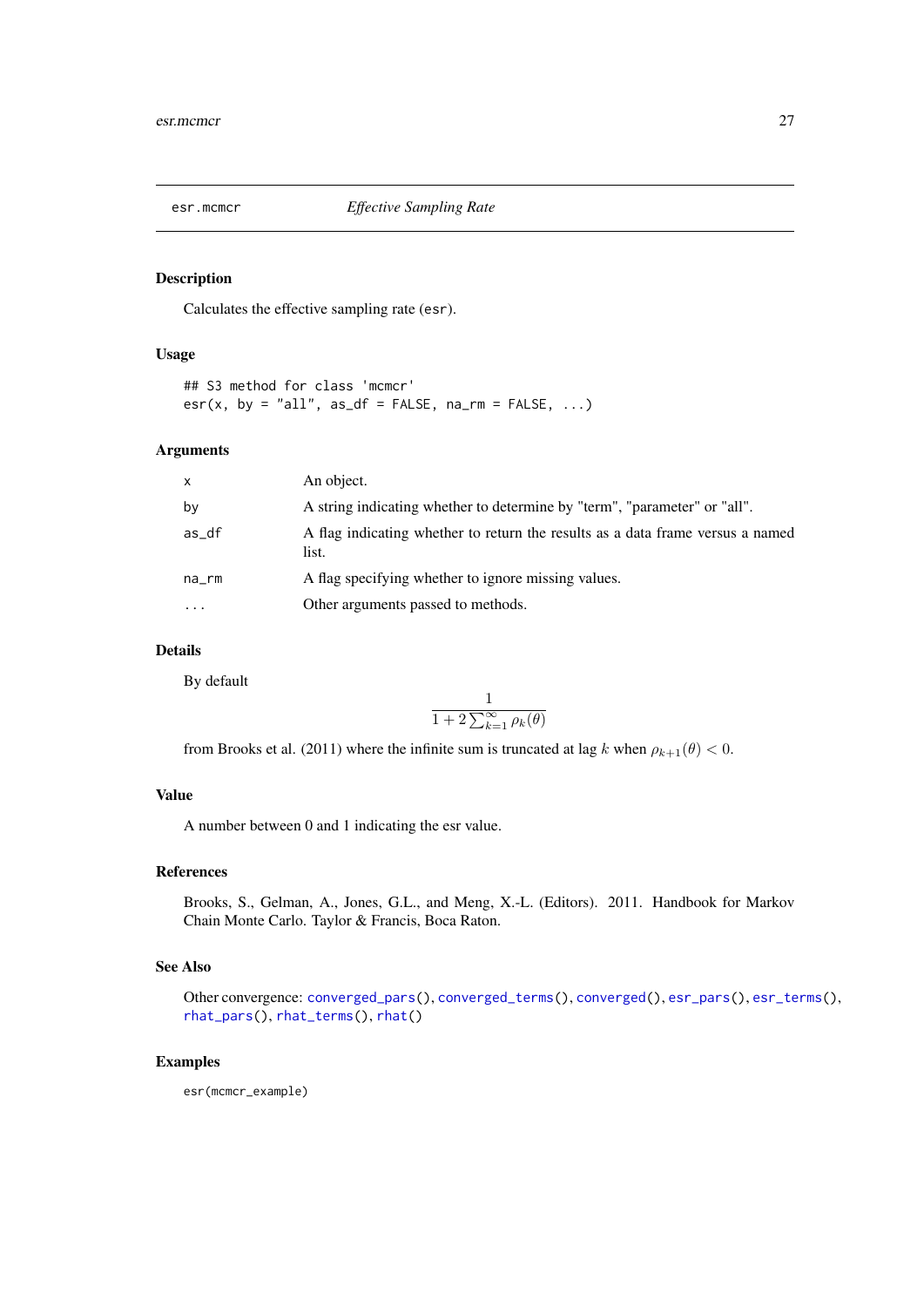<span id="page-27-0"></span>

Calculates the effective sampling rate (esr).

#### Usage

## S3 method for class 'mcmcrs'  $esr(x, by = "all", as_df = FALSE, na_rm = FALSE, ...)$ 

# Arguments

| $\mathsf{x}$ | An object.                                                                              |
|--------------|-----------------------------------------------------------------------------------------|
| by           | A string indicating whether to determine by "term", "parameter" or "all".               |
| as_df        | A flag indicating whether to return the results as a data frame versus a named<br>list. |
| na_rm        | A flag specifying whether to ignore missing values.                                     |
| $\cdot$      | Other arguments passed to methods.                                                      |

#### Details

By default

$$
\frac{1}{1+2\sum_{k=1}^{\infty}\rho_k(\theta)}
$$

from Brooks et al. (2011) where the infinite sum is truncated at lag k when  $\rho_{k+1}(\theta) < 0$ .

#### Value

A number between 0 and 1 indicating the esr value.

#### References

Brooks, S., Gelman, A., Jones, G.L., and Meng, X.-L. (Editors). 2011. Handbook for Markov Chain Monte Carlo. Taylor & Francis, Boca Raton.

#### See Also

Other convergence: [converged\\_pars\(](#page-0-0)), [converged\\_terms\(](#page-0-0)), [converged\(](#page-0-0)), [esr\\_pars\(](#page-0-0)), [esr\\_terms\(](#page-0-0)), [rhat\\_pars\(](#page-0-0)), [rhat\\_terms\(](#page-0-0)), [rhat\(](#page-0-0))

#### Examples

```
esr(mcmcrs(mcmcr_example, mcmcr_example))
```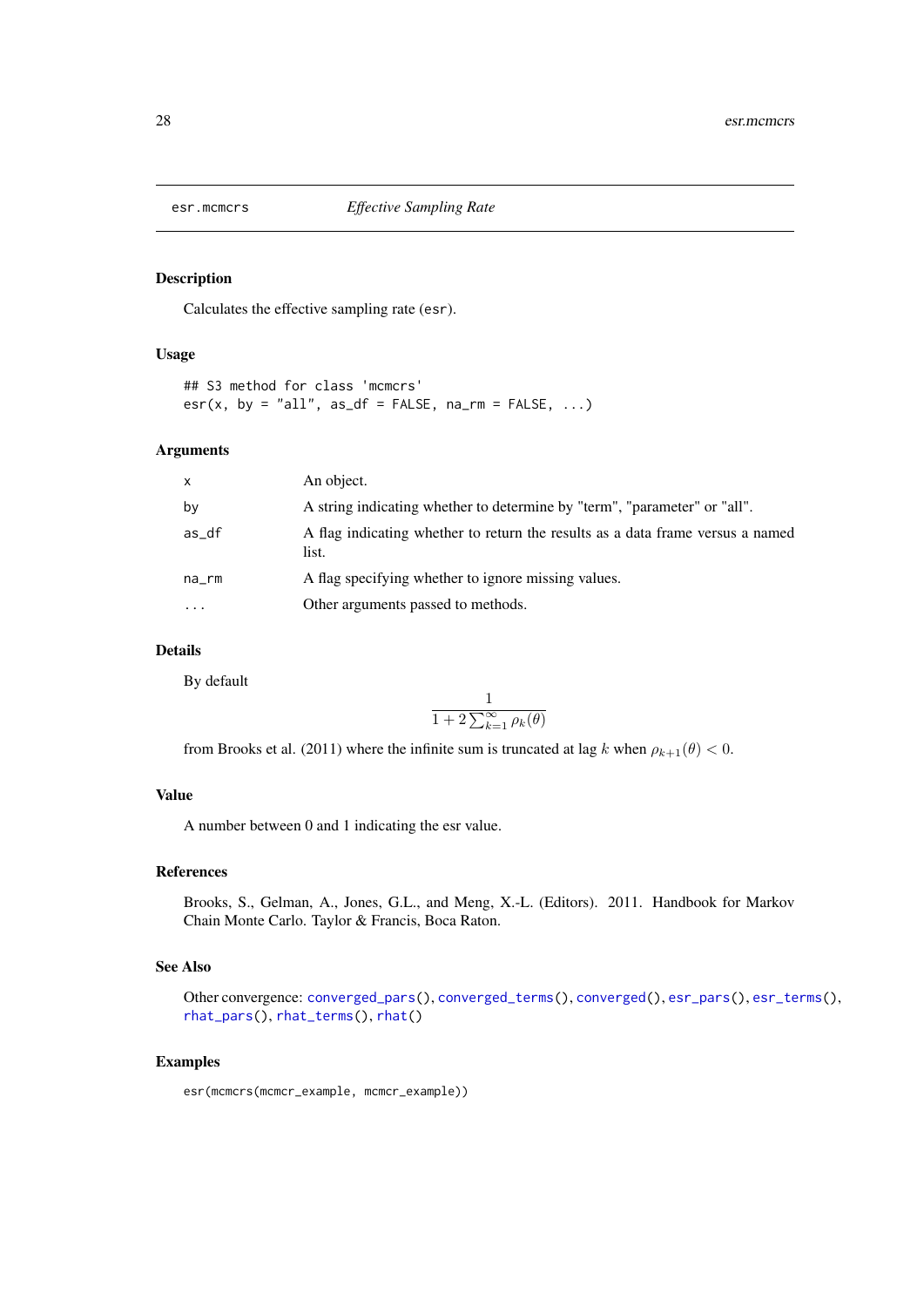<span id="page-28-0"></span>

Calculates the effective sample size based on [esr\(\)](#page-0-0).

# Usage

 $ess(x, by = "all", as_df = FALSE)$ 

# Arguments

| X     | An MCMC object.                                                                         |
|-------|-----------------------------------------------------------------------------------------|
| by    | A string indicating whether to determine by "term", "parameter" or "all".               |
| as df | A flag indicating whether to return the results as a data frame versus a named<br>list. |

# See Also

[universals::esr](#page-0-0)

#### Examples

ess(mcmcr\_example)

estimates.mcarray *Estimates*

# Description

Calculates the estimates for an MCMC object.

# Usage

```
## S3 method for class 'mcarray'
estimates(x, fun = median, as_d f = FALSE, ...)
```
# Arguments

| X        | An object.                                                                              |
|----------|-----------------------------------------------------------------------------------------|
| fun      | A function that given a numeric vector returns a numeric scalar.                        |
| as df    | A flag indicating whether to return the results as a data frame versus a named<br>list. |
| $\cdots$ | Optional arguments to fun.                                                              |

# Value

A named list or data frame.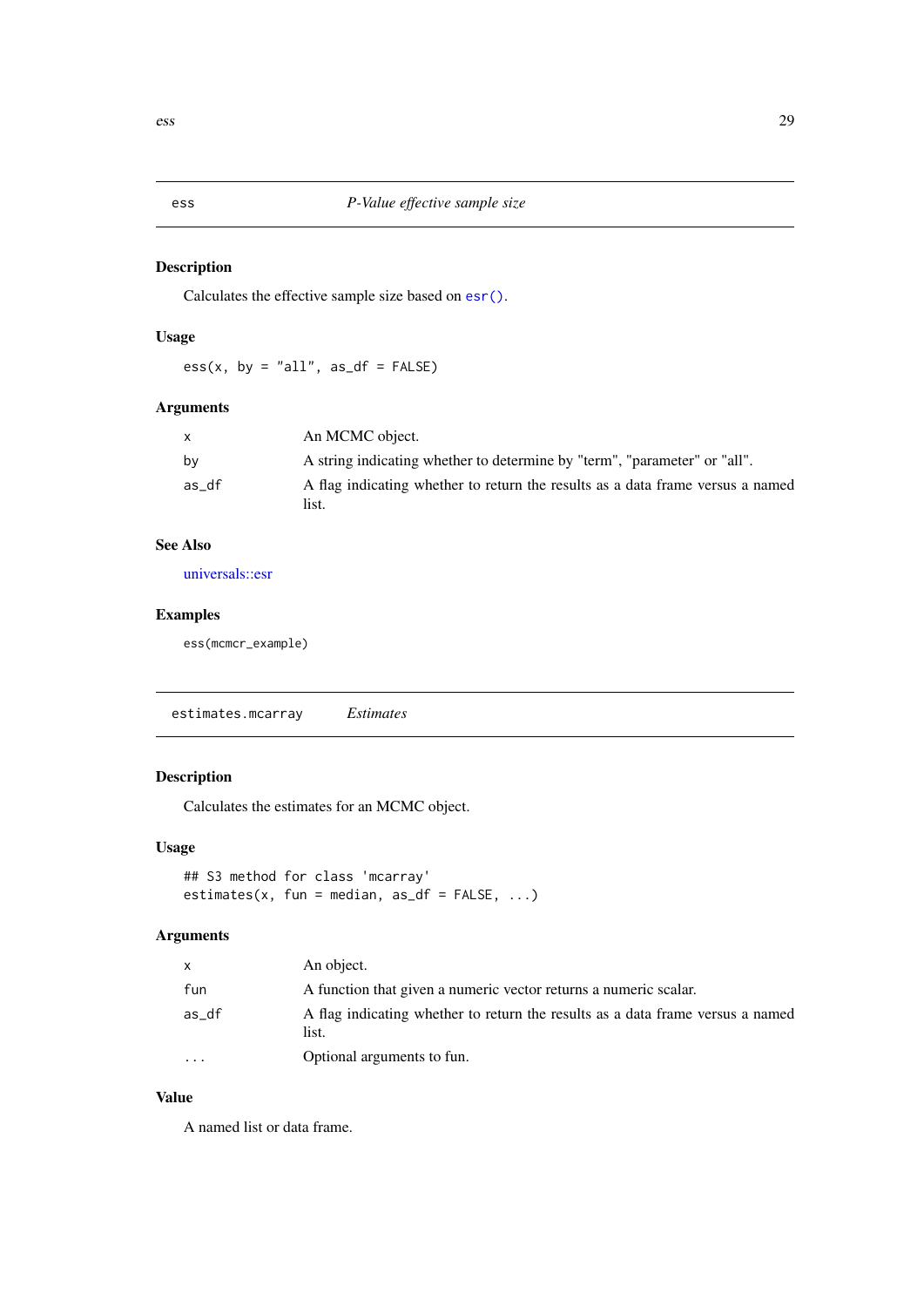#### See Also

Other MCMC manipulations: [bind\\_chains\(](#page-0-0)), [bind\\_iterations\(](#page-0-0)), [collapse\\_chains\(](#page-0-0)), [split\\_chains\(](#page-0-0))

estimates.mcmc *Estimates*

# Description

Calculates the estimates for an MCMC object.

#### Usage

```
## S3 method for class 'mcmc'
estimates(x, fun = median, as_df = FALSE, ...)
```
#### Arguments

| $\mathsf{x}$            | An object.                                                                              |
|-------------------------|-----------------------------------------------------------------------------------------|
| fun                     | A function that given a numeric vector returns a numeric scalar.                        |
| as df                   | A flag indicating whether to return the results as a data frame versus a named<br>list. |
| $\cdot$ $\cdot$ $\cdot$ | Optional arguments to fun.                                                              |

# Value

A named list or data frame.

#### See Also

Other MCMC manipulations: [bind\\_chains\(](#page-0-0)), [bind\\_iterations\(](#page-0-0)), [collapse\\_chains\(](#page-0-0)), [split\\_chains\(](#page-0-0))

estimates.mcmc.list *Estimates*

#### Description

Calculates the estimates for an MCMC object.

#### Usage

```
## S3 method for class 'mcmc.list'
estimates(x, fun = median, as_d f = FALSE, ...)
```

| $\mathsf{x}$ | An object.                                                                              |
|--------------|-----------------------------------------------------------------------------------------|
| fun          | A function that given a numeric vector returns a numeric scalar.                        |
| as_df        | A flag indicating whether to return the results as a data frame versus a named<br>list. |
| $\cdots$     | Optional arguments to fun.                                                              |

<span id="page-29-0"></span>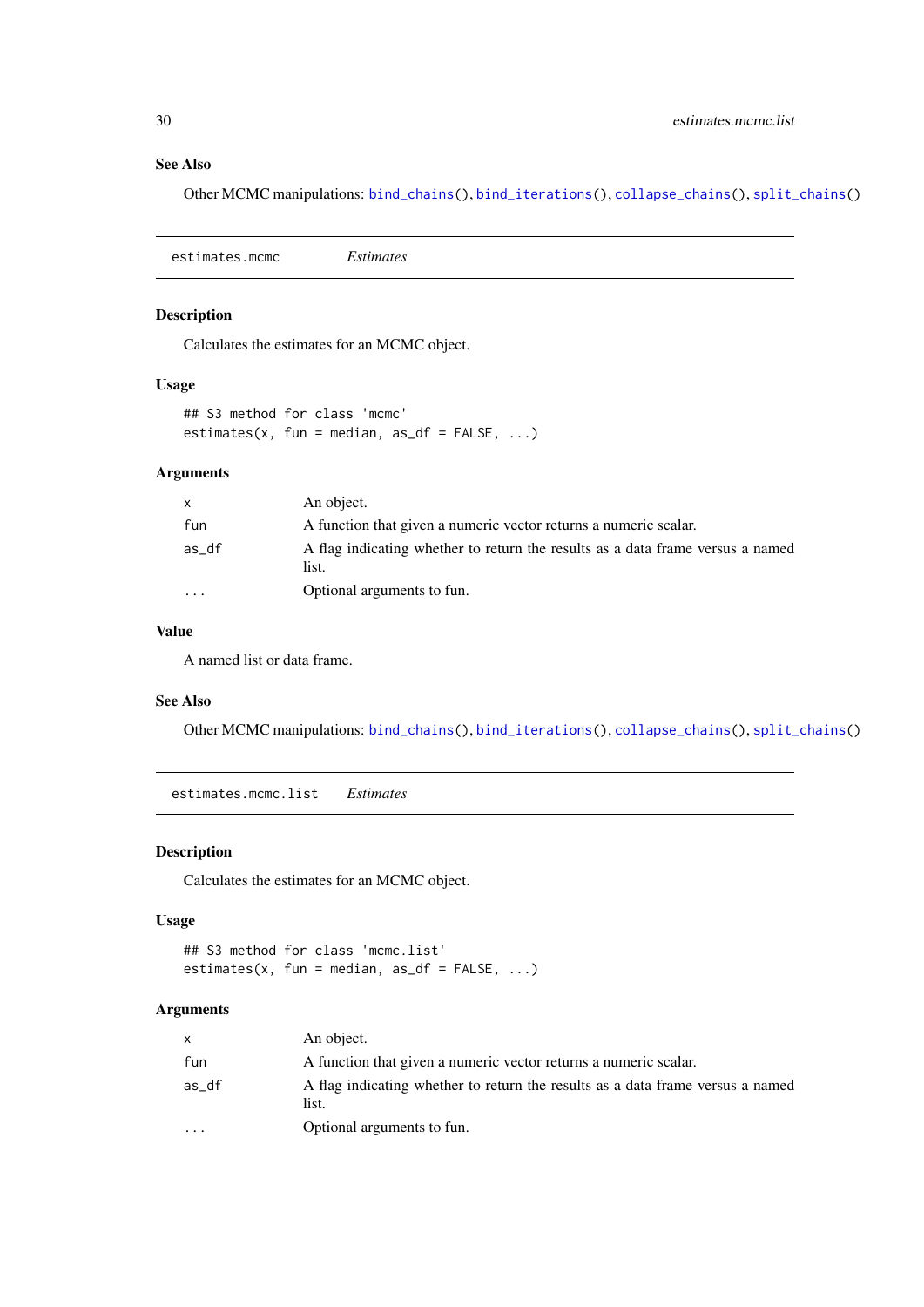# <span id="page-30-0"></span>Value

A named list or data frame.

# See Also

Other MCMC manipulations: [bind\\_chains\(](#page-0-0)), [bind\\_iterations\(](#page-0-0)), [collapse\\_chains\(](#page-0-0)), [split\\_chains\(](#page-0-0))

estimates.mcmcarray *Estimates*

#### Description

Calculates the estimates for an MCMC object.

#### Usage

```
## S3 method for class 'mcmcarray'
estimates(x, fun = median, as_d f = FALSE, ...)
```
#### Arguments

| $\mathsf{X}$ | An object.                                                                              |
|--------------|-----------------------------------------------------------------------------------------|
| fun          | A function that given a numeric vector returns a numeric scalar.                        |
| as_df        | A flag indicating whether to return the results as a data frame versus a named<br>list. |
| .            | Optional arguments to fun.                                                              |

#### Value

A named list or data frame.

#### See Also

Other MCMC manipulations: [bind\\_chains\(](#page-0-0)), [bind\\_iterations\(](#page-0-0)), [collapse\\_chains\(](#page-0-0)), [split\\_chains\(](#page-0-0))

estimates.mcmcr *Estimates*

#### Description

Calculates the estimates for an MCMC object.

# Usage

```
## S3 method for class 'mcmcr'
estimates(x, fun = median, as_df = FALSE, ...)
```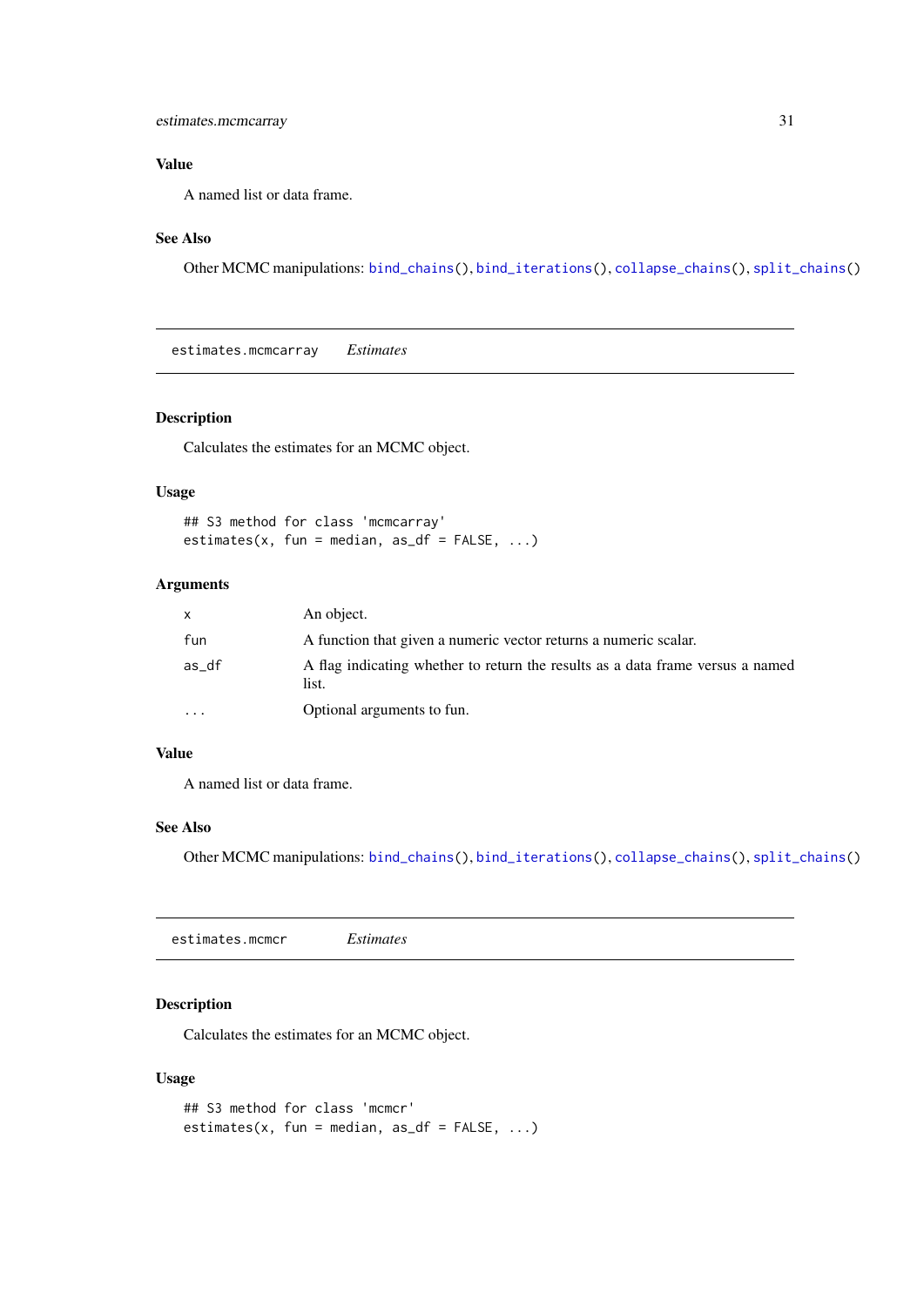# <span id="page-31-0"></span>Arguments

| $\mathsf{x}$ | An object.                                                                              |
|--------------|-----------------------------------------------------------------------------------------|
| fun          | A function that given a numeric vector returns a numeric scalar.                        |
| as_df        | A flag indicating whether to return the results as a data frame versus a named<br>list. |
| $\cdot$      | Optional arguments to fun.                                                              |

# Value

A named list or data frame.

#### See Also

Other MCMC manipulations: [bind\\_chains\(](#page-0-0)), [bind\\_iterations\(](#page-0-0)), [collapse\\_chains\(](#page-0-0)), [split\\_chains\(](#page-0-0))

#### Examples

estimates(mcmcr\_example)

fill\_all.mcarray *Fill All Values*

# Description

Fills all of an object's (missing and non-missing) values while preserving the object's dimensionality and class.

#### Usage

```
## S3 method for class 'mcarray'
fill\_all(x, value = 0, nas = TRUE, ...)
```
#### Arguments

| x     | An object.                                             |
|-------|--------------------------------------------------------|
| value | A scalar of the value to replace values with.          |
| nas   | A flag specifying whether to also fill missing values. |
|       | Other arguments passed to methods.                     |

# Details

It should only be defined for objects with values of consistent class ie not standard data.frames.

# Value

The modified object.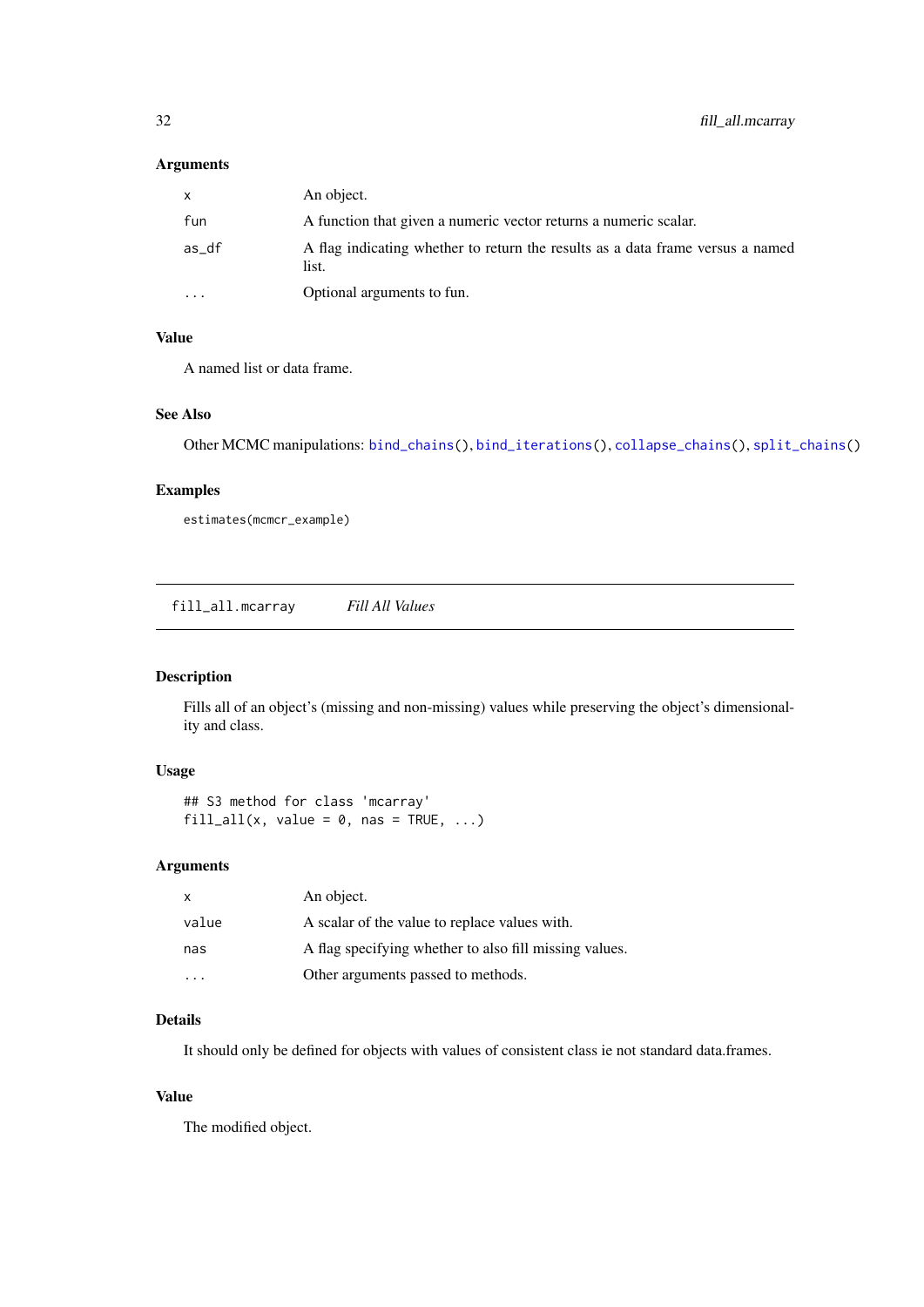#### <span id="page-32-0"></span>Methods (by class)

- logical: Fill All for logical Objects
- integer: Fill All for integer Objects
- numeric: Fill All for numeric Objects
- character: Fill All for character Objects

#### See Also

Other fill: [fill\\_na\(](#page-0-0))

#### Examples

```
# logical
fill_all(c(TRUE, NA, FALSE))
fill_all(c(TRUE, NA, FALSE, nas = FALSE))
fill_all(c(TRUE, NA, FALSE, value = NA))
# integer
fill_all(matrix(1:4, nrow = 2), value = -1)
# numeric
fill\_all(c(1, 4, NA), value = TRUE)fill\_all(c(1, 4, NA), value = TRUE, nas = FALSE)# character
fill_all(c("some", "words"), value = TRUE)
```
fill\_all.mcmcarray *Fill All Values*

#### Description

Fills all of an object's (missing and non-missing) values while preserving the object's dimensionality and class.

#### Usage

```
## S3 method for class 'mcmcarray'
fill_all(x, value = 0, nas = TRUE, ...)
```
#### Arguments

| x                       | An object.                                             |
|-------------------------|--------------------------------------------------------|
| value                   | A scalar of the value to replace values with.          |
| nas                     | A flag specifying whether to also fill missing values. |
| $\cdot$ $\cdot$ $\cdot$ | Other arguments passed to methods.                     |

# Details

It should only be defined for objects with values of consistent class ie not standard data.frames.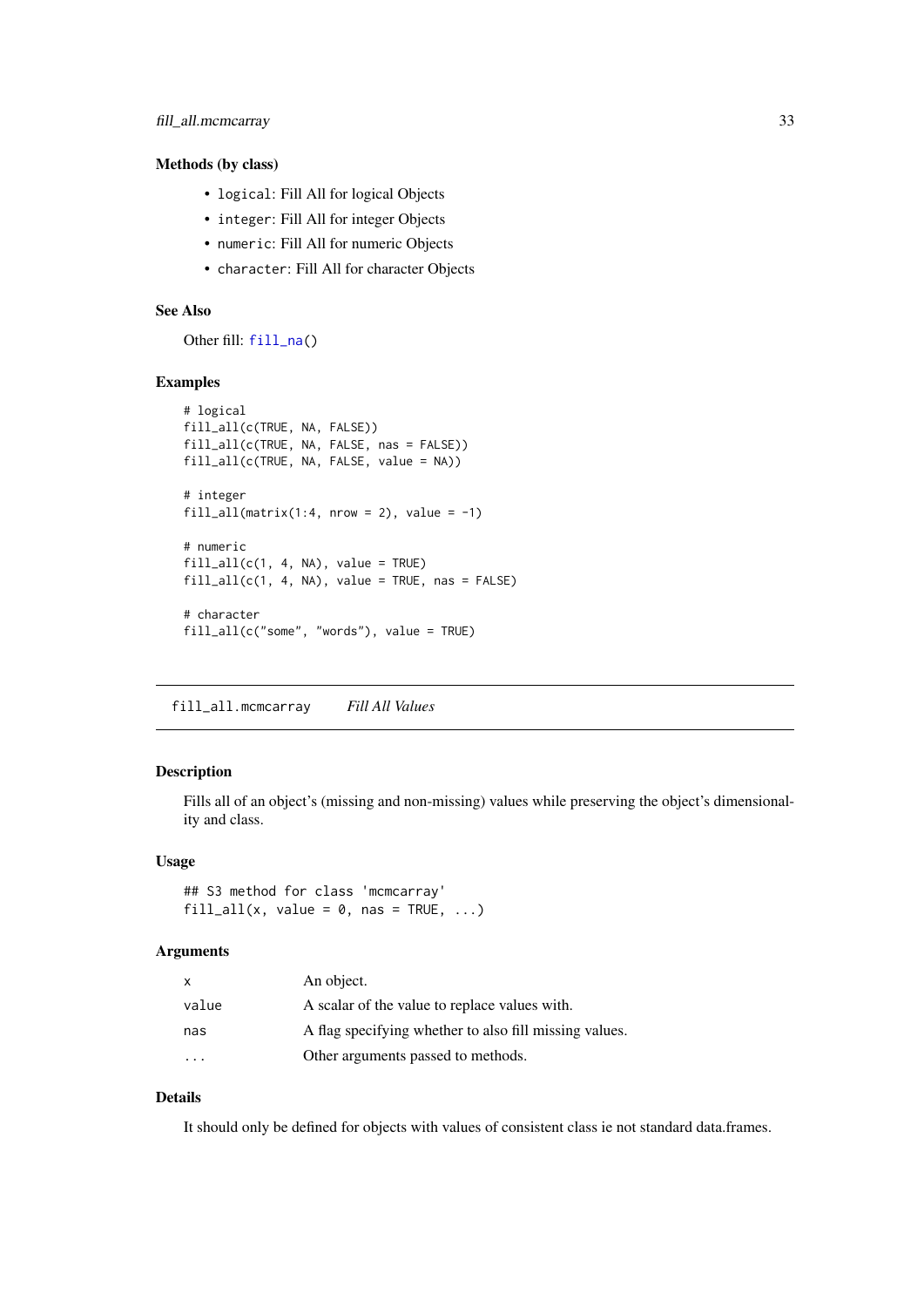# Value

The modified object.

# Methods (by class)

- logical: Fill All for logical Objects
- integer: Fill All for integer Objects
- numeric: Fill All for numeric Objects
- character: Fill All for character Objects

#### See Also

Other fill: [fill\\_na\(](#page-0-0))

#### Examples

```
# logical
fill_all(c(TRUE, NA, FALSE))
fill_all(c(TRUE, NA, FALSE, nas = FALSE))
fill_all(c(TRUE, NA, FALSE, value = NA))
# integer
fill_all(matrix(1:4, nrow = 2), value = -1)
# numeric
fill\_all(c(1, 4, NA), value = TRUE)fill\_all(c(1, 4, NA), value = TRUE, nas = FALSE)# character
fill_all(c("some", "words"), value = TRUE)
```
fill\_all.mcmcr *Fill All Values*

#### Description

Fills all of an object's (missing and non-missing) values while preserving the object's dimensionality and class.

#### Usage

```
## S3 method for class 'mcmcr'
fill_all(x, value = 0, nas = TRUE, ...)
```

| $\mathsf{x}$ | An object.                                             |
|--------------|--------------------------------------------------------|
| value        | A scalar of the value to replace values with.          |
| nas          | A flag specifying whether to also fill missing values. |
|              | Other arguments passed to methods.                     |

<span id="page-33-0"></span>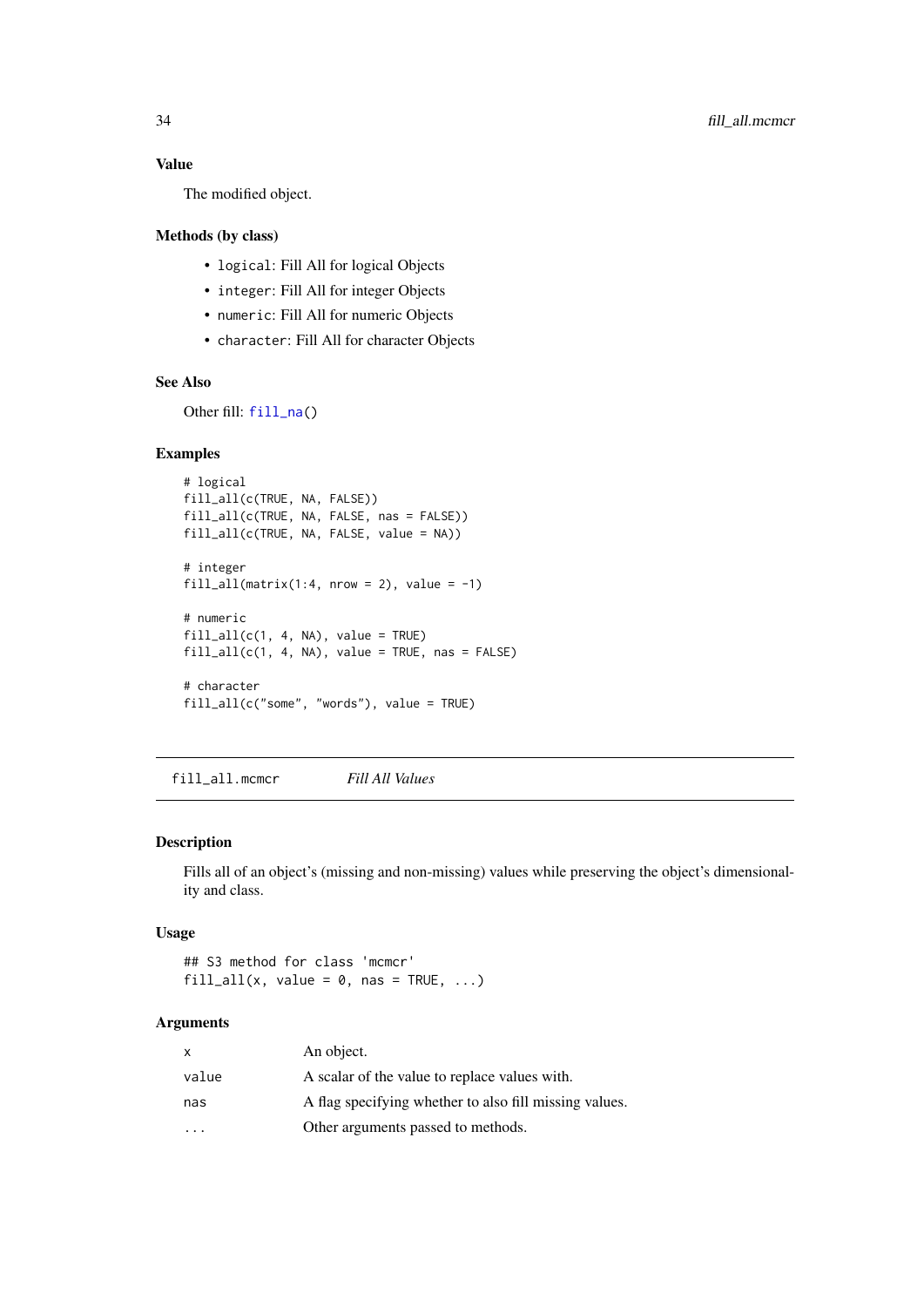```
fill_na.mcarray 35
```
#### Details

It should only be defined for objects with values of consistent class ie not standard data.frames.

# Value

The modified object.

#### Methods (by class)

- logical: Fill All for logical Objects
- integer: Fill All for integer Objects
- numeric: Fill All for numeric Objects
- character: Fill All for character Objects

#### See Also

Other fill: [fill\\_na\(](#page-0-0))

# Examples

```
# logical
fill_all(c(TRUE, NA, FALSE))
fill_all(c(TRUE, NA, FALSE, nas = FALSE))
fill_all(c(TRUE, NA, FALSE, value = NA))
# integer
fill_all(matrix(1:4, nrow = 2), value = -1)
# numeric
fill\_all(c(1, 4, NA), value = TRUE)fill\_all(c(1, 4, NA), value = TRUE, nas = FALSE)# character
fill_all(c("some", "words"), value = TRUE)
```
fill\_na.mcarray *Fill Missing Values*

#### Description

Fills all of an object's missing values while preserving the object's dimensionality and class.

#### Usage

## S3 method for class 'mcarray' fill\_na(x, value =  $0, ...$ )

| X                       | An object.                                    |
|-------------------------|-----------------------------------------------|
| value                   | A scalar of the value to replace values with. |
| $\cdot$ $\cdot$ $\cdot$ | Other arguments passed to methods.            |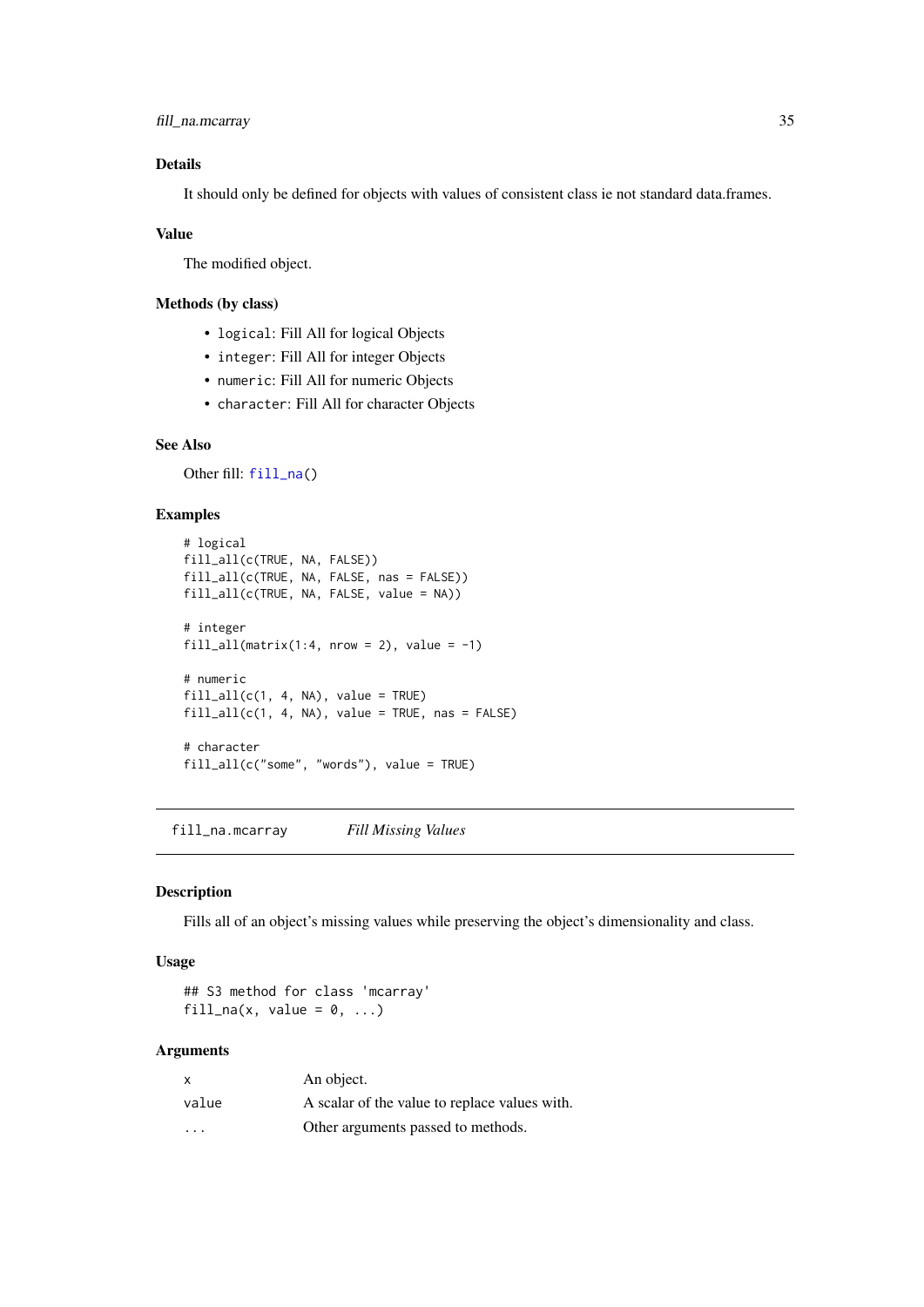# <span id="page-35-0"></span>Details

It should only be defined for objects with values of consistent class ie not standard data.frames.

#### Value

The modified object.

# Methods (by class)

- logical: Fill Missing Values for logical Objects
- integer: Fill Missing Values for integer Objects
- numeric: Fill Missing Values for numeric Objects
- character: Fill Missing Values for character Objects

#### See Also

Other fill: [fill\\_all\(](#page-0-0))

#### Examples

```
# logical
fill_na(c(TRUE, NA))
# integer
fill_na(c(1L, NA), 0)
# numeric
fill_na(c(1, NA), Inf)
# character
fill_na(c("text", NA))
fill_na(matrix(c("text", NA)), value = Inf)
```
fill\_na.mcmcarray *Fill Missing Values*

#### Description

Fills all of an object's missing values while preserving the object's dimensionality and class.

# Usage

## S3 method for class 'mcmcarray' fill\_na(x, value =  $0, ...$ )

| $\mathsf{x}$            | An object.                                    |
|-------------------------|-----------------------------------------------|
| value                   | A scalar of the value to replace values with. |
| $\cdot$ $\cdot$ $\cdot$ | Other arguments passed to methods.            |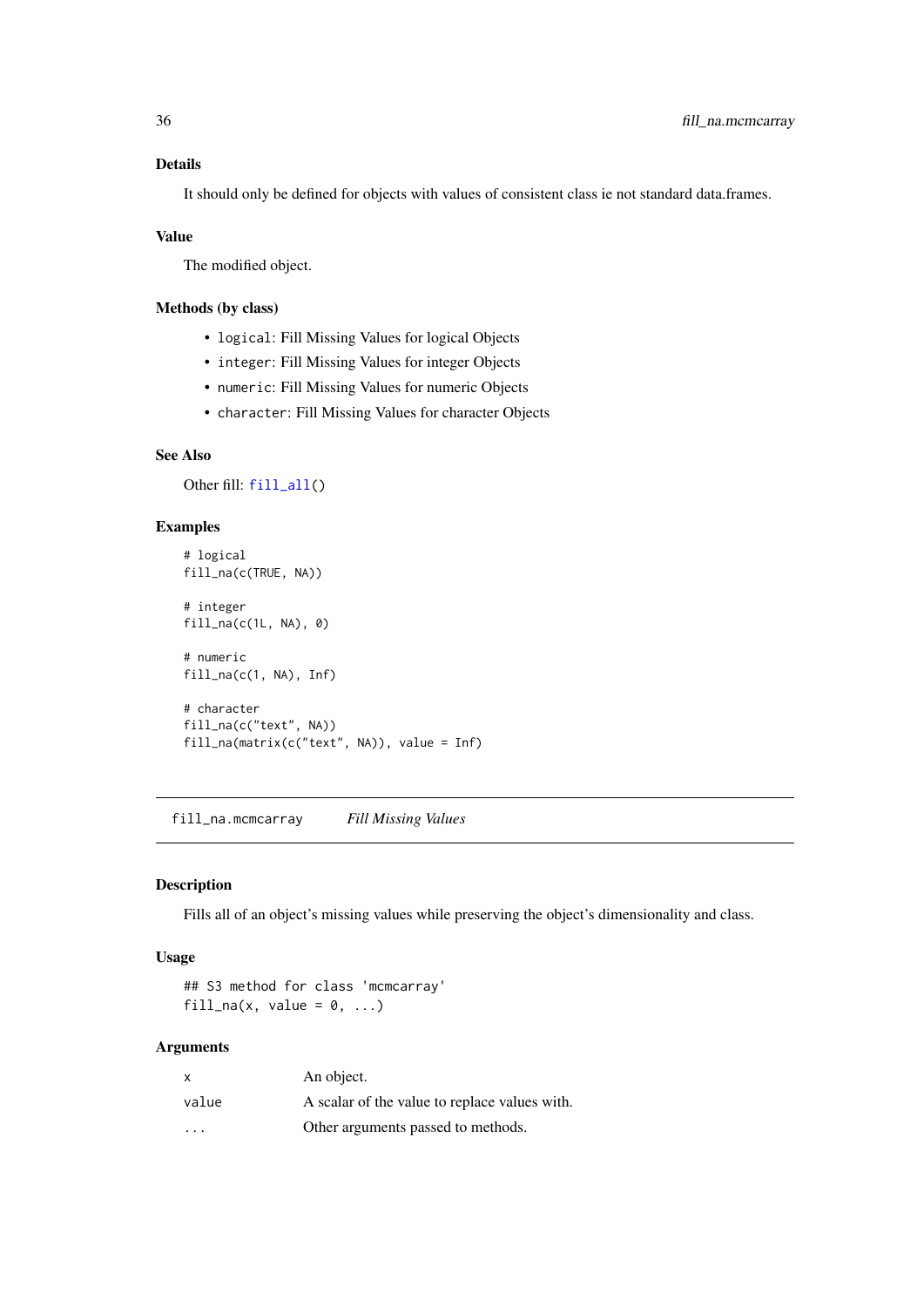<span id="page-36-0"></span>fill\_na.mcmcr 37

#### Details

It should only be defined for objects with values of consistent class ie not standard data.frames.

#### Value

The modified object.

#### Methods (by class)

- logical: Fill Missing Values for logical Objects
- integer: Fill Missing Values for integer Objects
- numeric: Fill Missing Values for numeric Objects
- character: Fill Missing Values for character Objects

#### See Also

Other fill: [fill\\_all\(](#page-0-0))

# Examples

```
# logical
fill_na(c(TRUE, NA))
# integer
fill_na(c(1L, NA), 0)
# numeric
fill_na(c(1, NA), Inf)
# character
fill_na(c("text", NA))
fill_na(matrix(c("text", NA)), value = Inf)
```
fill\_na.mcmcr *Fill Missing Values*

#### Description

Fills all of an object's missing values while preserving the object's dimensionality and class.

# Usage

```
## S3 method for class 'mcmcr'
fill_na(x, value = 0, ...)
```

| X                       | An object.                                    |
|-------------------------|-----------------------------------------------|
| value                   | A scalar of the value to replace values with. |
| $\cdot$ $\cdot$ $\cdot$ | Other arguments passed to methods.            |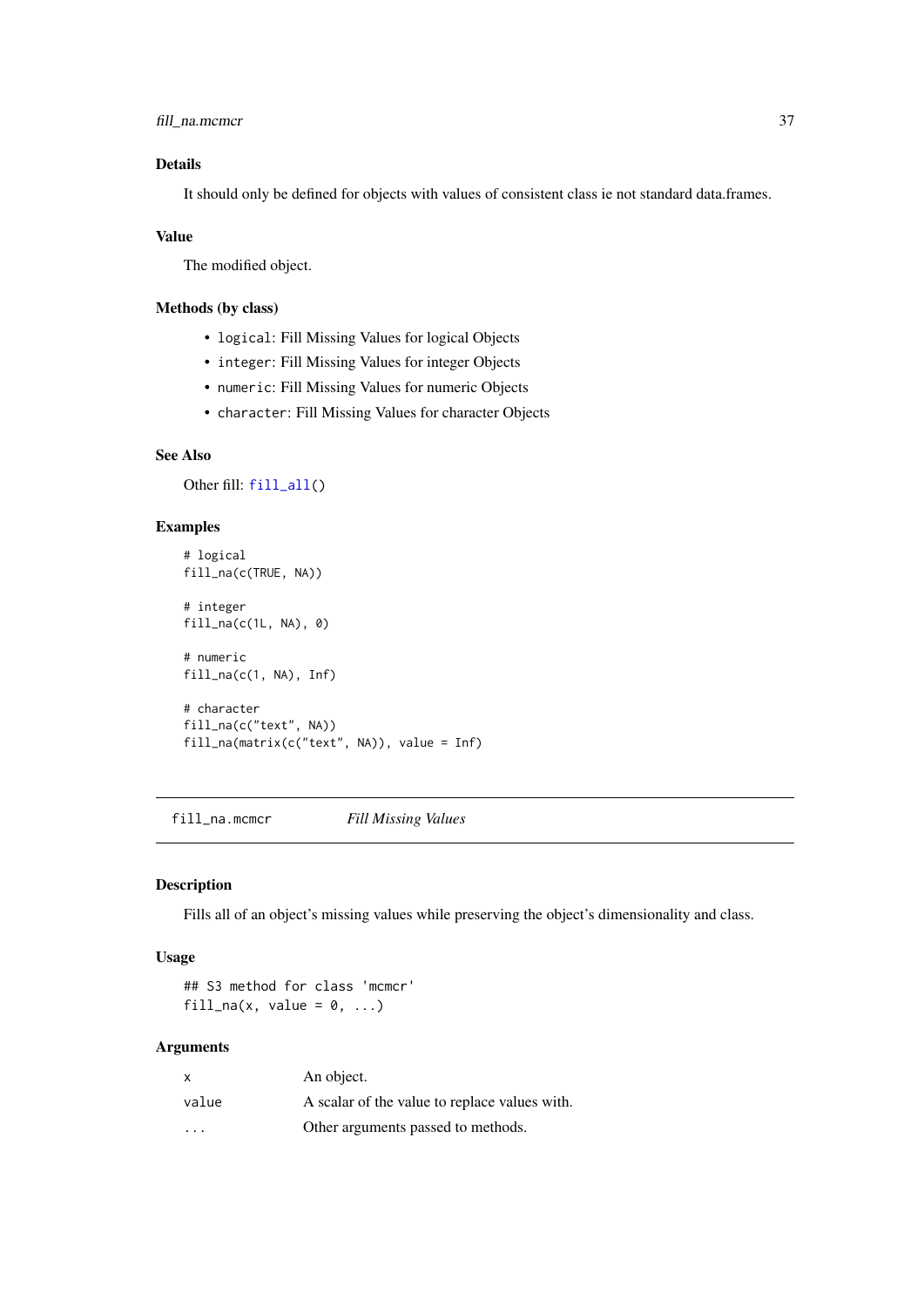# <span id="page-37-0"></span>Details

It should only be defined for objects with values of consistent class ie not standard data.frames.

#### Value

The modified object.

#### Methods (by class)

- logical: Fill Missing Values for logical Objects
- integer: Fill Missing Values for integer Objects
- numeric: Fill Missing Values for numeric Objects
- character: Fill Missing Values for character Objects

# See Also

Other fill: [fill\\_all\(](#page-0-0))

#### Examples

```
# logical
fill_na(c(TRUE, NA))
# integer
fill\_na(c(1L, NA), 0)# numeric
fill_na(c(1, NA), Inf)
# character
fill_na(c("text", NA))
fill_na(matrix(c("text", NA)), value = Inf)
```
<span id="page-37-1"></span>is.mcarray *Is mcarray object*

#### Description

Tests whether an object is an mcarray.

#### Usage

is.mcarray(x)

#### Arguments

x The object to test.

# Value

A flag indicating whether the test was positive.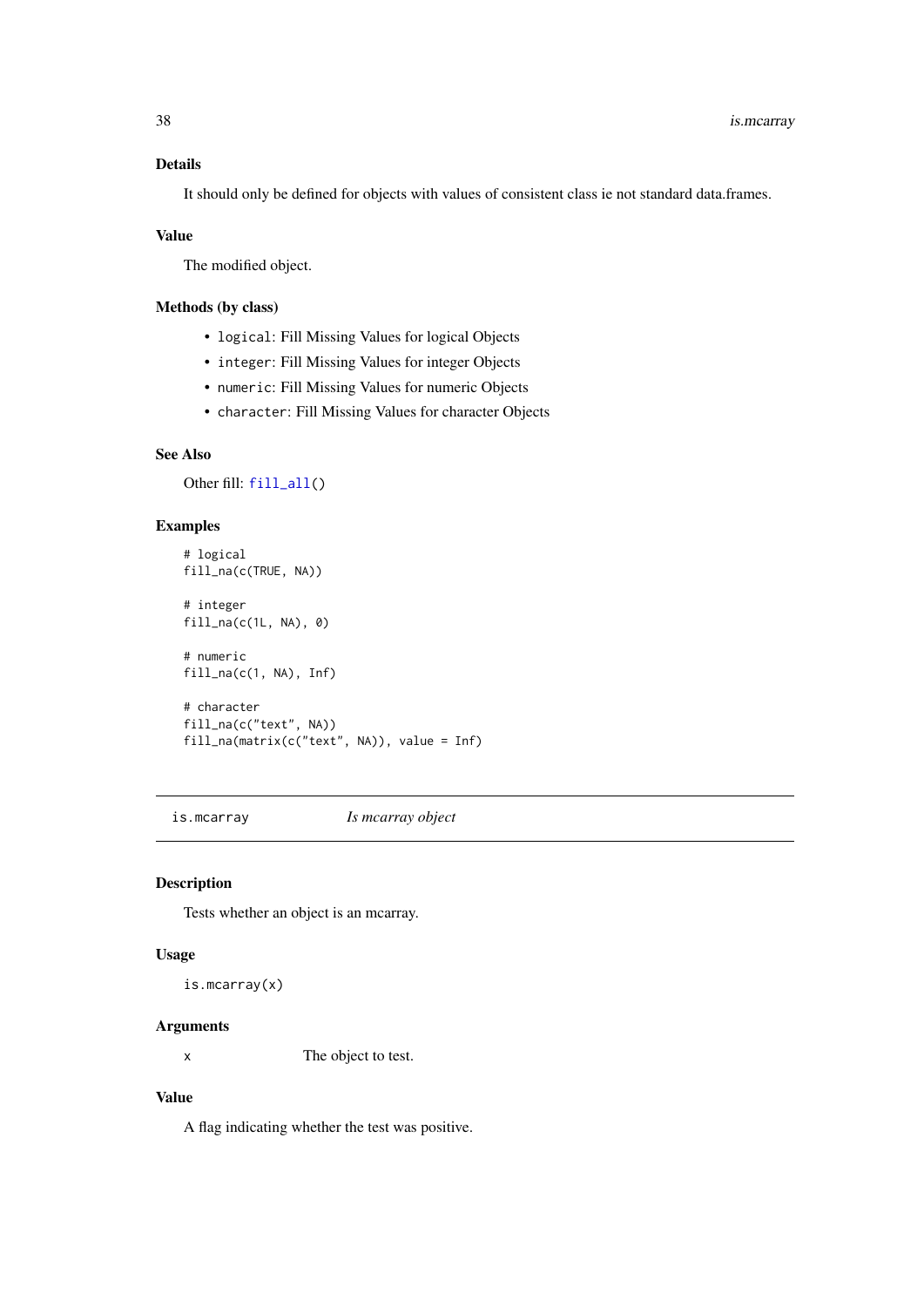#### <span id="page-38-0"></span>is.mcmcarray 39

#### See Also

Other is: [is.mcmcarray\(](#page-38-1)), [is.mcmcrs\(](#page-39-1)), [is.mcmcr\(](#page-38-2))

#### Examples

is.mcarray(mcmcr\_example)

<span id="page-38-1"></span>is.mcmcarray *Is mcmcarray object*

#### Description

Tests whether an object is an [mcmcarray-object\(\)](#page-40-1).

# Usage

is.mcmcarray(x)

# Arguments

x The object to test.

#### Value

A flag indicating whether the test was positive.

# See Also

Other is: [is.mcarray\(](#page-37-1)), [is.mcmcrs\(](#page-39-1)), [is.mcmcr\(](#page-38-2))

# Examples

is.mcmcarray(mcmcr\_example\$beta)

<span id="page-38-2"></span>is.mcmcr *Is mcmcr object*

# Description

Tests whether an object is an [mcmcr-object\(\)](#page-40-2).

#### Usage

is.mcmcr(x)

#### Arguments

x The object to test.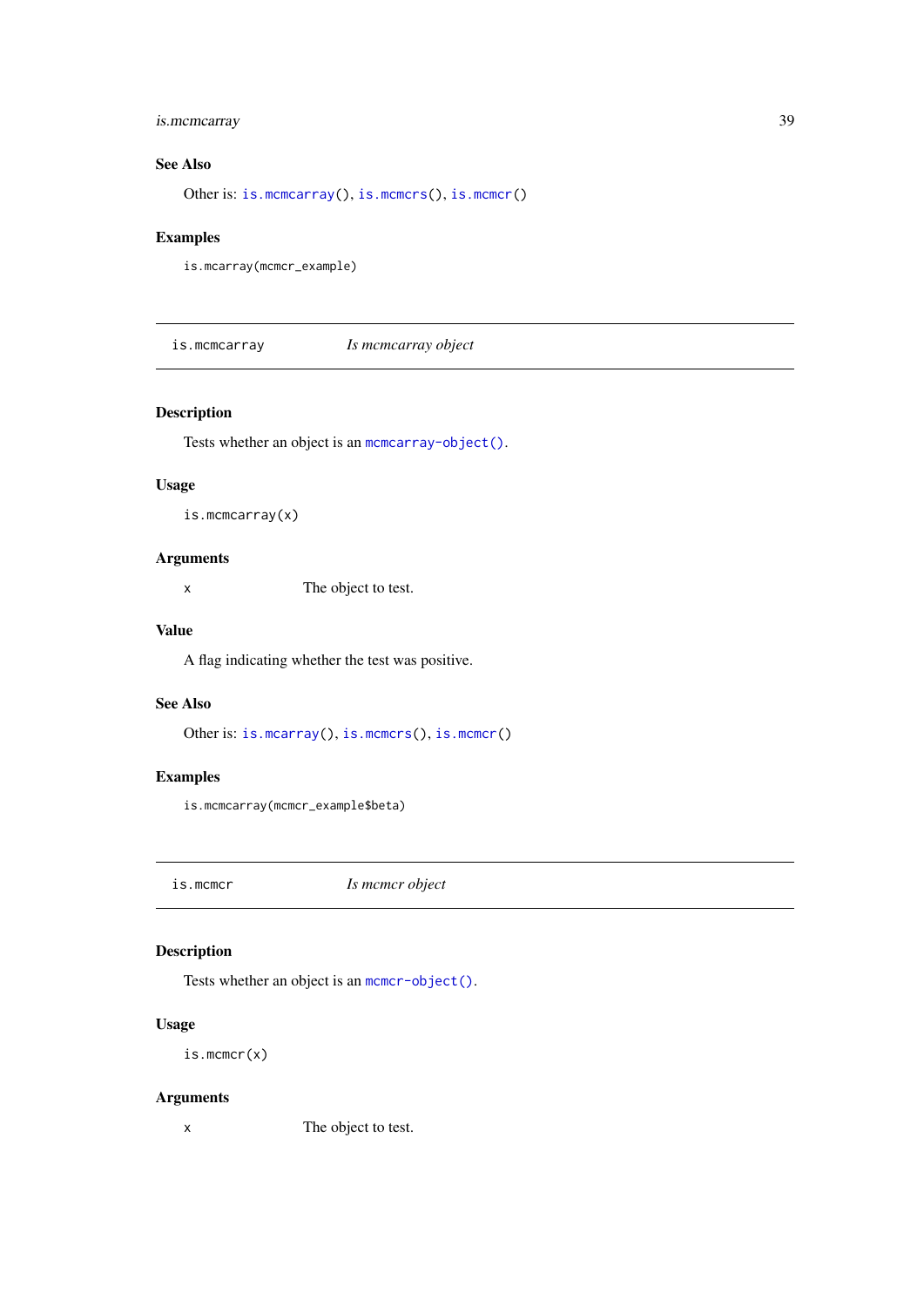#### <span id="page-39-0"></span>40 is.mcmcrs

# Value

A flag indicating whether the test was positive.

# See Also

Other is: [is.mcarray\(](#page-37-1)), [is.mcmcarray\(](#page-38-1)), [is.mcmcrs\(](#page-39-1))

# Examples

is.mcmcr(mcmcr\_example)

<span id="page-39-1"></span>is.mcmcrs *Is mcmcrs object*

#### Description

Tests whether an object is an [mcmcrs-object\(\)](#page-41-2).

# Usage

is.mcmcrs(x)

# Arguments

x The object to test.

#### Value

A flag indicating whether the test was positive.

# See Also

Other is: [is.mcarray\(](#page-37-1)), [is.mcmcarray\(](#page-38-1)), [is.mcmcr\(](#page-38-2))

# Examples

is.mcmcrs(mcmcrs(mcmcr\_example))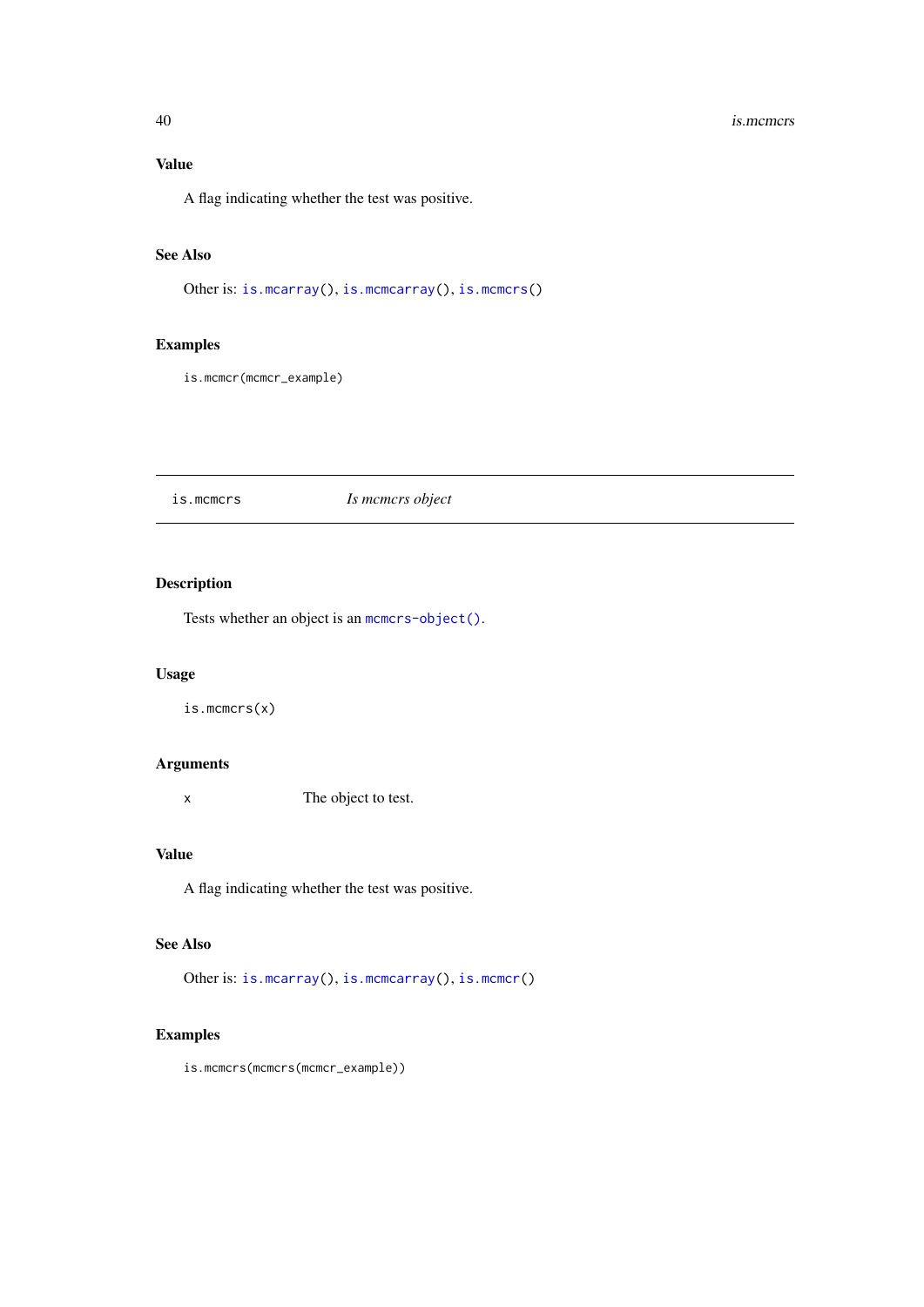<span id="page-40-1"></span><span id="page-40-0"></span>mcmcarray-object *mcmcarray*

#### Description

An mcmcarray object is an an array where the first dimension is the chains, the second dimension is the iterations and the subsequent dimensions represent the dimensionality of the parameter. The name mcmcarray reflects the fact that the MCMC dimensions, ie the chains and iterations, precede the parameter dimensions.

# See Also

Other objects: [mcmcr-object](#page-40-2), [mcmcrs-object](#page-41-2)

#### Examples

mcmcr\_example\$beta

<span id="page-40-2"></span>mcmcr-object *mcmcr*

#### Description

An mcmcr object stores multiple uniquely named [mcmcarray-object\(\)](#page-40-1) objects with the same number of chains and iterations.

#### Details

mcmcr objects allow a set of dimensionality preserving parameters to be manipulated and queried as a whole.

#### See Also

Other objects: [mcmcarray-object](#page-40-1), [mcmcrs-object](#page-41-2)

#### Examples

mcmcr\_example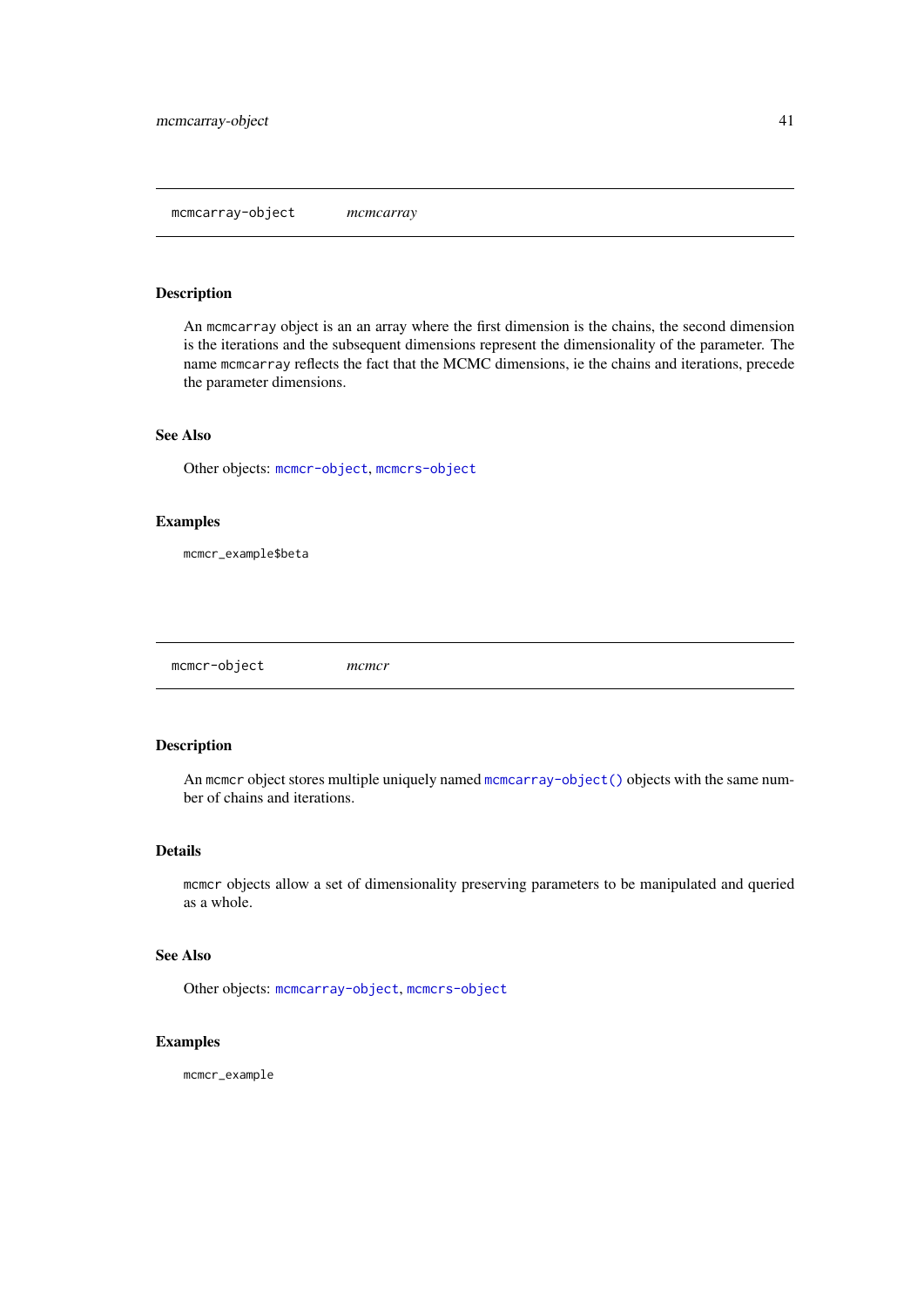<span id="page-41-1"></span><span id="page-41-0"></span>

Creates an [mcmcrs-object\(\)](#page-41-2) from multiple link{mcmcr-object}s.

#### Usage

mcmcrs(...)

# Arguments

... Objects of class mcmcr.

# Value

An object of class mcmcrs

#### See Also

Other coerce: [as.mcarray\(](#page-3-1)), [as.mcmcarray\(](#page-6-1)), [as.mcmcr\(](#page-7-1))

#### Examples

mcmcrs(mcmcr\_example, mcmcr\_example)

<span id="page-41-2"></span>mcmcrs-object *mcmcrs*

#### Description

An memers object stores multiple memer-object ()s with the same parameters and the same number of chains and iterations.

#### Details

mcmcrs objects allow the results of multiple analyses using the same model to be manipulated and queried as a whole.

#### See Also

Other objects: [mcmcarray-object](#page-40-1), [mcmcr-object](#page-40-2)

#### Examples

mcmcrs(mcmcr\_example, mcmcr\_example)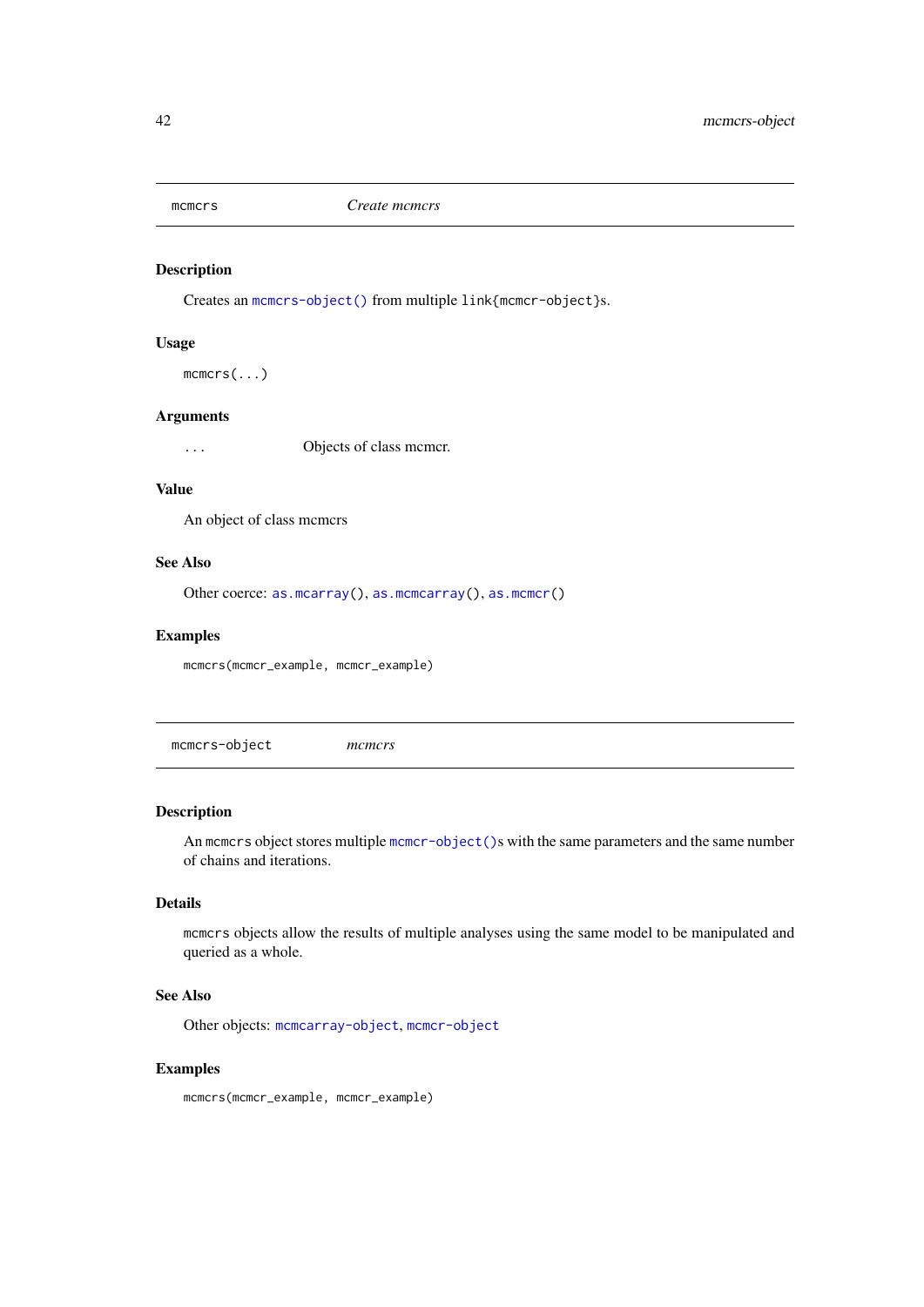<span id="page-42-0"></span>mcmcr\_example *An example mcmcr object*

#### Description

An example [mcmcr-object\(\)](#page-40-2) derived from [coda::line\(\)](#page-0-0).

#### Usage

mcmcr\_example

#### Format

An object of class mcmcr of length 3.

# Examples

mcmcr\_example

<span id="page-42-1"></span>mcmc\_aperm *MCMC object transposition*

# Description

Transpose an MCMC object by permuting its parameter dimensions.

# Usage

mcmc\_aperm(x, perm, ...)

# Arguments

| X    | The MCMC object to transpose. Missing parameter dimensions are added on<br>the end. If perm = NULL (the default) the parameter dimensions are reversed. |
|------|---------------------------------------------------------------------------------------------------------------------------------------------------------|
| perm | A integer vector of the new order for the parameter dimensions.                                                                                         |
| .    | Unused.                                                                                                                                                 |

# Value

The modified MCMC object

# See Also

Other manipulate: [mcmc\\_map\(](#page-43-1))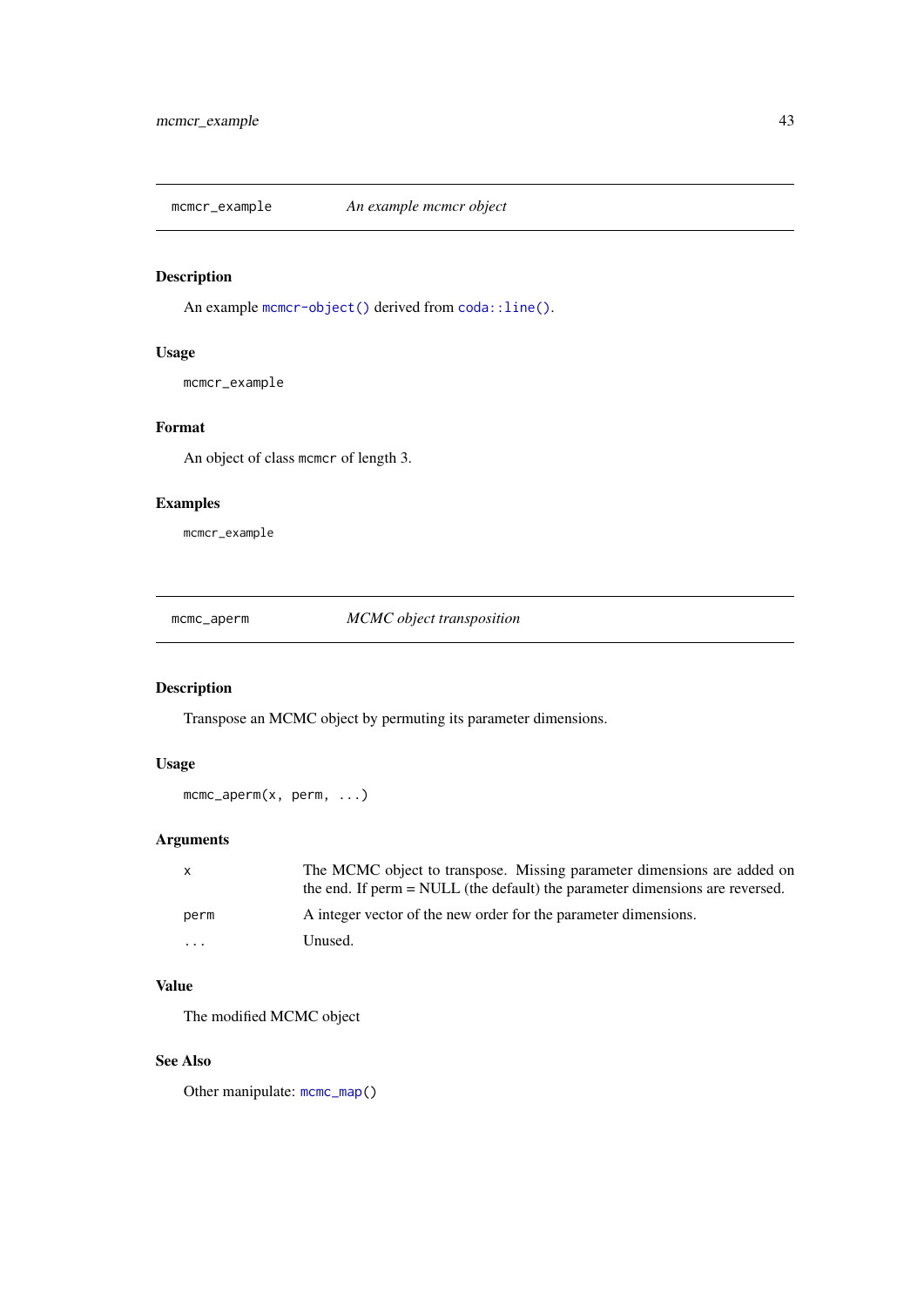<span id="page-43-1"></span><span id="page-43-0"></span>

Adjust the sample values of an MCMC object using a function.

# Usage

```
mcmc_map(.x, .f, .by = 1:npdims(.x), ...)
```
#### Arguments

| $\cdot$ X               | An MCMC object                                                          |
|-------------------------|-------------------------------------------------------------------------|
| $\cdot$ f               | The function to use                                                     |
| .bv                     | A positive integer vector of the dimensions to apply the function over. |
| $\cdot$ $\cdot$ $\cdot$ | Additional arguments passed to .f.                                      |

# Value

The updated MCMC object.

#### See Also

Other manipulate: [mcmc\\_aperm\(](#page-42-1))

#### Examples

mcmc\_map(mcmcr\_example\$beta, exp)

nchains.mcarray *Number of Chains*

# Description

Gets the number of chains of an MCMC object.

# Usage

```
## S3 method for class 'mcarray'
nchains(x, ...)
```
# Arguments

|          | An object.                         |
|----------|------------------------------------|
| $\cdots$ | Other arguments passed to methods. |

# Value

An integer scalar of the number of chains.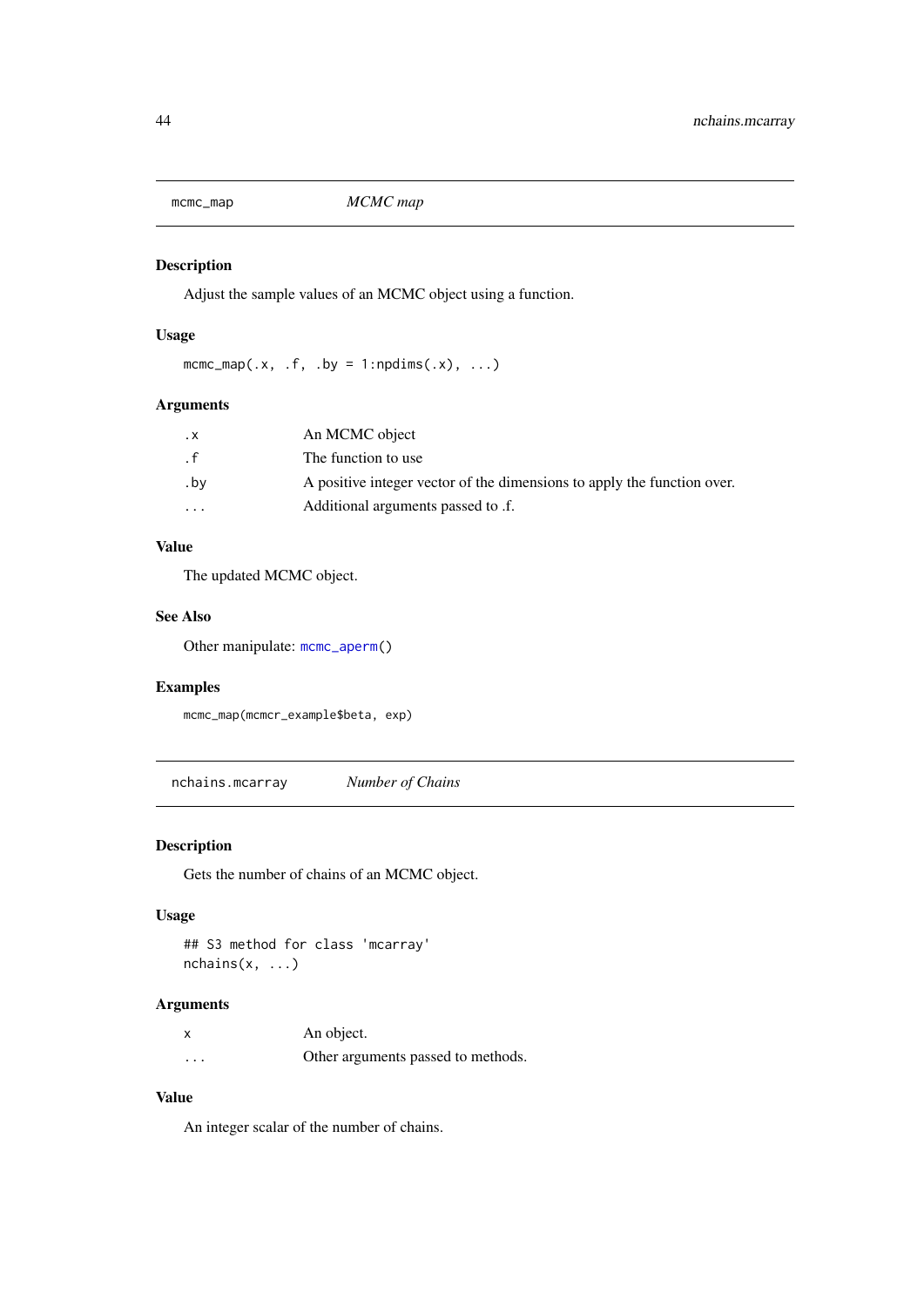#### <span id="page-44-0"></span>See Also

Other MCMC dimensions: [niters\(](#page-0-0)), [npars\(](#page-0-0)), [nsams\(](#page-0-0)), [nsims\(](#page-0-0)), [nterms\(](#page-0-0))

nchains.mcmcarray *Number of Chains*

#### Description

Gets the number of chains of an MCMC object.

#### Usage

```
## S3 method for class 'mcmcarray'
nchains(x, \ldots)
```
#### Arguments

| X        | An object.                         |
|----------|------------------------------------|
| $\cdots$ | Other arguments passed to methods. |

# Value

An integer scalar of the number of chains.

#### See Also

Other MCMC dimensions: [niters\(](#page-0-0)), [npars\(](#page-0-0)), [nsams\(](#page-0-0)), [nsims\(](#page-0-0)), [nterms\(](#page-0-0))

# Description

Gets the number of chains of an MCMC object.

#### Usage

## S3 method for class 'mcmcr'  $nchains(x, \ldots)$ 

#### Arguments

x An object. ... Other arguments passed to methods.

# Value

An integer scalar of the number of chains.

#### See Also

Other MCMC dimensions: [niters\(](#page-0-0)), [npars\(](#page-0-0)), [nsams\(](#page-0-0)), [nsims\(](#page-0-0)), [nterms\(](#page-0-0))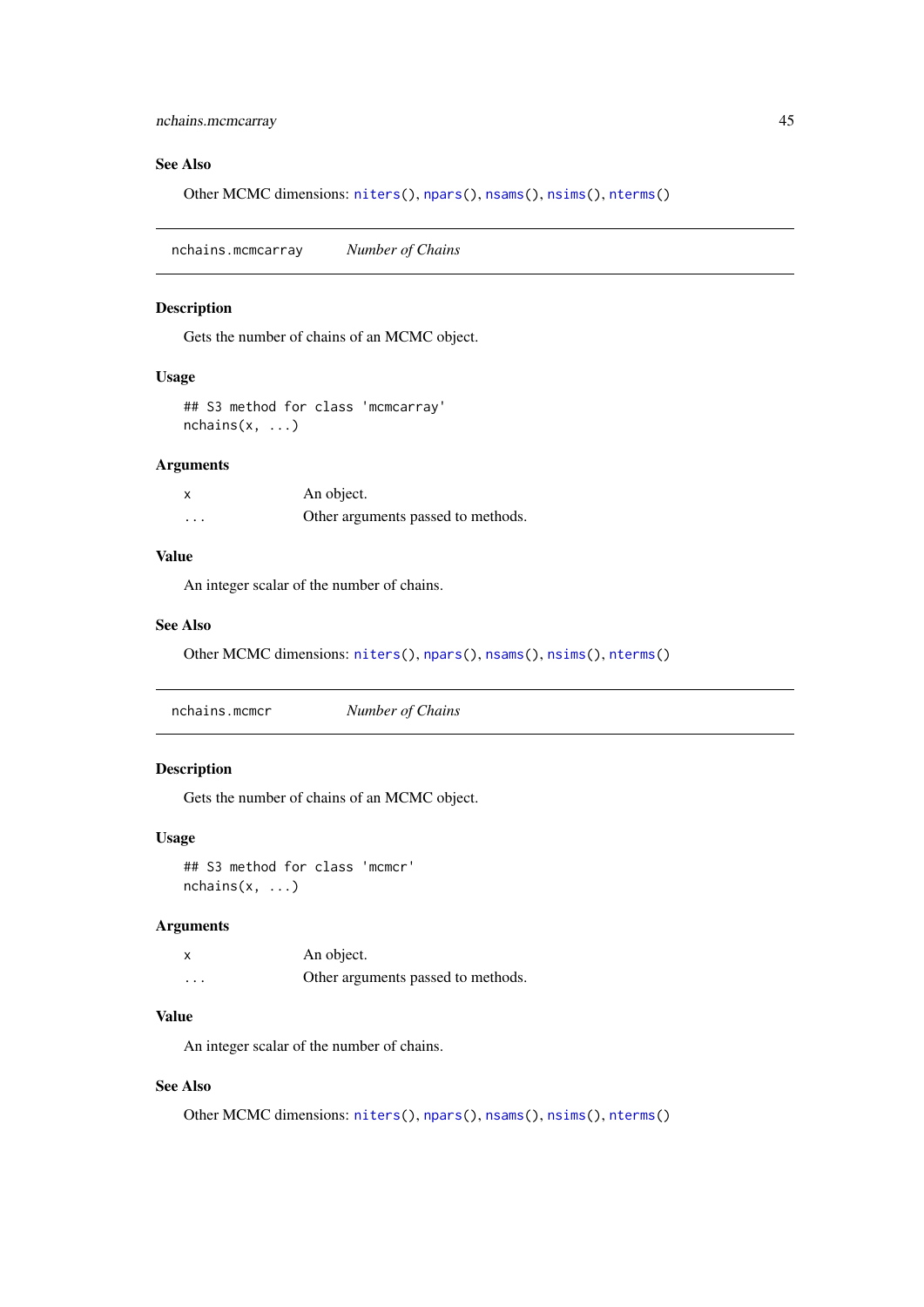<span id="page-45-0"></span>nchains.mcmcrs *Number of Chains*

#### Description

Gets the number of chains of an MCMC object.

## Usage

```
## S3 method for class 'mcmcrs'
nchains(x, ...)
```
#### Arguments

| x        | An object.                         |
|----------|------------------------------------|
| $\cdots$ | Other arguments passed to methods. |

# Value

An integer scalar of the number of chains.

# See Also

Other MCMC dimensions: [niters\(](#page-0-0)), [npars\(](#page-0-0)), [nsams\(](#page-0-0)), [nsims\(](#page-0-0)), [nterms\(](#page-0-0))

niters.mcarray *Number of Iterations*

#### Description

Gets the number of iterations (in a chain) of an MCMC object.

#### Usage

```
## S3 method for class 'mcarray'
niters(x, ...)
```
# Arguments

| X        | An object.                         |
|----------|------------------------------------|
| $\cdots$ | Other arguments passed to methods. |

# Value

An integer scalar of the number of iterations.

#### See Also

Other MCMC dimensions: [nchains\(](#page-0-0)), [npars\(](#page-0-0)), [nsams\(](#page-0-0)), [nsims\(](#page-0-0)), [nterms\(](#page-0-0))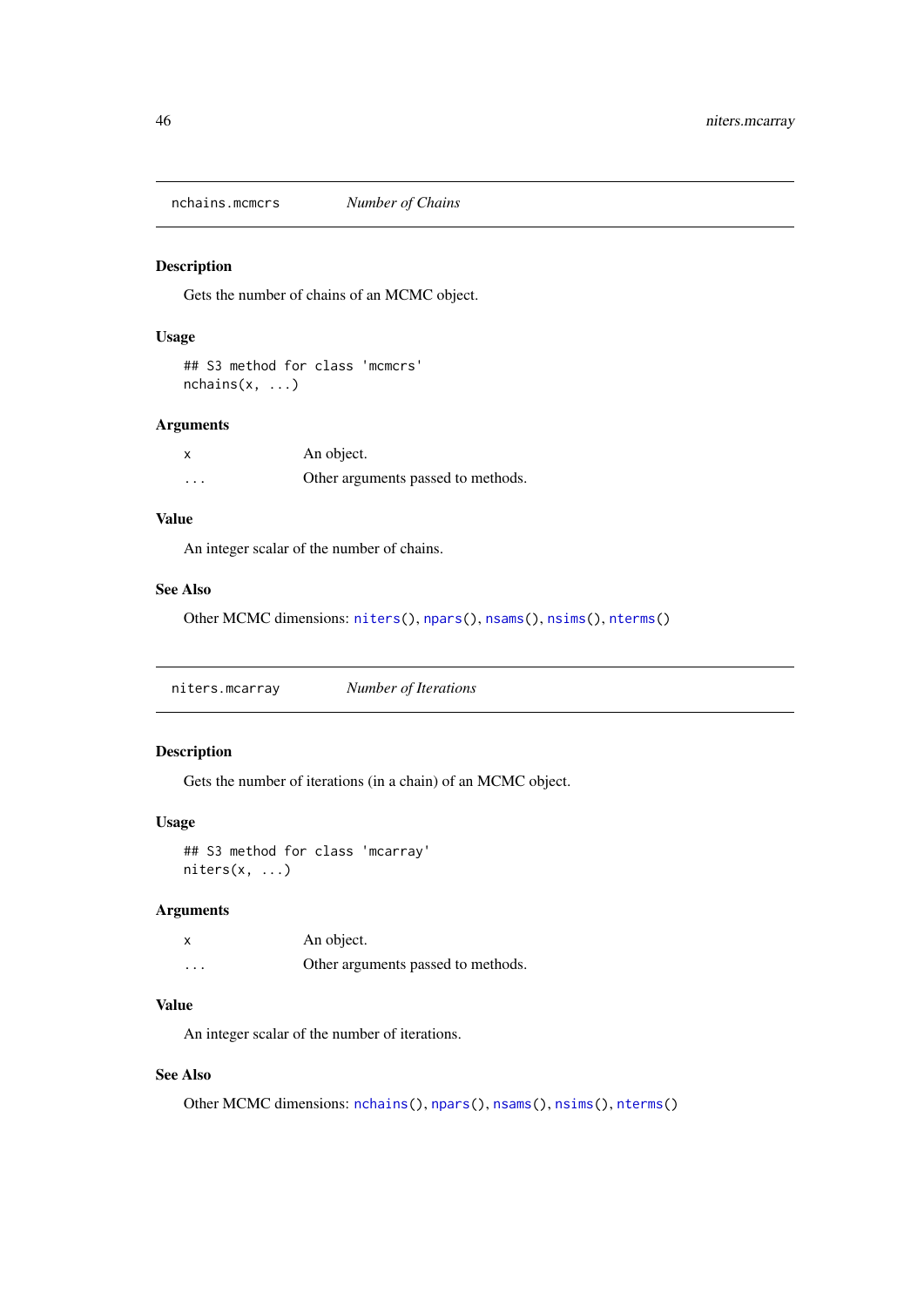<span id="page-46-0"></span>niters.mcmcarray *Number of Iterations*

#### Description

Gets the number of iterations (in a chain) of an MCMC object.

# Usage

```
## S3 method for class 'mcmcarray'
niters(x, ...)
```
#### Arguments

|          | An object.                         |
|----------|------------------------------------|
| $\cdots$ | Other arguments passed to methods. |

# Value

An integer scalar of the number of iterations.

# See Also

Other MCMC dimensions: [nchains\(](#page-0-0)), [npars\(](#page-0-0)), [nsams\(](#page-0-0)), [nsims\(](#page-0-0)), [nterms\(](#page-0-0))

|--|--|

#### Description

Gets the number of iterations (in a chain) of an MCMC object.

#### Usage

```
## S3 method for class 'mcmcr'
niters(x, ...)
```
# Arguments

| x                 | An object.                         |
|-------------------|------------------------------------|
| $\cdot\cdot\cdot$ | Other arguments passed to methods. |

# Value

An integer scalar of the number of iterations.

### See Also

Other MCMC dimensions: [nchains\(](#page-0-0)), [npars\(](#page-0-0)), [nsams\(](#page-0-0)), [nsims\(](#page-0-0)), [nterms\(](#page-0-0))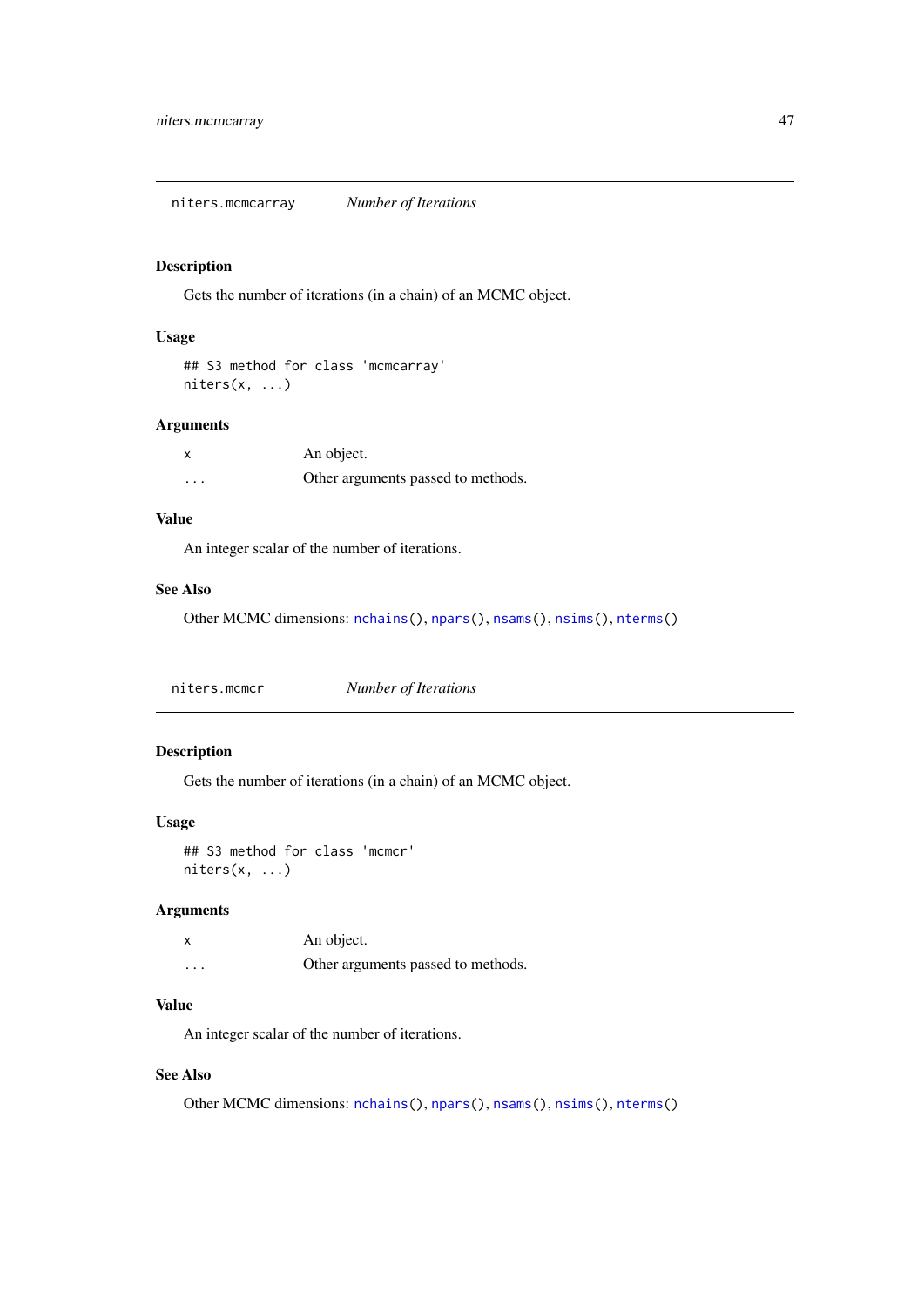<span id="page-47-0"></span>

Gets the number of iterations (in a chain) of an MCMC object.

# Usage

```
## S3 method for class 'mcmcrs'
niters(x, ...)
```
#### Arguments

| X        | An object.                         |
|----------|------------------------------------|
| $\cdots$ | Other arguments passed to methods. |

# Value

An integer scalar of the number of iterations.

#### See Also

Other MCMC dimensions: [nchains\(](#page-0-0)), [npars\(](#page-0-0)), [nsams\(](#page-0-0)), [nsims\(](#page-0-0)), [nterms\(](#page-0-0))

npars.mcarray *Number of Parameters*

#### Description

Gets the number of parameters of an object.

The default methods returns the length of [pars\(\)](#page-0-0) if none are NA, otherwise it returns NA.

#### Usage

```
## S3 method for class 'mcarray'
nparse(x, scalar = NULL, ...)
```
#### Arguments

|          | An object.                                                                                                                             |
|----------|----------------------------------------------------------------------------------------------------------------------------------------|
| scalar   | A logical scalar specifying whether to include all parameters (NULL), only<br>scalars (TRUE) or all parameters except scalars (FALSE). |
| $\cdots$ | Other arguments passed to methods.                                                                                                     |

# Value

An integer scalar of the number of parameters.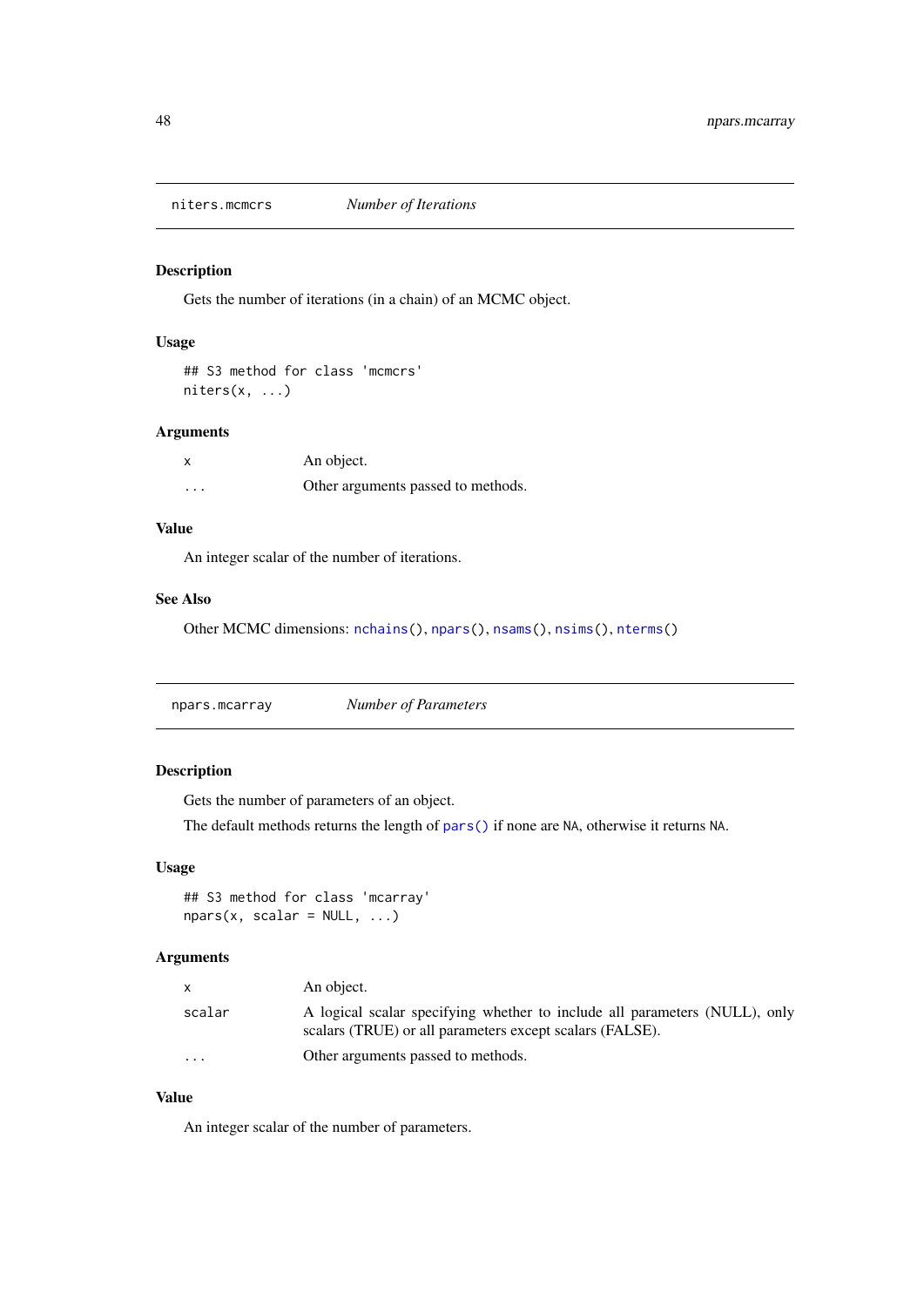#### <span id="page-48-0"></span>npars.mcmcarray 49

#### See Also

#### [pars\(\)](#page-0-0)

```
Other MCMC dimensions: nchains(), niters(), nsams(), nsims(), nterms()
```

```
Other parameters: pars(), set_pars()
```
npars.mcmcarray *Number of Parameters*

# Description

Gets the number of parameters of an object.

The default methods returns the length of [pars\(\)](#page-0-0) if none are NA, otherwise it returns NA.

#### Usage

```
## S3 method for class 'mcmcarray'
nparse(x, scalar = NULL, ...)
```
#### Arguments

| X        | An object.                                                                                                                             |
|----------|----------------------------------------------------------------------------------------------------------------------------------------|
| scalar   | A logical scalar specifying whether to include all parameters (NULL), only<br>scalars (TRUE) or all parameters except scalars (FALSE). |
| $\cdots$ | Other arguments passed to methods.                                                                                                     |

#### Value

An integer scalar of the number of parameters.

# See Also

## [pars\(\)](#page-0-0)

```
Other MCMC dimensions: nchains(), niters(), nsams(), nsims(), nterms()
Other parameters: pars(), set_pars()
```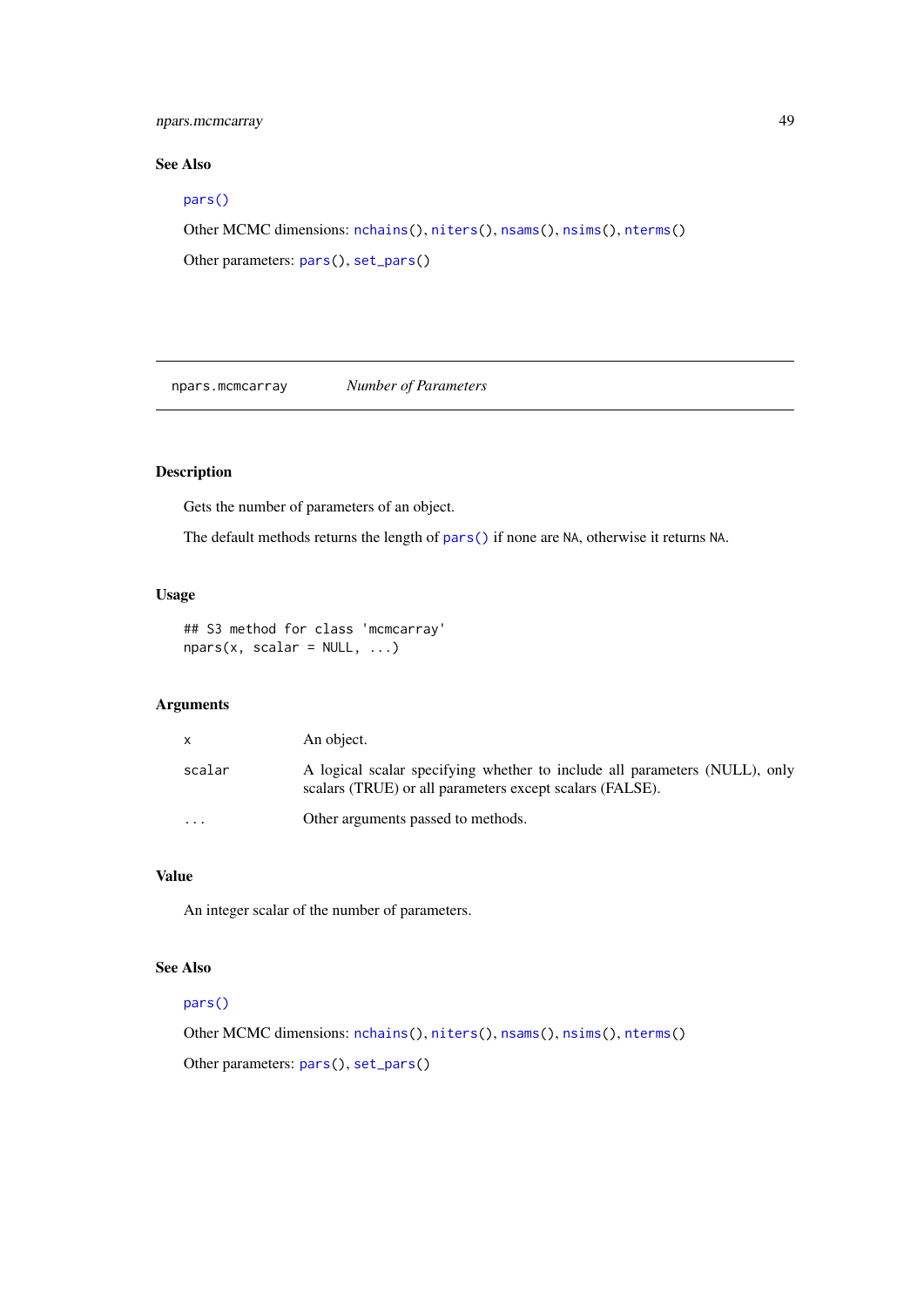<span id="page-49-0"></span>

Gets the number of parameters of an object.

The default methods returns the length of [pars\(\)](#page-0-0) if none are NA, otherwise it returns NA.

# Usage

```
## S3 method for class 'mcmcr'
nparse(x, scalar = NULL, ...)
```
#### Arguments

|                         | An object.                                                                                                                             |
|-------------------------|----------------------------------------------------------------------------------------------------------------------------------------|
| scalar                  | A logical scalar specifying whether to include all parameters (NULL), only<br>scalars (TRUE) or all parameters except scalars (FALSE). |
| $\cdot$ $\cdot$ $\cdot$ | Other arguments passed to methods.                                                                                                     |

# Value

An integer scalar of the number of parameters.

#### See Also

#### [pars\(\)](#page-0-0)

Other MCMC dimensions: [nchains\(](#page-0-0)), [niters\(](#page-0-0)), [nsams\(](#page-0-0)), [nsims\(](#page-0-0)), [nterms\(](#page-0-0)) Other parameters: [pars\(](#page-0-0)), [set\\_pars\(](#page-0-0))

npdims.mcmcarray *Number of Parameter Dimensions*

#### Description

Gets the number of the dimensions of each parameter of an object.

The default methods returns the length of each element of [pdims\(\)](#page-0-0) as an integer vector.

## Usage

## S3 method for class 'mcmcarray'  $n$ pdims $(x, \ldots)$ 

| X        | An object.                         |
|----------|------------------------------------|
| $\cdots$ | Other arguments passed to methods. |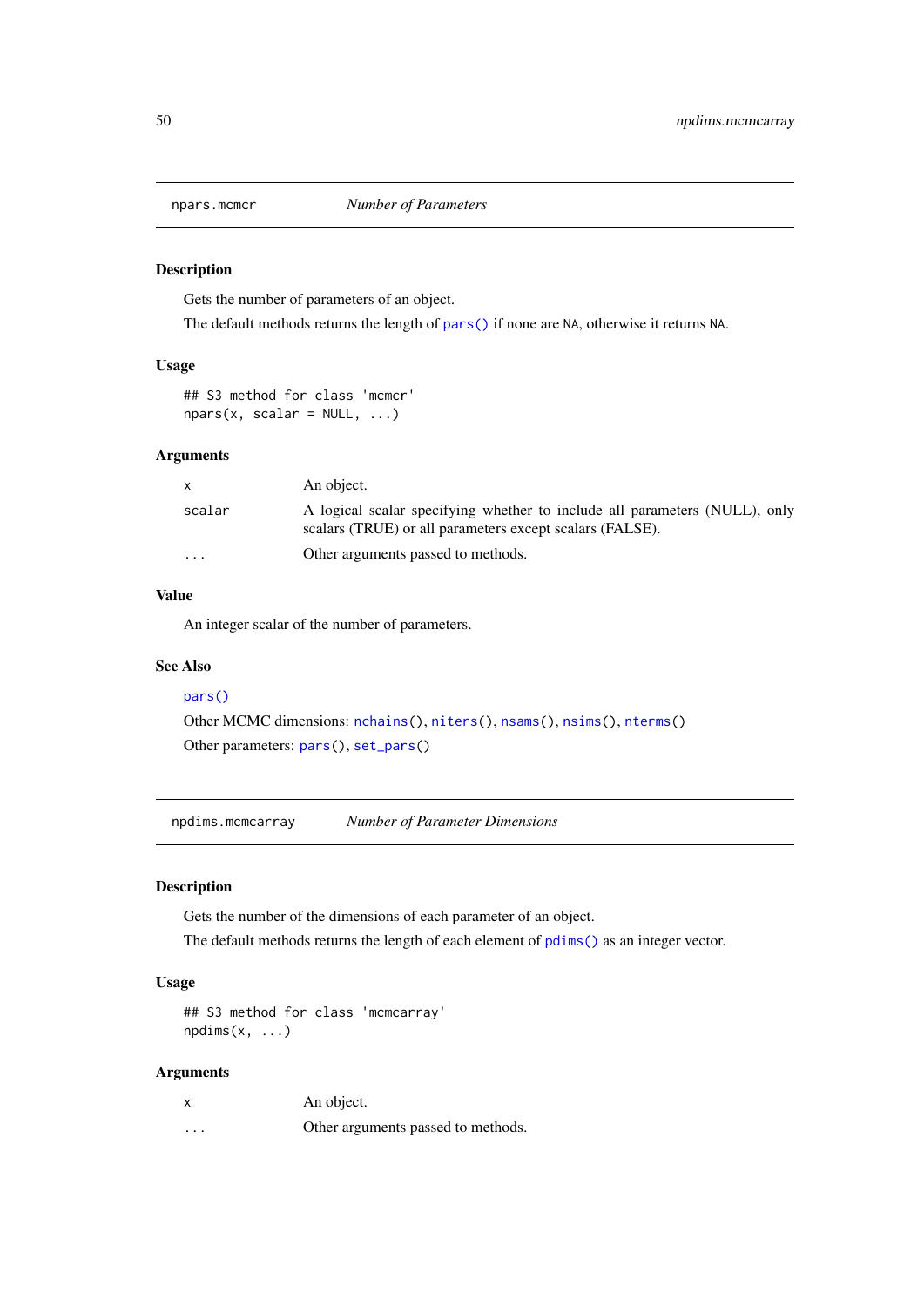#### <span id="page-50-0"></span>npdims.mcmcr 51

# Value

A named integer vector of the number of dimensions of each parameter.

#### See Also

```
Other dimensions: dims(), ndims(), pdims()
```
npdims.mcmcr *Number of Parameter Dimensions*

#### Description

Gets the number of the dimensions of each parameter of an object.

The default methods returns the length of each element of [pdims\(\)](#page-0-0) as an integer vector.

#### Usage

```
## S3 method for class 'mcmcr'
npdims(x, \ldots)
```
#### Arguments

| X        | An object.                         |
|----------|------------------------------------|
| $\cdots$ | Other arguments passed to methods. |

# Value

A named integer vector of the number of dimensions of each parameter.

#### See Also

Other dimensions: [dims\(](#page-0-0)), [ndims\(](#page-0-0)), [pdims\(](#page-0-0))

nterms.mcmcarray *Number of Terms*

#### Description

Gets the number of terms of an MCMC object.

# Usage

```
## S3 method for class 'mcmcarray'
nterms(x, ...)
```

| X        | An object.                         |
|----------|------------------------------------|
| $\cdots$ | Other arguments passed to methods. |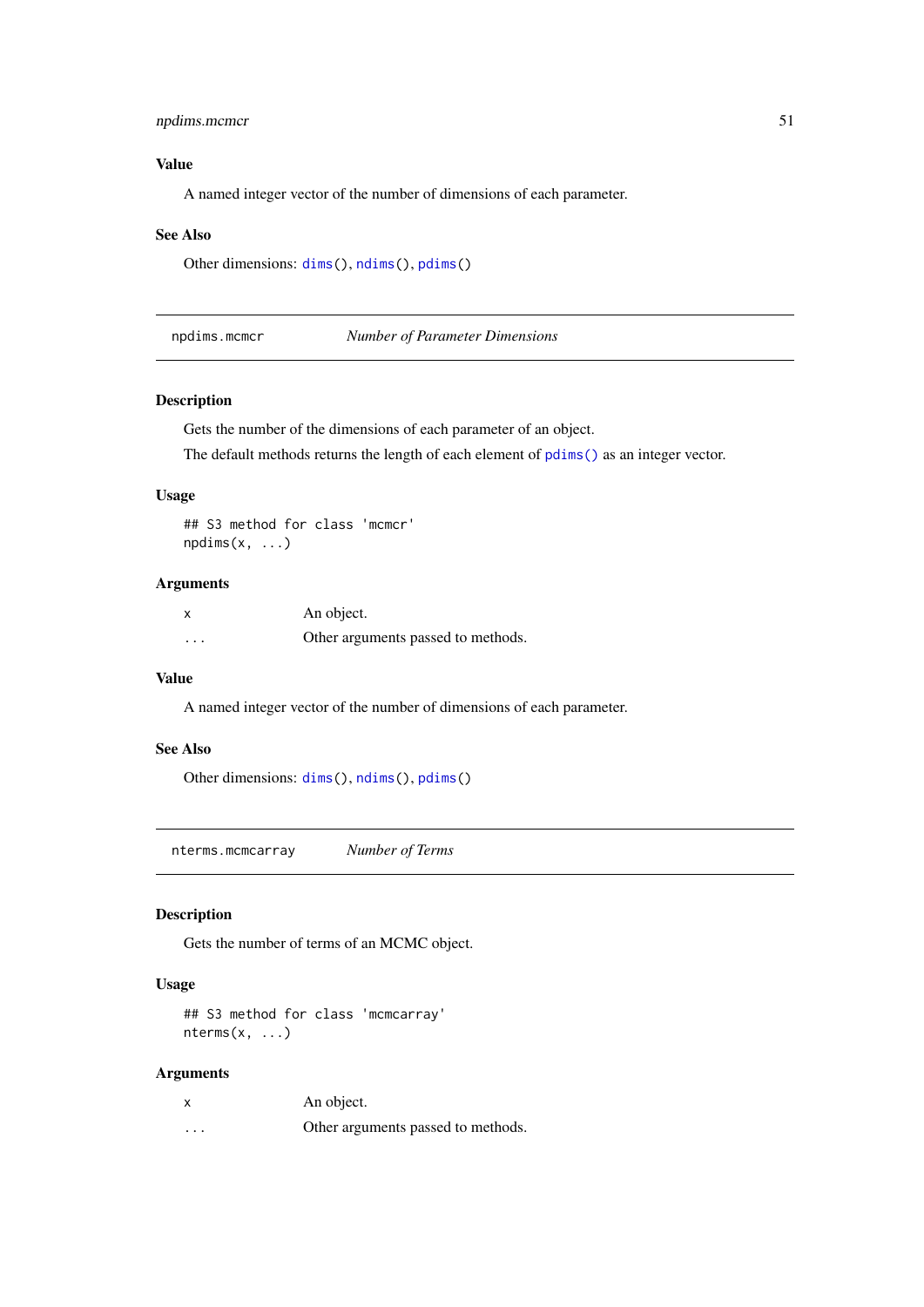#### Value

A integer scalar of the number of terms.

#### See Also

Other MCMC dimensions: [nchains\(](#page-0-0)), [niters\(](#page-0-0)), [npars\(](#page-0-0)), [nsams\(](#page-0-0)), [nsims\(](#page-0-0))

nterms.mcmcr *Number of Terms*

#### Description

Gets the number of terms of an MCMC object.

#### Usage

```
## S3 method for class 'mcmcr'
nterms(x, ...)
```
# Arguments

| X        | An object.                         |
|----------|------------------------------------|
| $\cdots$ | Other arguments passed to methods. |

#### Value

A integer scalar of the number of terms.

# See Also

```
Other MCMC dimensions: nchains(), niters(), npars(), nsams(), nsims()
```
nterms.mcmcrs *Number of Terms*

# Description

Gets the number of terms of an MCMC object.

# Usage

```
## S3 method for class 'mcmcrs'
nterms(x, ...)
```

| X        | An object.                         |
|----------|------------------------------------|
| $\cdots$ | Other arguments passed to methods. |

<span id="page-51-0"></span>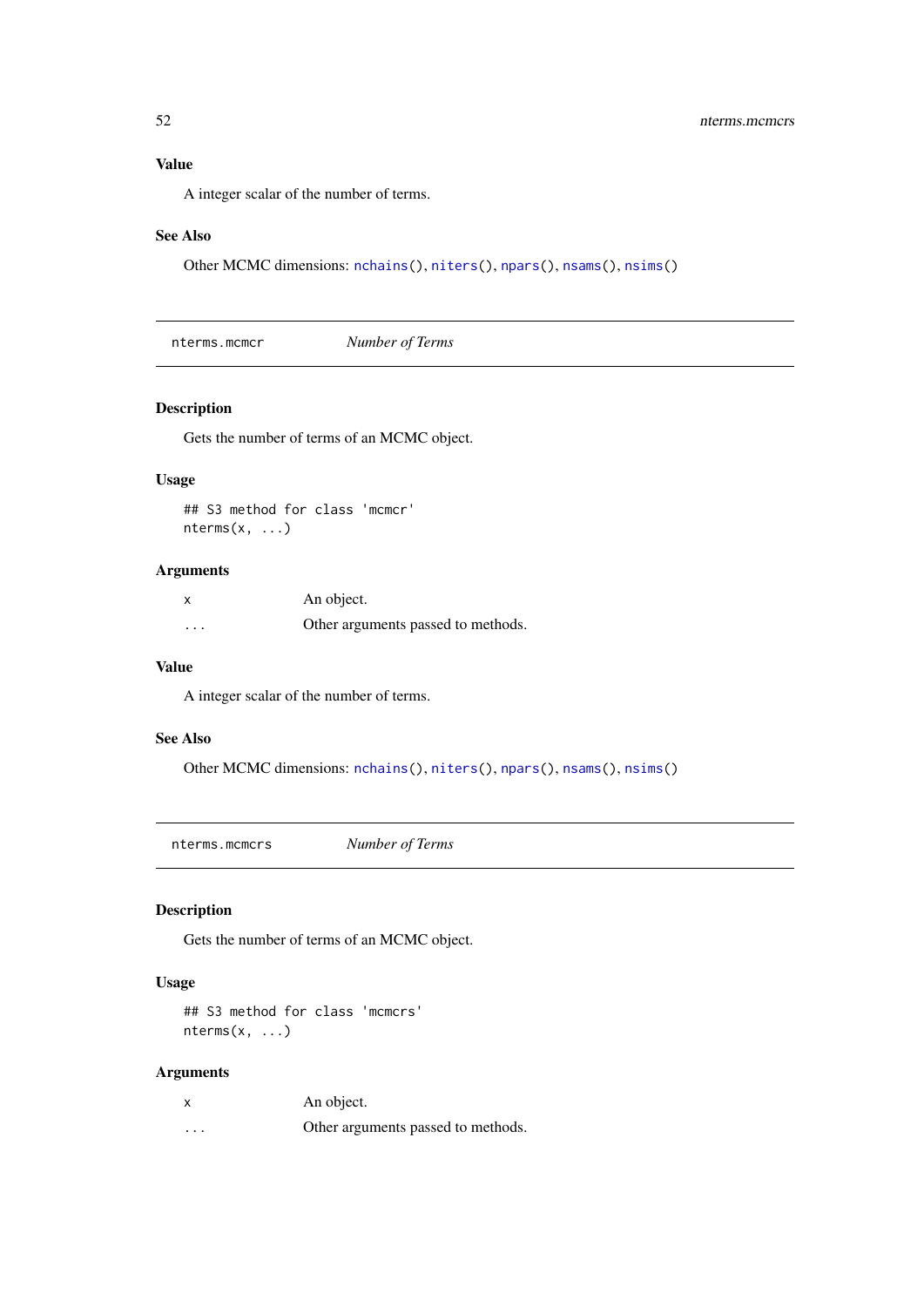#### <span id="page-52-0"></span>params 53

# Value

A integer scalar of the number of terms.

# See Also

Other MCMC dimensions: [nchains\(](#page-0-0)), [niters\(](#page-0-0)), [npars\(](#page-0-0)), [nsams\(](#page-0-0)), [nsims\(](#page-0-0))

# params *Parameter descriptions*

# Description

Parameter descriptions

| x                   | An object.                                                                                                                             |
|---------------------|----------------------------------------------------------------------------------------------------------------------------------------|
| scalar              | A logical scalar specifying whether to include all parameters (NULL), only<br>scalars (TRUE) or all parameters except scalars (FALSE). |
| terms               | A logical scalar specifying whether to provide the parameters for each term.                                                           |
| nas                 | A flag specifying whether to also fill missing values.                                                                                 |
| nthin               | A positive integer of the thinning rate.                                                                                               |
| by                  | A string indicating whether to determine by "term", "parameter" or "all".                                                              |
| $as_d$              | A flag indicating whether to return the results as a data frame versus a named<br>list.                                                |
| fun                 | A function that given a numeric vector returns a numeric scalar.                                                                       |
| bound               | flag specifying whether to bind memers objects by their chains before calculat-<br>ing rhat.                                           |
| rhat                | The maximum rhat value.                                                                                                                |
| esr                 | The minimum effective sampling rate.                                                                                                   |
| $na$ _ $rm$         | A flag specifying whether to ignore missing values.                                                                                    |
| parameters          | A character vector (or NULL) of the parameters to subset by.                                                                           |
| iterations          | An integer vector (or NULL) of the iterations to subset by.                                                                            |
| $\cdots$            | Unused.                                                                                                                                |
| x2                  | a second MCMC object.                                                                                                                  |
| $x$ <sub>name</sub> | A string of the name of the object.                                                                                                    |
| error               | A flag indicating whether to throw an informative error or immediately generate<br>an informative message if the check fails.          |
| sorted              | A flag specifying whether the parameters must be sorted.                                                                               |
| object              | The MCMC object to get the coefficients for                                                                                            |
| conf_level          | A number specifying the confidence level. By default 0.95.                                                                             |
| estimate            | The function to use to calculate the estimate.                                                                                         |
| simplify            | A flag specifying whether to return just the estimate, lower, upper and svalue.                                                        |
| perm                | A integer vector of the new order for the parameter dimensions.                                                                        |
| pars                | A character vector (or NULL) of the pars to zero.                                                                                      |
| name                | A string specifying the parameter name.                                                                                                |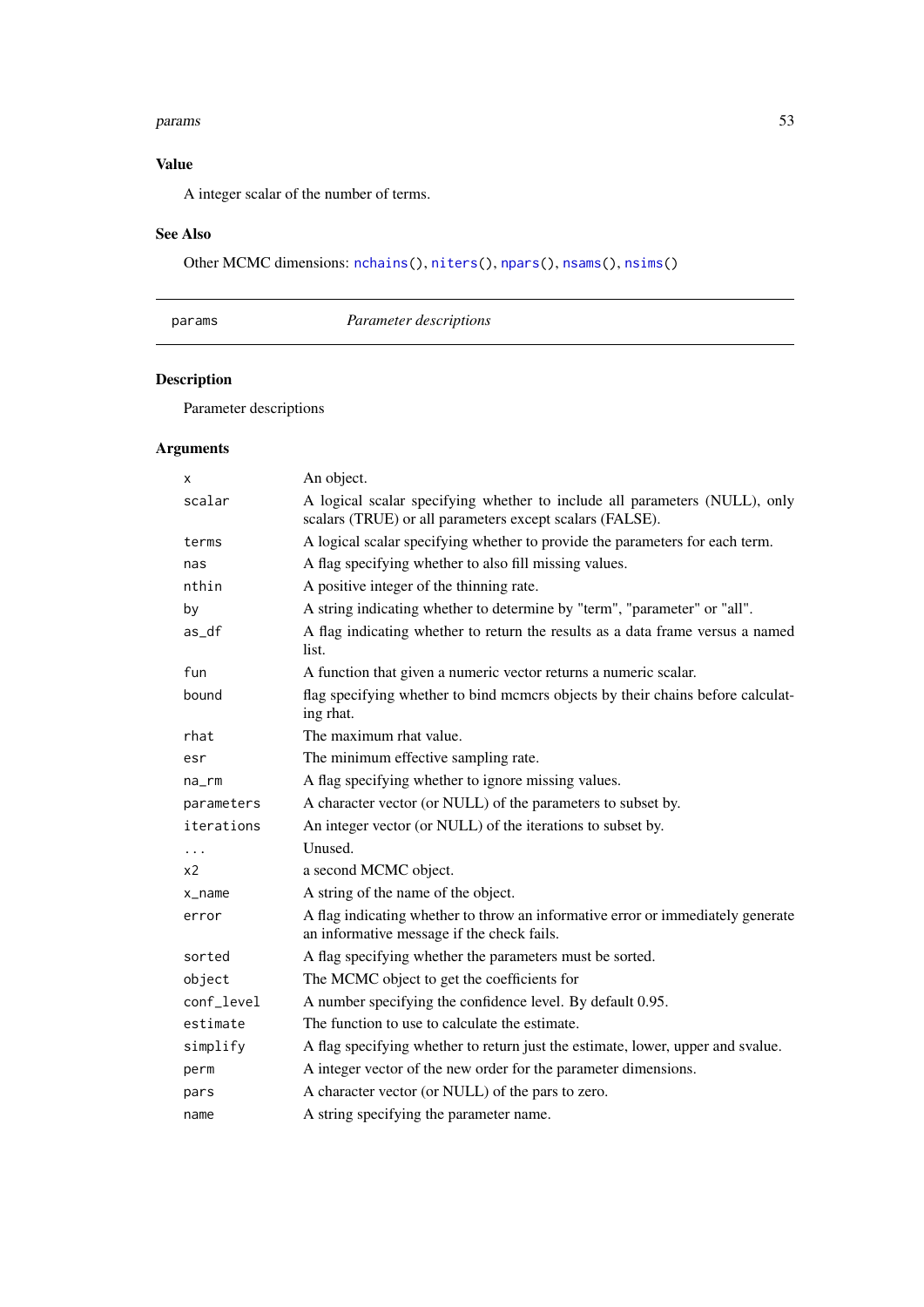<span id="page-53-0"></span>

Gets the parameter names.

#### Usage

```
## S3 method for class 'mcmcr'
pars(x, scalar = NULL, terms = FALSE, ...)
```
# Arguments

| x.        | An object.                                                                                                                             |
|-----------|----------------------------------------------------------------------------------------------------------------------------------------|
| scalar    | A logical scalar specifying whether to include all parameters (NULL), only<br>scalars (TRUE) or all parameters except scalars (FALSE). |
| terms     | A logical scalar specifying whether to provide the parameters for each term.                                                           |
| $\ddotsc$ | Other arguments passed to methods.                                                                                                     |

# Value

A character vector of the names of the parameters.

# See Also

Other parameters: [npars\(](#page-0-0)), [set\\_pars\(](#page-0-0))

pars.mcmcrs *Parameter Names*

# Description

Gets the parameter names.

# Usage

```
## S3 method for class 'mcmcrs'
pars(x, scalar = NULL, terms = FALSE, ...)
```

| $\mathsf{x}$ | An object.                                                                                                                             |
|--------------|----------------------------------------------------------------------------------------------------------------------------------------|
| scalar       | A logical scalar specifying whether to include all parameters (NULL), only<br>scalars (TRUE) or all parameters except scalars (FALSE). |
| terms        | A logical scalar specifying whether to provide the parameters for each term.                                                           |
| $\cdot$      | Other arguments passed to methods.                                                                                                     |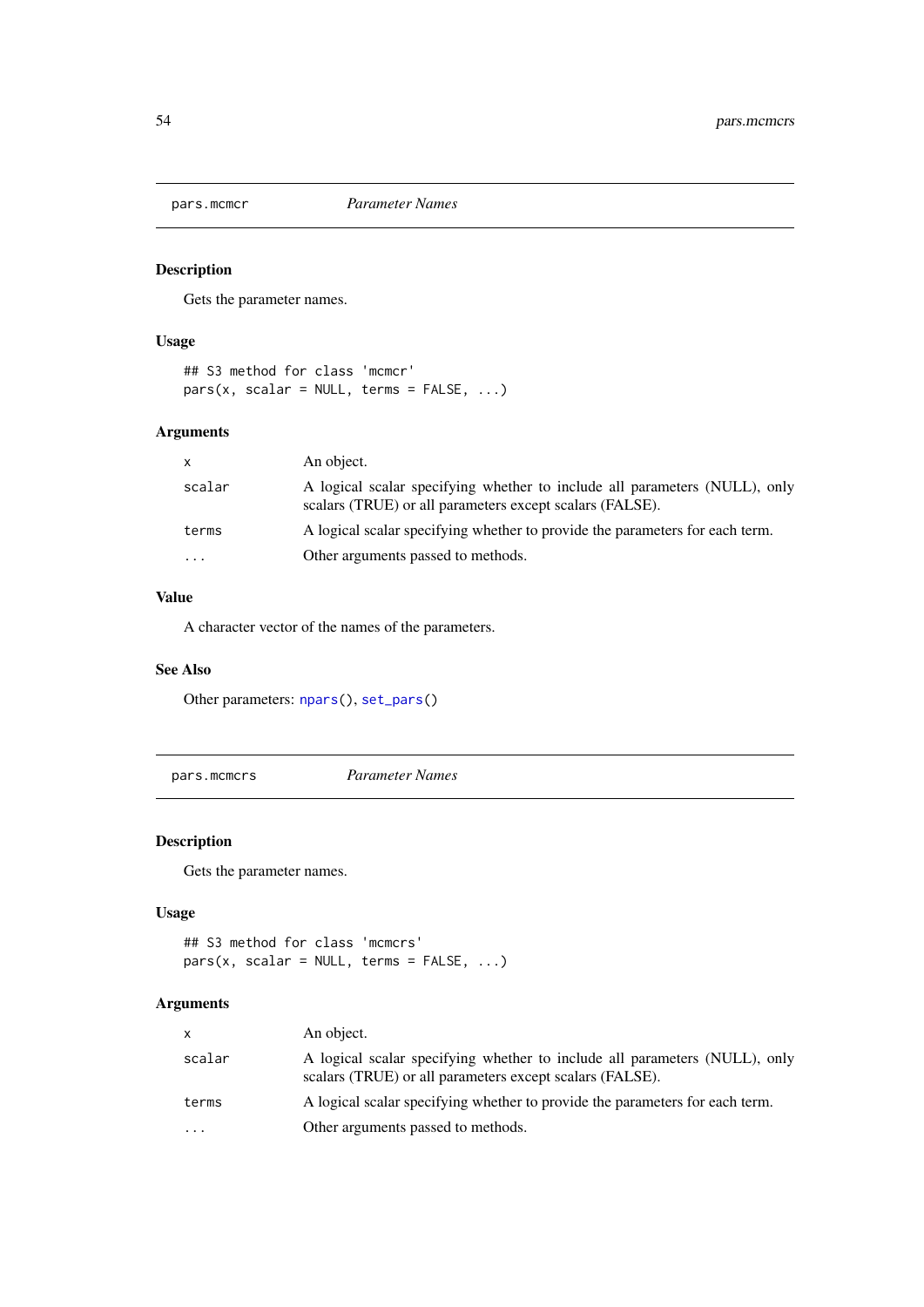#### <span id="page-54-0"></span>pdims.mcarray 55

#### Value

A character vector of the names of the parameters.

#### See Also

```
Other parameters: npars(), set_pars()
```
pdims.mcarray *Parameter Dimensions*

#### Description

Gets the dimensions of each parameter of an object.

#### Usage

## S3 method for class 'mcarray' pdims(x, ...)

#### Arguments

| $\boldsymbol{\mathsf{x}}$ | An object.                         |
|---------------------------|------------------------------------|
| $\cdots$                  | Other arguments passed to methods. |

#### Value

A named list of integer vectors of the dimensions of each parameter.

# See Also

Other dimensions: [dims\(](#page-0-0)), [ndims\(](#page-0-0)), [npdims\(](#page-0-0))

pdims.mcmcarray *Parameter Dimensions*

# Description

Gets the dimensions of each parameter of an object.

# Usage

## S3 method for class 'mcmcarray' pdims $(x, \ldots)$ 

| x                 | An object.                         |
|-------------------|------------------------------------|
| $\cdot\cdot\cdot$ | Other arguments passed to methods. |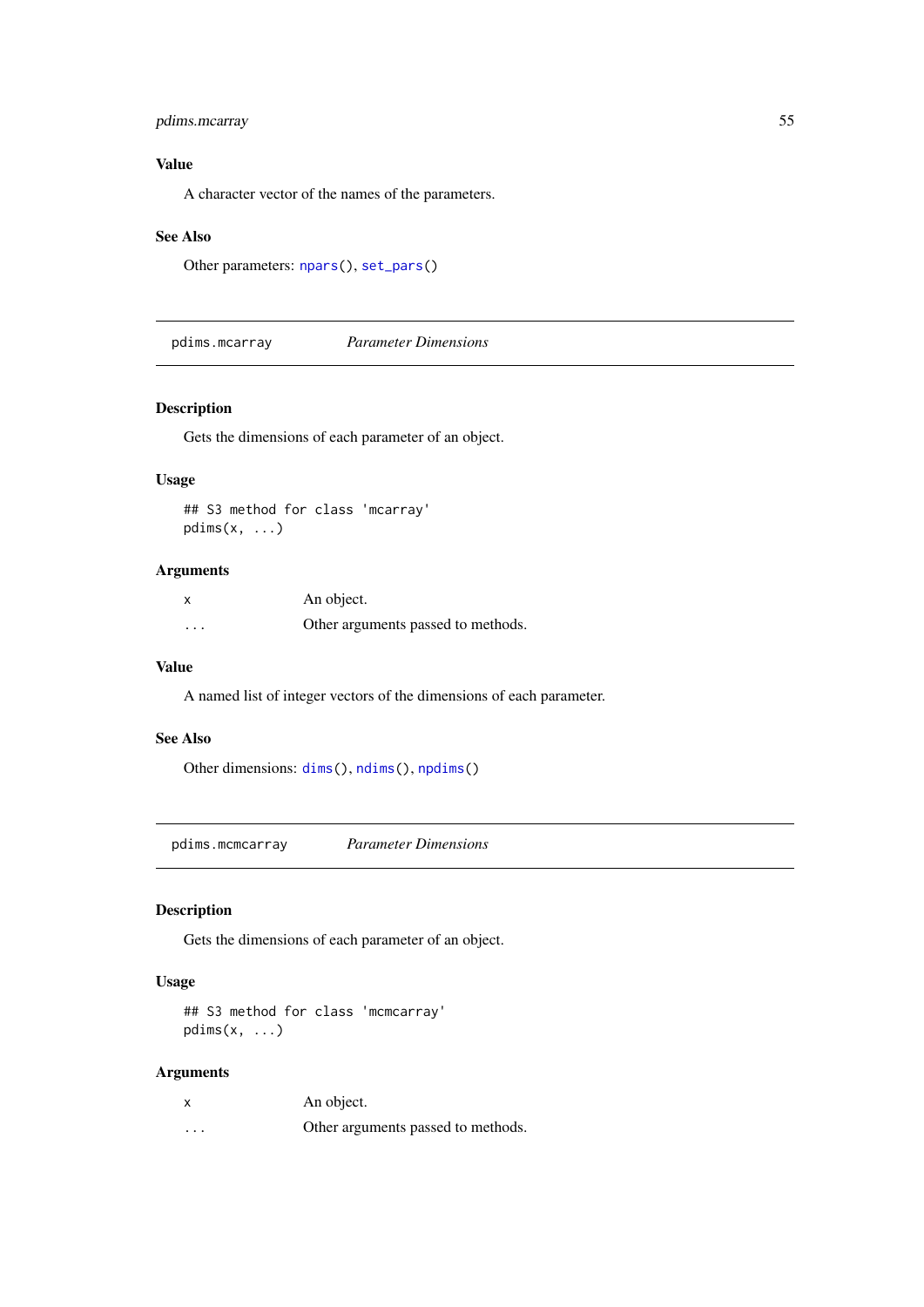#### Value

A named list of integer vectors of the dimensions of each parameter.

#### See Also

Other dimensions: [dims\(](#page-0-0)), [ndims\(](#page-0-0)), [npdims\(](#page-0-0))

pdims.mcmcr *Parameter Dimensions*

#### Description

Gets the dimensions of each parameter of an object.

# Usage

```
## S3 method for class 'mcmcr'
pdims(x, \ldots)
```
#### Arguments

| X        | An object.                         |
|----------|------------------------------------|
| $\cdots$ | Other arguments passed to methods. |

#### Value

A named list of integer vectors of the dimensions of each parameter.

#### See Also

Other dimensions: [dims\(](#page-0-0)), [ndims\(](#page-0-0)), [npdims\(](#page-0-0))

rhat.mcarray *R-hat*

#### Description

Calculates an R-hat (potential scale reduction factor) value.

# Usage

```
## S3 method for class 'mcarray'
rhat(x, by = "all", as_df = FALSE, na_rm = FALSE, \ldots)
```
<span id="page-55-0"></span>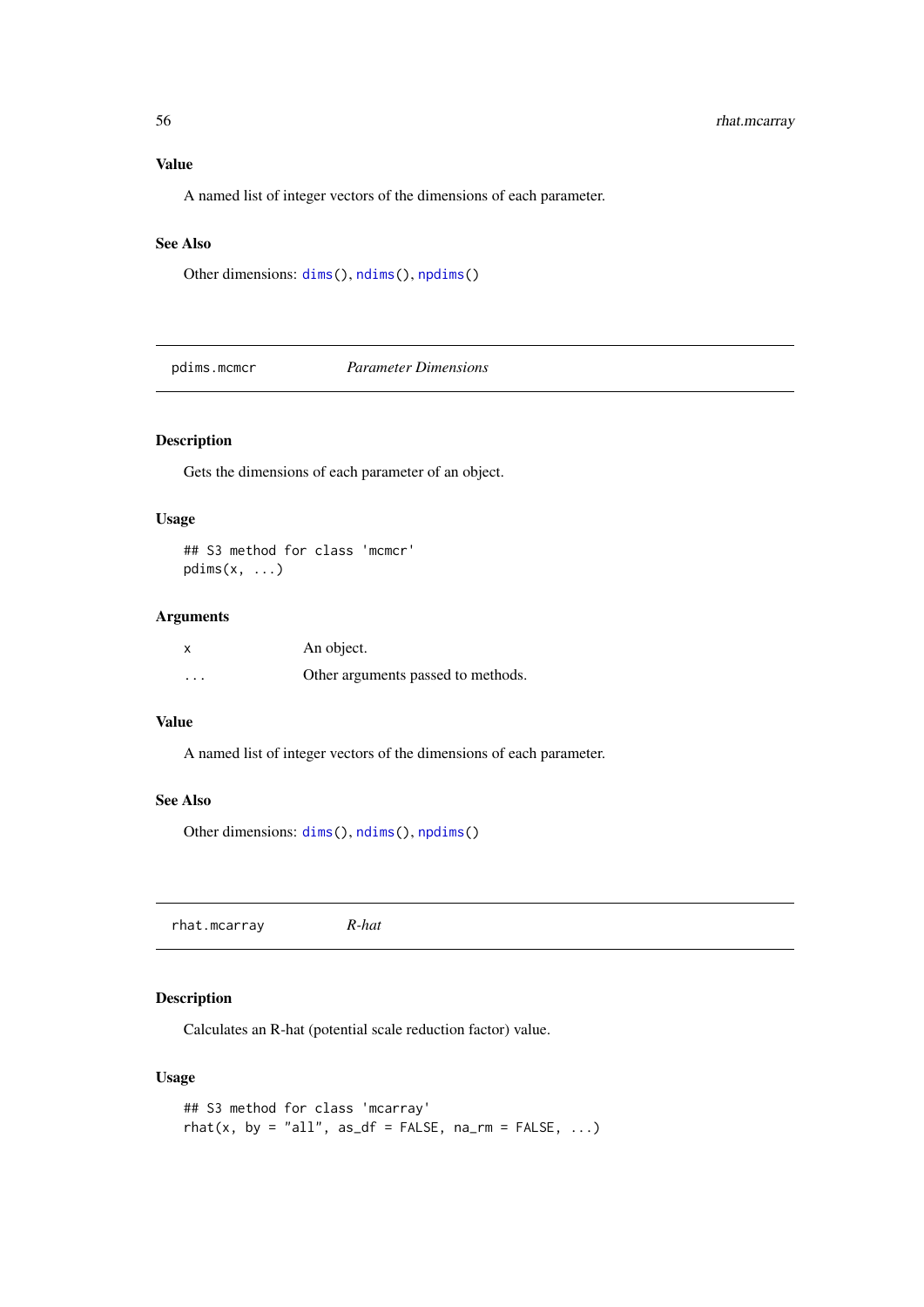#### <span id="page-56-0"></span>rhat.mcmc 57

#### Arguments

| X           | An object.                                                                              |
|-------------|-----------------------------------------------------------------------------------------|
| by          | A string indicating whether to determine by "term", "parameter" or "all".               |
| as_df       | A flag indicating whether to return the results as a data frame versus a named<br>list. |
| $na$ _ $rm$ | A flag specifying whether to ignore missing values.                                     |
| $\ddotsc$   | Other arguments passed to methods.                                                      |

# Details

By default the uncorrected, unfolded, univariate, split R-hat value.

# Value

A number >= 1 indicating the rhat value.

# References

Gelman, A., and Rubin, D.B. 1992. Inference from Iterative Simulation Using Multiple Sequences. Statistical Science 7(4): 457–472.

# See Also

Other convergence: [converged\\_pars\(](#page-0-0)), [converged\\_terms\(](#page-0-0)), [converged\(](#page-0-0)), [esr\\_pars\(](#page-0-0)), [esr\\_terms\(](#page-0-0)), [esr\(](#page-0-0)), [rhat\\_pars\(](#page-0-0)), [rhat\\_terms\(](#page-0-0))

#### Description

Calculates an R-hat (potential scale reduction factor) value.

#### Usage

```
## S3 method for class 'mcmc'
rhat(x, by = "all", as_df = FALSE, na\_rm = FALSE, ...)
```
#### Arguments

| X           | An object.                                                                              |
|-------------|-----------------------------------------------------------------------------------------|
| by          | A string indicating whether to determine by "term", "parameter" or "all".               |
| as_df       | A flag indicating whether to return the results as a data frame versus a named<br>list. |
| $na$ _ $rm$ | A flag specifying whether to ignore missing values.                                     |
| $\cdots$    | Other arguments passed to methods.                                                      |

# Details

By default the uncorrected, unfolded, univariate, split R-hat value.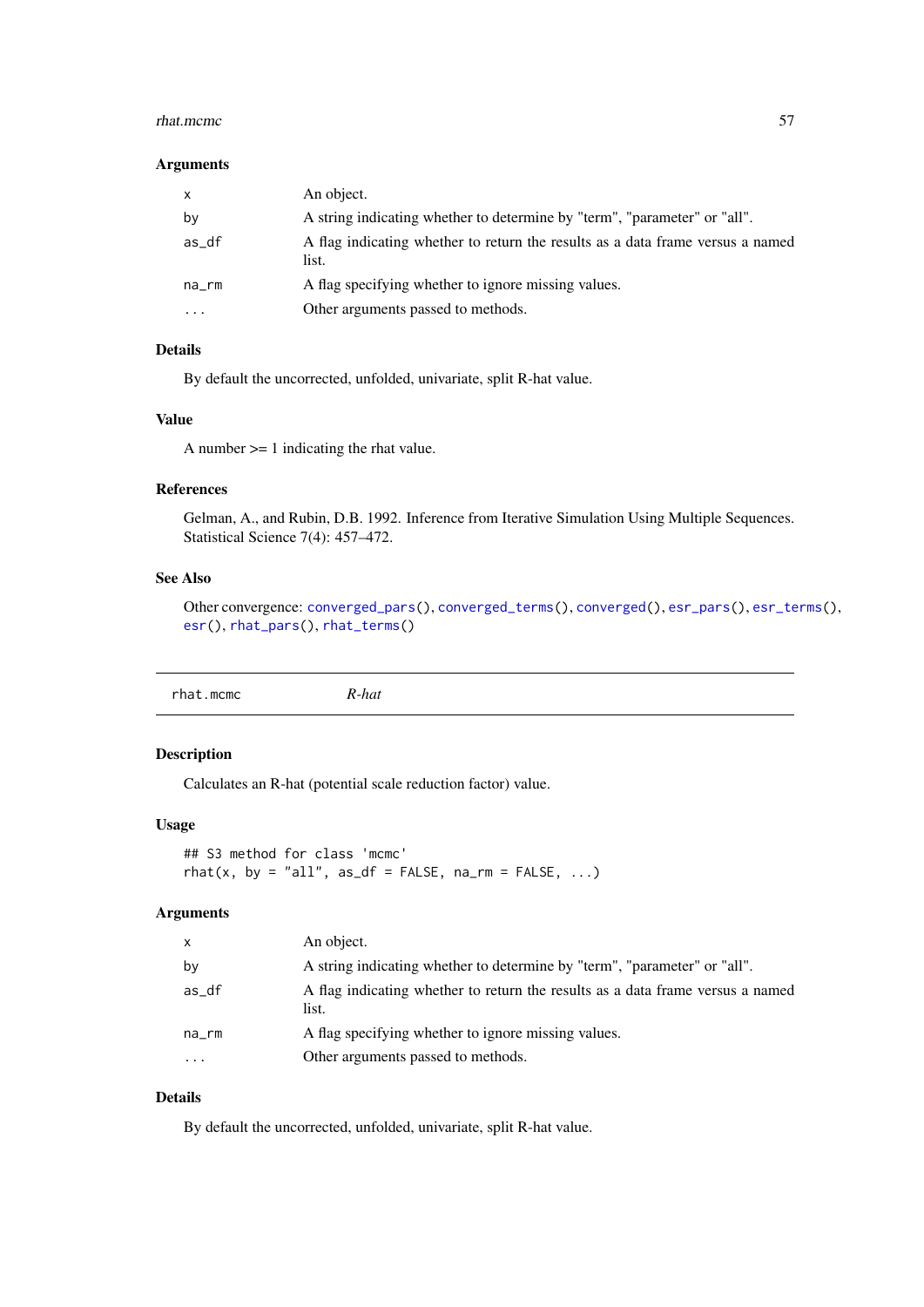#### <span id="page-57-0"></span>Value

A number >= 1 indicating the rhat value.

#### References

Gelman, A., and Rubin, D.B. 1992. Inference from Iterative Simulation Using Multiple Sequences. Statistical Science 7(4): 457–472.

# See Also

Other convergence: [converged\\_pars\(](#page-0-0)), [converged\\_terms\(](#page-0-0)), [converged\(](#page-0-0)), [esr\\_pars\(](#page-0-0)), [esr\\_terms\(](#page-0-0)), [esr\(](#page-0-0)), [rhat\\_pars\(](#page-0-0)), [rhat\\_terms\(](#page-0-0))

rhat.mcmc.list *R-hat*

#### Description

Calculates an R-hat (potential scale reduction factor) value.

#### Usage

```
## S3 method for class 'mcmc.list'
rhat(x, by = "all", as_df = FALSE, na_rm = FALSE, \ldots)
```
#### Arguments

| x         | An object.                                                                              |
|-----------|-----------------------------------------------------------------------------------------|
| by        | A string indicating whether to determine by "term", "parameter" or "all".               |
| as_df     | A flag indicating whether to return the results as a data frame versus a named<br>list. |
| na_rm     | A flag specifying whether to ignore missing values.                                     |
| $\ddotsc$ | Other arguments passed to methods.                                                      |
|           |                                                                                         |

#### Details

By default the uncorrected, unfolded, univariate, split R-hat value.

#### Value

A number >= 1 indicating the rhat value.

## References

Gelman, A., and Rubin, D.B. 1992. Inference from Iterative Simulation Using Multiple Sequences. Statistical Science 7(4): 457–472.

#### See Also

Other convergence: [converged\\_pars\(](#page-0-0)), [converged\\_terms\(](#page-0-0)), [converged\(](#page-0-0)), [esr\\_pars\(](#page-0-0)), [esr\\_terms\(](#page-0-0)), [esr\(](#page-0-0)), [rhat\\_pars\(](#page-0-0)), [rhat\\_terms\(](#page-0-0))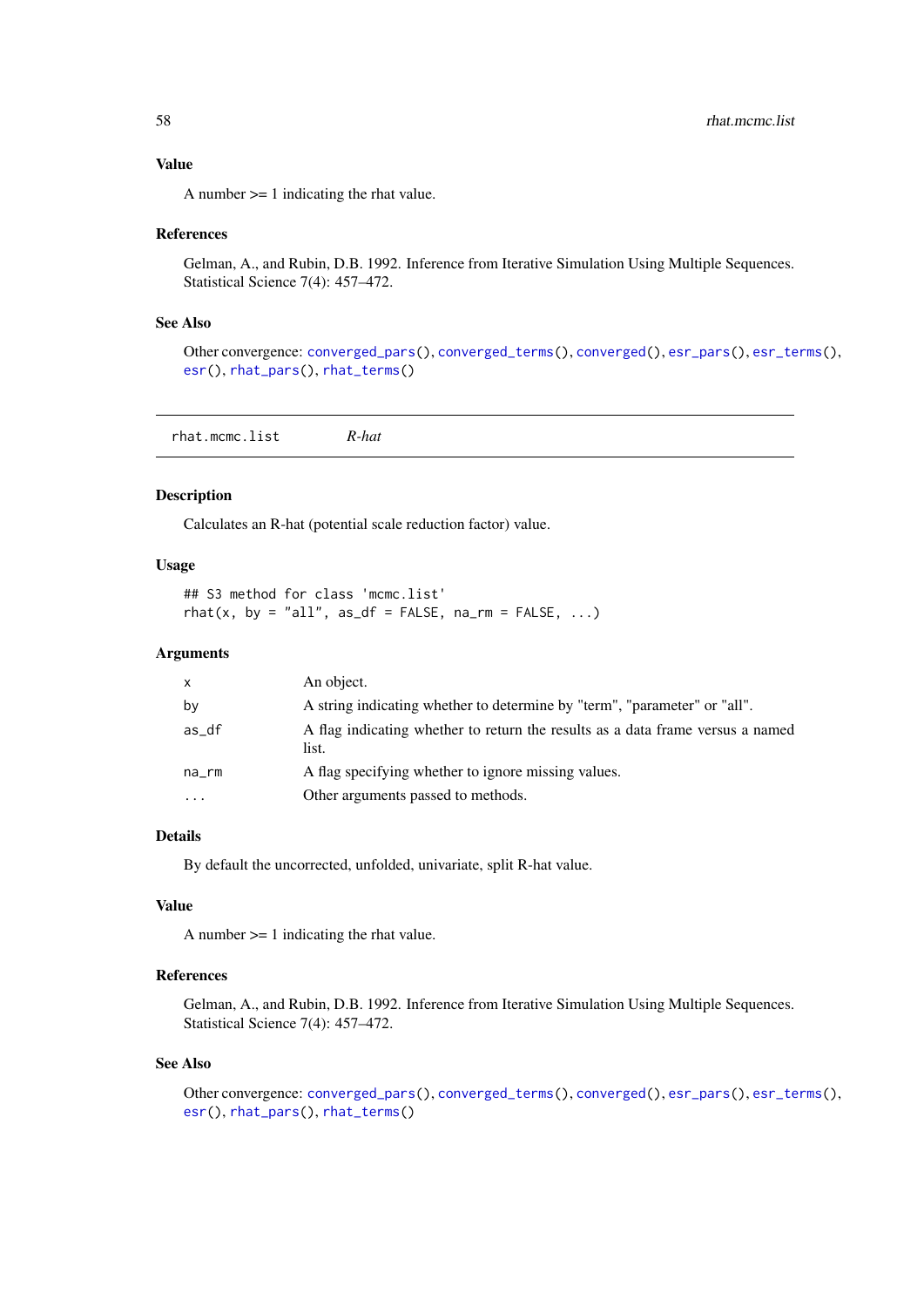<span id="page-58-0"></span>rhat.mcmcarray *R-hat*

# Description

Calculates an R-hat (potential scale reduction factor) value.

#### Usage

## S3 method for class 'mcmcarray' rhat(x, by = "all", as\_df = FALSE,  $na\_rm = FALSE, ...$ )

#### Arguments

| X           | An object.                                                                              |
|-------------|-----------------------------------------------------------------------------------------|
| by          | A string indicating whether to determine by "term", "parameter" or "all".               |
| $as_d$      | A flag indicating whether to return the results as a data frame versus a named<br>list. |
| $na$ _ $rm$ | A flag specifying whether to ignore missing values.                                     |
| $\ddotsc$   | Other arguments passed to methods.                                                      |

# Details

By default the uncorrected, unfolded, univariate, split R-hat value.

#### Value

A number >= 1 indicating the rhat value.

#### References

Gelman, A., and Rubin, D.B. 1992. Inference from Iterative Simulation Using Multiple Sequences. Statistical Science 7(4): 457–472.

#### See Also

```
Other convergence: converged_pars(), converged_terms(), converged(), esr_pars(), esr_terms(),
esr(), rhat_pars(), rhat_terms()
```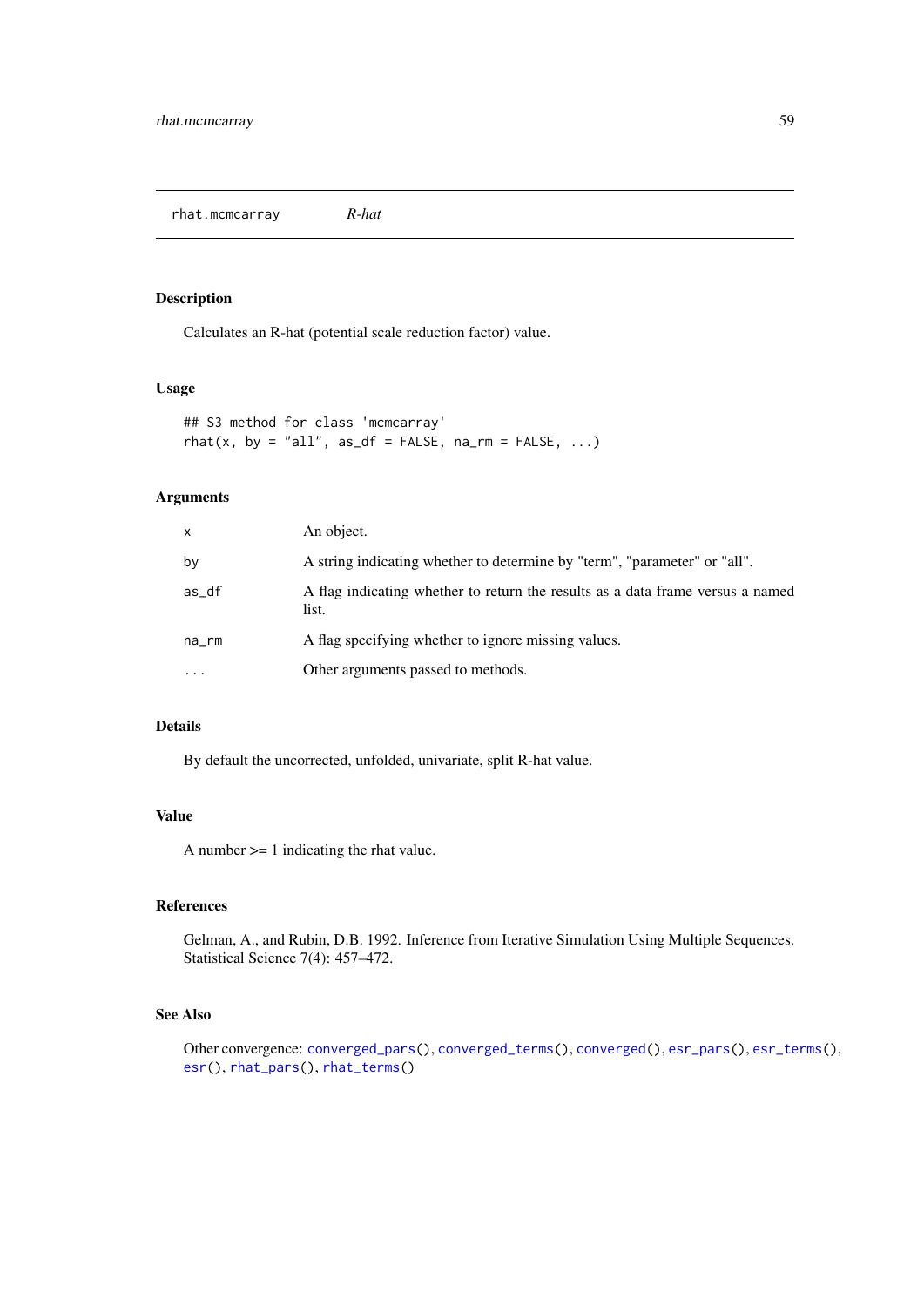<span id="page-59-0"></span>rhat.mcmcr *R-hat*

#### Description

Calculates an R-hat (potential scale reduction factor) value.

#### Usage

```
## S3 method for class 'mcmcr'
rhat(x, by = "all", as_df = FALSE, na\_rm = FALSE, ...)
```
#### Arguments

| X           | An object.                                                                              |
|-------------|-----------------------------------------------------------------------------------------|
| by          | A string indicating whether to determine by "term", "parameter" or "all".               |
| as_df       | A flag indicating whether to return the results as a data frame versus a named<br>list. |
| $na$ _ $rm$ | A flag specifying whether to ignore missing values.                                     |
| $\cdots$    | Other arguments passed to methods.                                                      |

#### Details

By default the uncorrected, unfolded, univariate, split R-hat value.

#### Value

A number >= 1 indicating the rhat value.

#### References

Gelman, A., and Rubin, D.B. 1992. Inference from Iterative Simulation Using Multiple Sequences. Statistical Science 7(4): 457–472.

# See Also

```
Other convergence: converged_pars(), converged_terms(), converged(), esr_pars(), esr_terms(),
esr(), rhat_pars(), rhat_terms()
```
#### Examples

```
rhat(mcmcr_example)
rhat(mcmcr_example, by = "parameter")
rhat(mcmcr_example, by = "term")
rhat(mcmcr_example, by = "term", as_df = TRUE)
```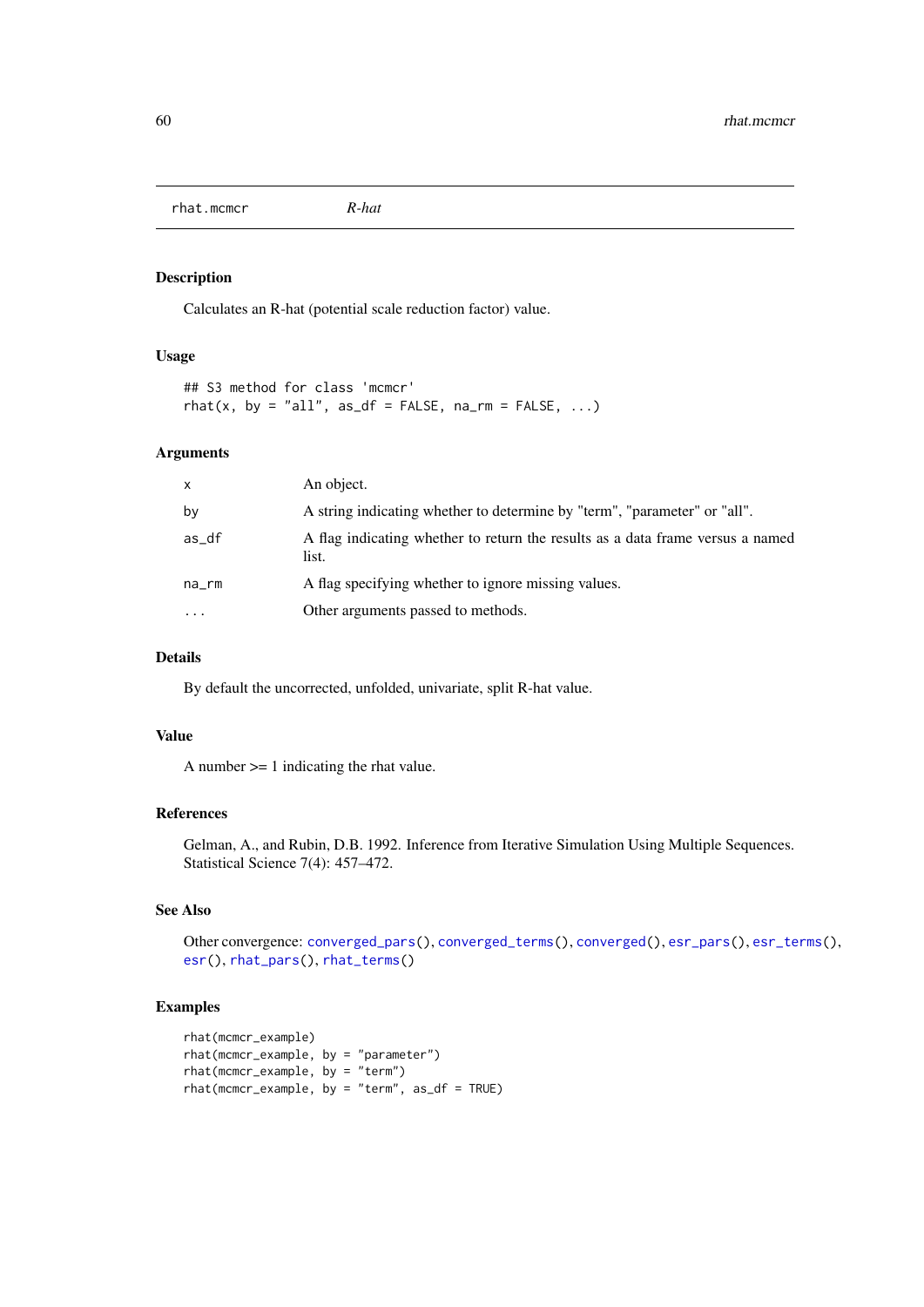<span id="page-60-0"></span>rhat.mcmcrs *R-hat*

#### Description

Calculates an R-hat (potential scale reduction factor) value.

#### Usage

```
## S3 method for class 'mcmcrs'
rhat(x, by = "all", as_df = FALSE, na_rm = FALSE, bound = FALSE, \ldots)
```
# Arguments

| $\mathsf{x}$      | An object.                                                                                   |
|-------------------|----------------------------------------------------------------------------------------------|
| by                | A string indicating whether to determine by "term", "parameter" or "all".                    |
| as_df             | A flag indicating whether to return the results as a data frame versus a named<br>list.      |
| na_rm             | A flag specifying whether to ignore missing values.                                          |
| bound             | flag specifying whether to bind memers objects by their chains before calculat-<br>ing rhat. |
| $\cdot\cdot\cdot$ | Other arguments passed to methods.                                                           |

# Details

By default the uncorrected, unfolded, univariate, split R-hat value.

#### Value

A number >= 1 indicating the rhat value.

#### References

Gelman, A., and Rubin, D.B. 1992. Inference from Iterative Simulation Using Multiple Sequences. Statistical Science 7(4): 457–472.

# See Also

```
Other convergence: converged_pars(), converged_terms(), converged(), esr_pars(), esr_terms(),
esr(), rhat_pars(), rhat_terms()
```
#### Examples

```
rhat(mcmcrs(mcmcr_example, mcmcr_example))
rhat(mcmcrs(mcmcr_example, mcmcr_example), bound = TRUE)
```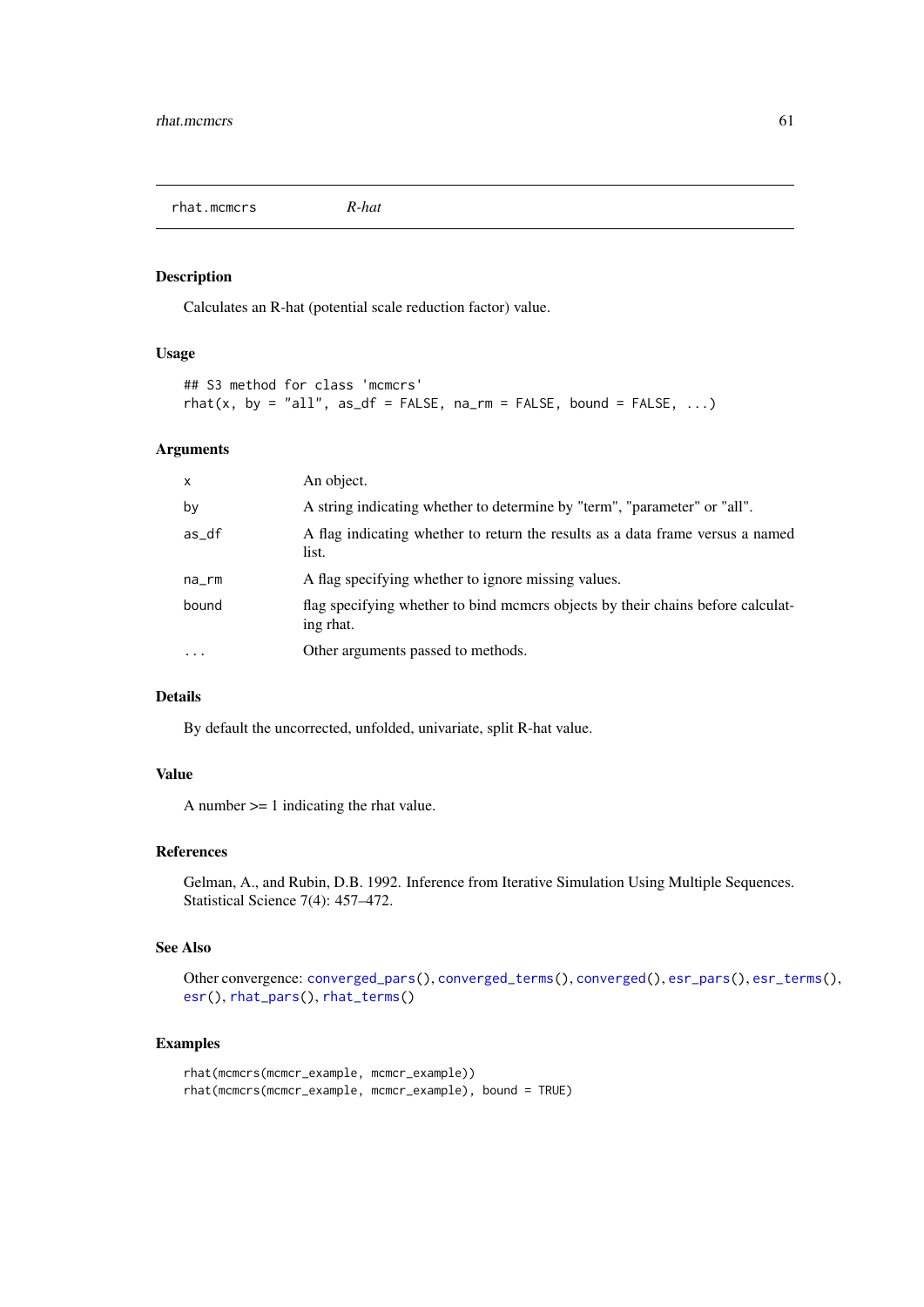<span id="page-61-0"></span>set\_pars.mcmcr *Set Parameters*

#### Description

Sets an object's parameter names.

The assignment version pars<-() forwards to set\_pars().

# Usage

## S3 method for class 'mcmcr' set\_pars(x, value, ...)

#### Arguments

| x       | An object.                                     |
|---------|------------------------------------------------|
| value   | A character vector of the new parameter names. |
| $\cdot$ | Other arguments passed to methods.             |

#### Details

value must be a unique character vector of the same length as the object's parameters.

#### Value

The modified object.

#### See Also

Other parameters: [npars\(](#page-0-0)), [pars\(](#page-0-0))

set\_pars.mcmcrs *Set Parameters*

#### Description

Sets an object's parameter names.

The assignment version pars<-() forwards to set\_pars().

# Usage

## S3 method for class 'mcmcrs' set\_pars(x, value, ...)

| X                       | An object.                                     |
|-------------------------|------------------------------------------------|
| value                   | A character vector of the new parameter names. |
| $\cdot$ $\cdot$ $\cdot$ | Other arguments passed to methods.             |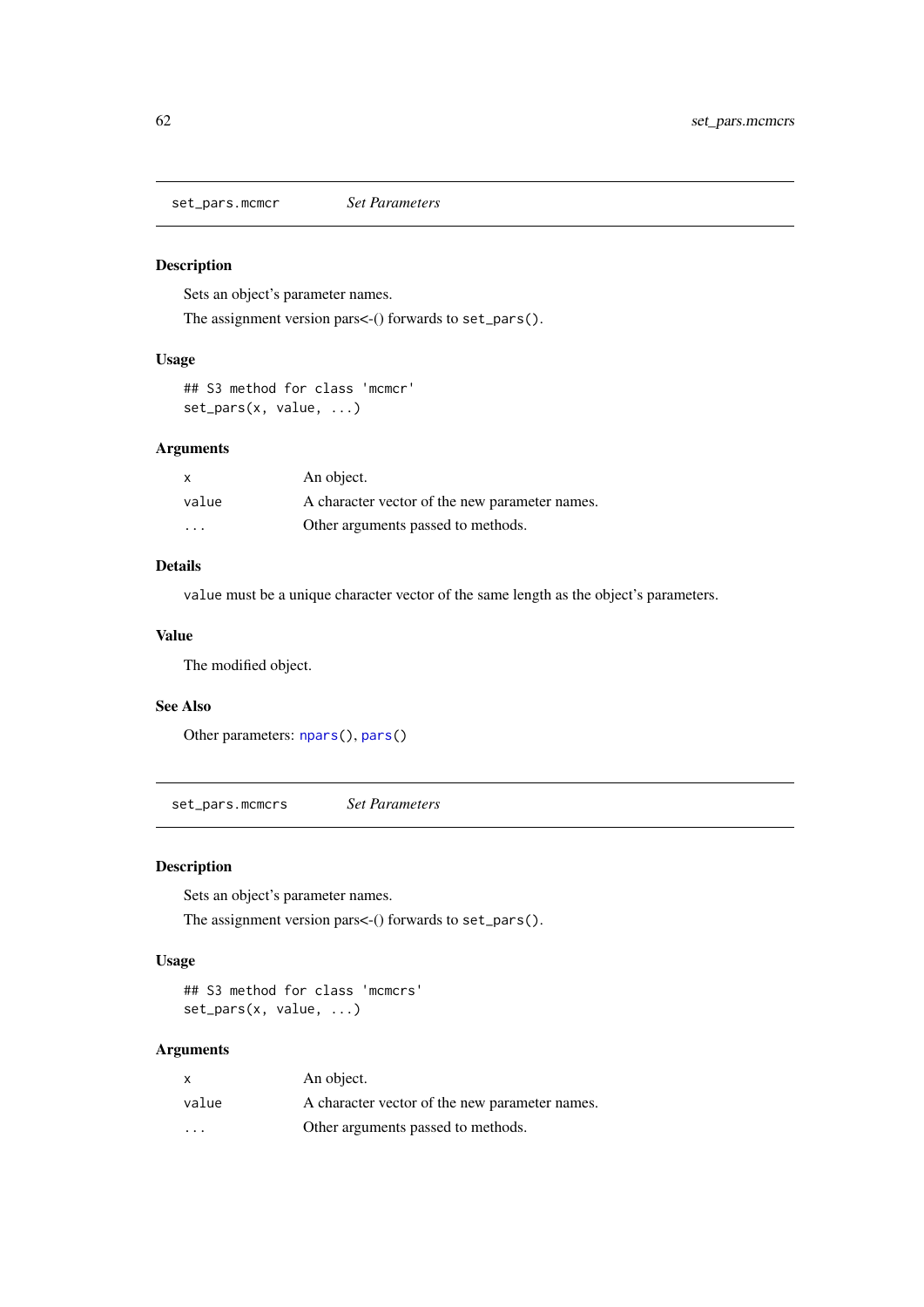#### <span id="page-62-0"></span>Details

value must be a unique character vector of the same length as the object's parameters.

# Value

The modified object.

# See Also

Other parameters: [npars\(](#page-0-0)), [pars\(](#page-0-0))

split\_chains.mcmcarray

*Split Chains*

# Description

Splits each of an MCMC object's chains in half to double the number of chains and halve the number of iterations.

# Usage

```
## S3 method for class 'mcmcarray'
split_chains(x, ...)
```
#### Arguments

| x        | An object.                         |
|----------|------------------------------------|
| $\cdots$ | Other arguments passed to methods. |

# Value

The modified object.

# See Also

Other MCMC manipulations: [bind\\_chains\(](#page-0-0)), [bind\\_iterations\(](#page-0-0)), [collapse\\_chains\(](#page-0-0)), [estimates\(](#page-0-0))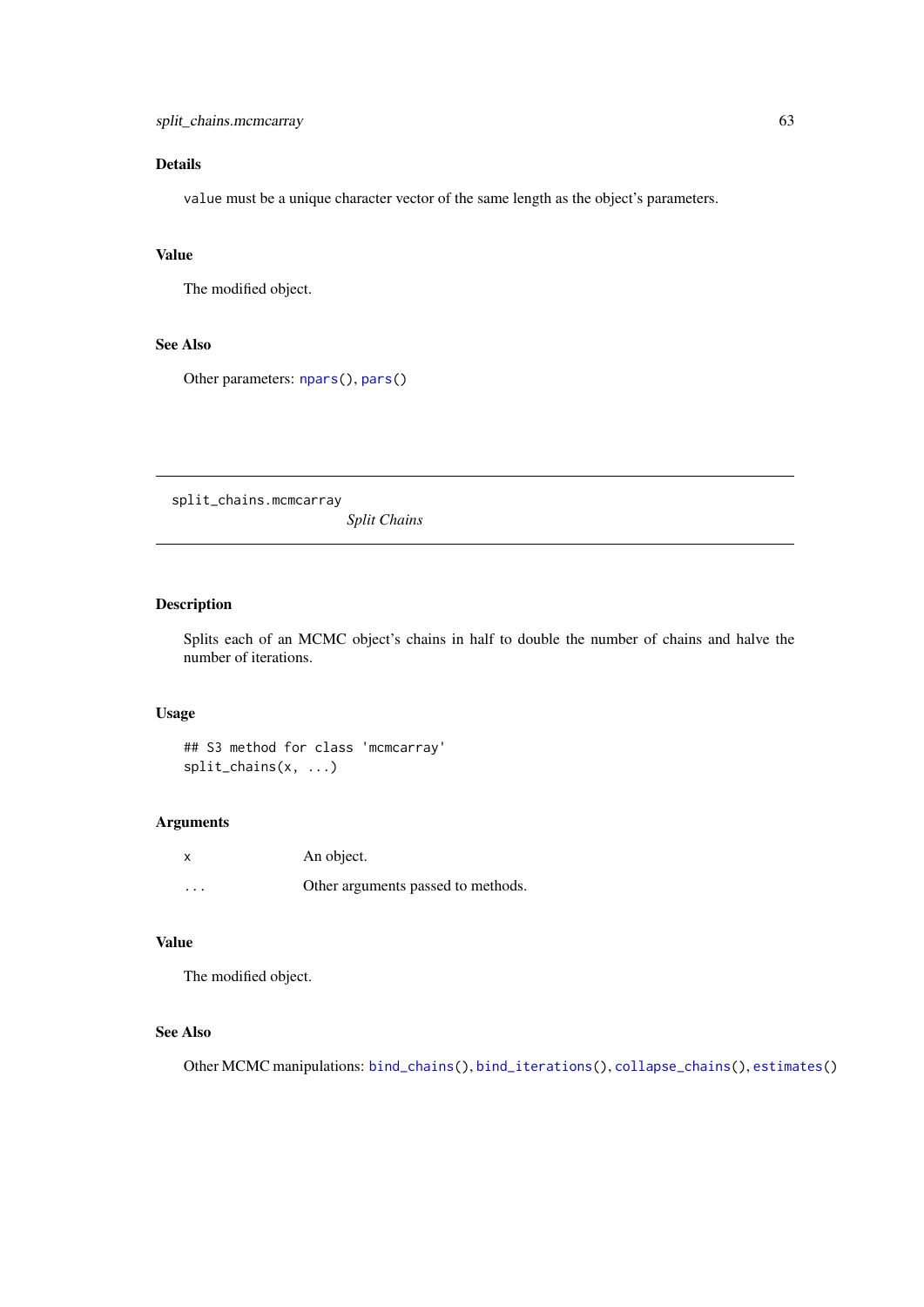<span id="page-63-0"></span>split\_chains.mcmcr *Split Chains*

#### Description

Splits each of an MCMC object's chains in half to double the number of chains and halve the number of iterations.

#### Usage

## S3 method for class 'mcmcr' split\_chains(x, ...)

#### Arguments

|          | An object.                         |
|----------|------------------------------------|
| $\cdots$ | Other arguments passed to methods. |

#### Value

The modified object.

#### See Also

Other MCMC manipulations: [bind\\_chains\(](#page-0-0)), [bind\\_iterations\(](#page-0-0)), [collapse\\_chains\(](#page-0-0)), [estimates\(](#page-0-0))

| subset |  |
|--------|--|

subset *Subset an MCMC object*

#### Description

Subsets an MCMC object by its chains, iterations and/or parameters.

#### Usage

```
## S3 method for class 'mcmcarray'
subset(x, chains = NULL, items = NULL, iterations = NULL, ...)## S3 method for class 'mcmcr'
subset(
  x,
  chains = NULL,
  iters = NULL,
  pars = NULL,
  iterations = NULL,
  parameters = NULL,
  ...
)
```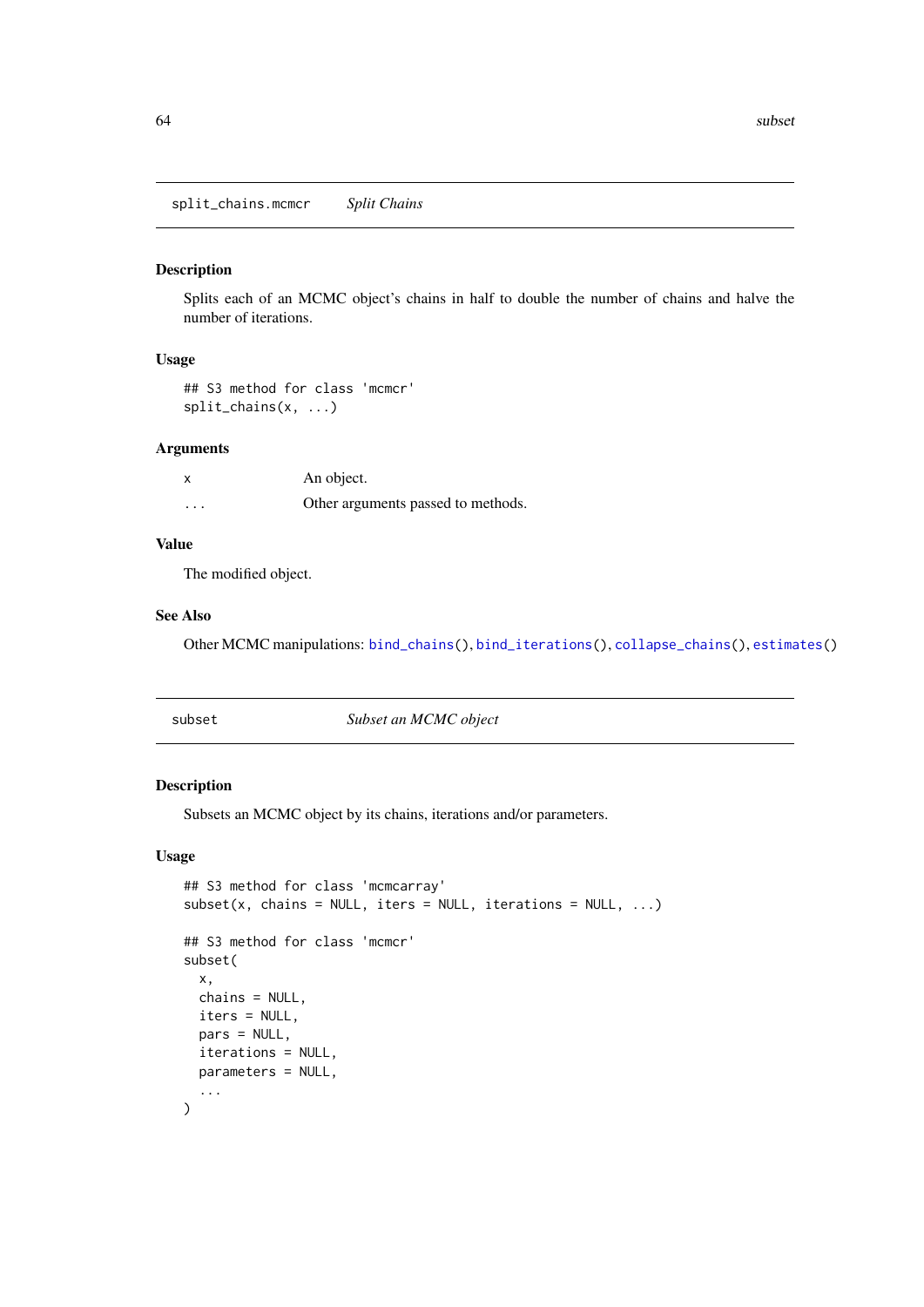#### <span id="page-64-0"></span>vld\_mcmcr 65

```
## S3 method for class 'mcmcrs'
subset(
  x,
  chains = NULL,
  iters = NULL,
  pars = NULL,
  iterations = NULL,
  parameters = NULL,
  ...
```
# $\lambda$

# Arguments

| $\mathsf{x}$ | The MCMC object to subset                                    |
|--------------|--------------------------------------------------------------|
| chains       | An integer vector of chains.                                 |
| iters        | An integer vector of iterations.                             |
| iterations   | An integer vector (or NULL) of the iterations to subset by.  |
|              | Unused.                                                      |
| pars         | A character vector of parameter names.                       |
| parameters   | A character vector (or NULL) of the parameters to subset by. |

# Methods (by class)

- mcmcarray: Subset an mcmcarray object
- mcmcr: Subset an mcmcr object
- mcmcrs: Subset an mcmcrs object

# See Also

[universals::split\\_chains\(\)](#page-0-0)

# Examples

```
subset(mcmcr_example,
  chains = 2L, iters = 1:100,
  pars = c("beta", "alpha")
)
```
<span id="page-64-1"></span>

vld\_mcmcr *Validate MCMC objects*

# Description

Validates class and structure of MCMC objects.

# Usage

```
vld_mcmcarray(x)
```
vld\_mcmcr(x)

vld\_mcmcrs(x)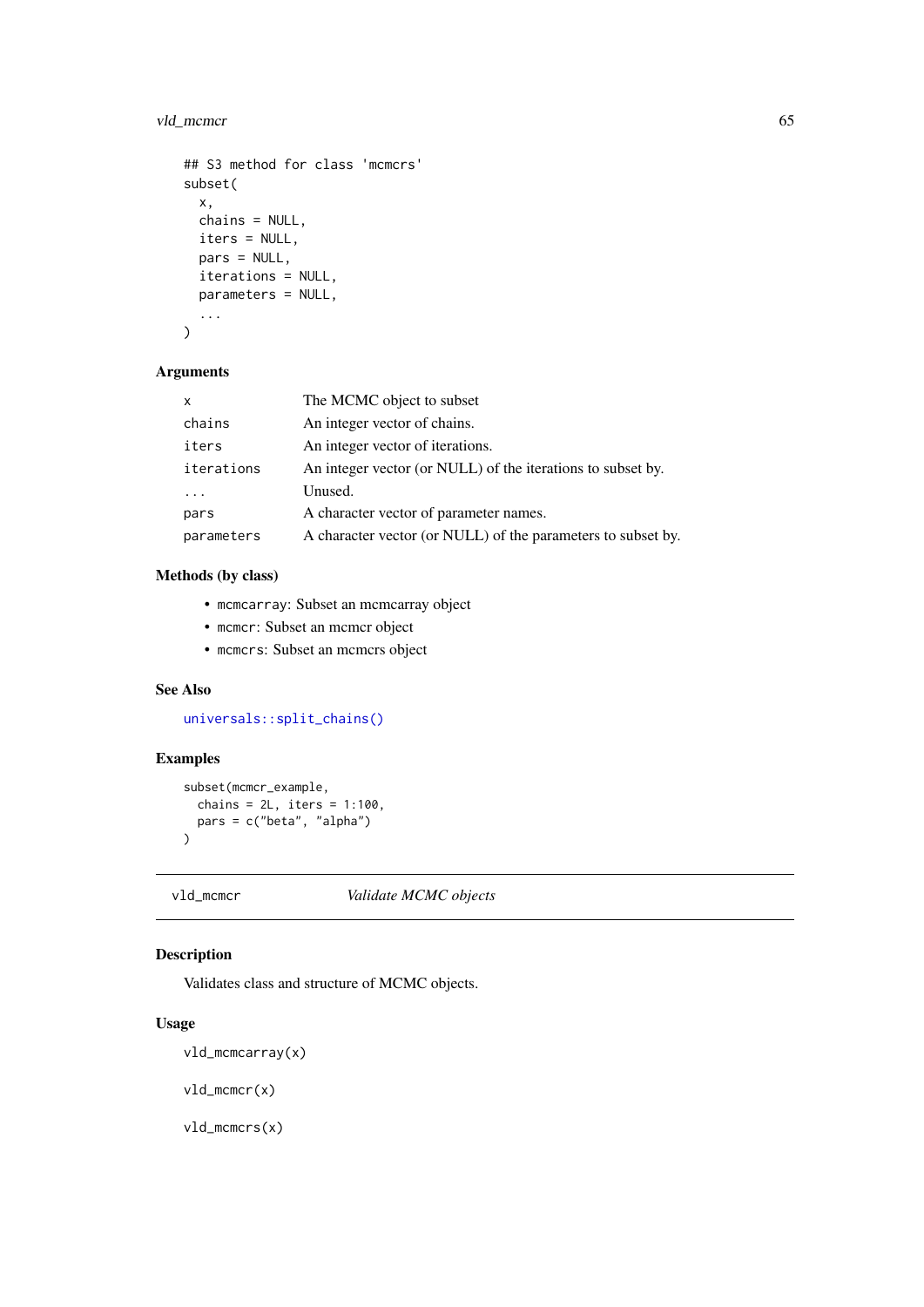#### Arguments

x The object to check.

# Details

To just validate class use [chk::vld\\_s3\\_class\(\)](#page-0-0).

#### Value

A flag indicating whether the object was validated.

#### Functions

- vld\_mcmcarray: Validate [mcmcarray-object\(\)](#page-40-1)
- vld\_mcmcr: Validate [mcmcr-object\(\)](#page-40-2)
- vld\_mcmcrs: Validate [mcmcrs-object\(\)](#page-41-2)

#### See Also

[chk\\_mcmcr\(\)](#page-16-1)

#### Examples

#' vld\_mcmcarray vld\_mcmcarray(1) # vld\_mcmcr vld mcmcr(1) vld\_mcmcr(mcmcr::mcmcr\_example)

# vld\_mcmcrs vld\_mcmcrs(1)

#### zero *Zero MCMC sample values*

#### Description

Zeros an MCMC object's sample values.

#### Usage

```
zero(x, \ldots)## S3 method for class 'mcarray'
zero(x, ...)
## S3 method for class 'mcmcarray'
zero(x, ...)
## S3 method for class 'mcmcr'
zero(x, pars = NULL, ...)
```
<span id="page-65-0"></span>66 zero zero za zamienia za ostali za zamienia za ostali za zamienia za zamienia za zamienia za zamienia za za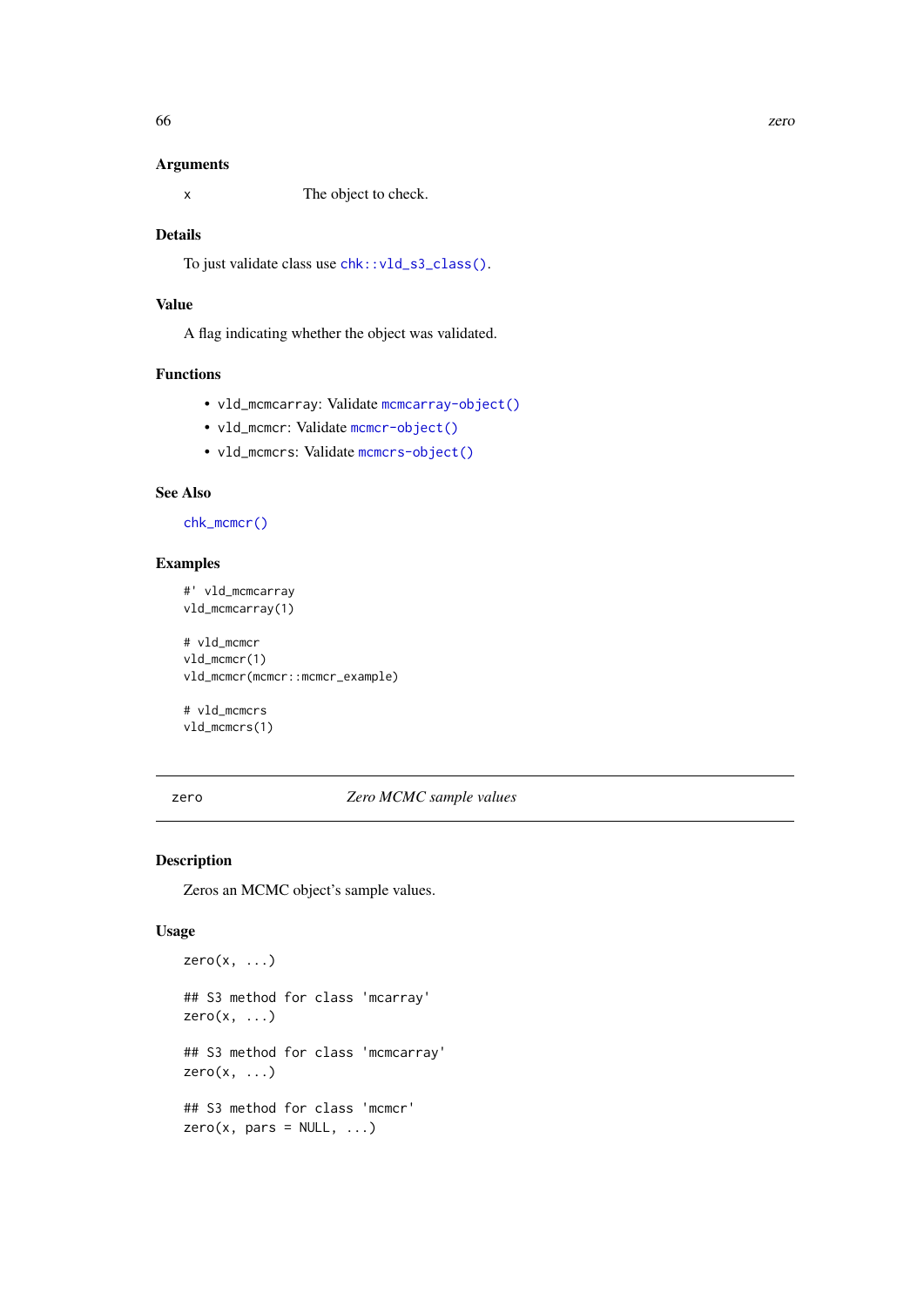zero 67

# Arguments

| x        | The MCMC object.                                  |
|----------|---------------------------------------------------|
| $\cdots$ | Unused.                                           |
| pars     | A character vector (or NULL) of the pars to zero. |

# Details

It is used for removing the effect of a random effect where the expected value is 0.

# Value

The MCMC

# Methods (by class)

- mcarray: Zero an mcarray object
- mcmcarray: Zero an mcmcarray object
- mcmcr: Zero an mcmcr object

# Examples

zero(mcmcr\_example, pars = "beta")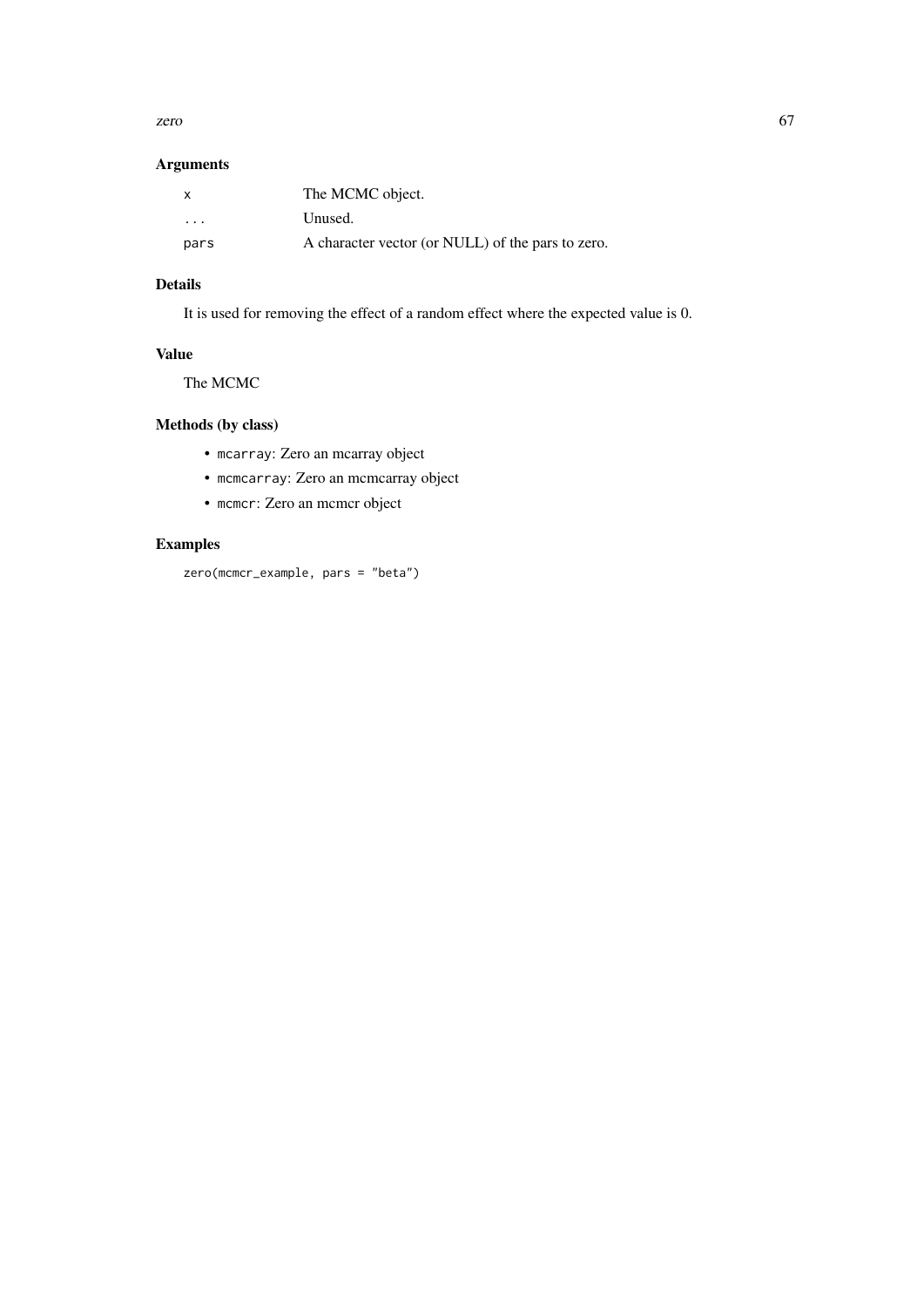# <span id="page-67-0"></span>Index

∗ bind bind\_dimensions, [14](#page-13-0) bind\_dimensions\_n, [15](#page-14-0) bind\_parameters, [15](#page-14-0) ∗ coerce as.mcarray, [4](#page-3-0) as.mcmcarray, [7](#page-6-0) as.mcmcr, [8](#page-7-0) mcmcrs, [42](#page-41-0) ∗ combine combine\_dimensions, [19](#page-18-0) combine\_samples, [20](#page-19-0) combine\_samples\_n, [21](#page-20-0) ∗ datasets mcmcr\_example, [43](#page-42-0) ∗ is is.mcarray, [38](#page-37-0) is.mcmcarray, [39](#page-38-0) is.mcmcr, [39](#page-38-0) is.mcmcrs, [40](#page-39-0) ∗ manipulate mcmc\_aperm, [43](#page-42-0) mcmc\_map, [44](#page-43-0) ∗ objects mcmcarray-object, [41](#page-40-0) mcmcr-object, [41](#page-40-0) mcmcrs-object, [42](#page-41-0) as.mcarray, [4,](#page-3-0) *[7](#page-6-0)*, *[9](#page-8-0)*, *[42](#page-41-0)* as.mcmc.mcarray, [4](#page-3-0) as.mcmc.mcmc, [5](#page-4-0) as.mcmc.mcmcarray, [6](#page-5-0) as.mcmc.mcmcr, [6](#page-5-0) as.mcmcarray, *[4](#page-3-0)*, [7,](#page-6-0) *[9](#page-8-0)*, *[42](#page-41-0)* as.mcmcr, *[4](#page-3-0)*, *[7](#page-6-0)*, [8,](#page-7-0) *[42](#page-41-0)* as.mcmcr.list *(*as.mcarray*)*, [4](#page-3-0) as.mcmcrs, [9](#page-8-0) as\_nlist, *[11](#page-10-0)* as\_nlist.mcmcr, [10](#page-9-0) as\_nlists, *[10](#page-9-0)* as\_nlists.mcmcr, [11](#page-10-0) bind\_chains, *[19](#page-18-0)*, *[30](#page-29-0)[–32](#page-31-0)*, *[63,](#page-62-0) [64](#page-63-0)* bind\_chains.mcarray, [11](#page-10-0)

bind\_chains.mcmc, [12](#page-11-0) bind\_chains.mcmc.list, [13](#page-12-0) bind\_chains.mcmcarray, [13](#page-12-0) bind\_chains.mcmcr, [14](#page-13-0) bind\_dimensions, [14,](#page-13-0) *[15](#page-14-0)* bind\_dimensions\_n, *[14,](#page-13-0) [15](#page-14-0)*, [15](#page-14-0) bind\_iterations, *[12](#page-11-0)[–14](#page-13-0)*, *[19](#page-18-0)*, *[30](#page-29-0)[–32](#page-31-0)*, *[63,](#page-62-0) [64](#page-63-0)* bind\_parameters, *[14,](#page-13-0) [15](#page-14-0)*, [15](#page-14-0) check\_mcmcarray, [16](#page-15-0) check\_mcmcr, [16](#page-15-0) check\_mcmcr(), *[16,](#page-15-0) [17](#page-16-0)* chk::chk\_s3\_class(), *[17](#page-16-0)* chk::vld\_s3\_class(), *[66](#page-65-0)* chk\_mcmcarray *(*chk\_mcmcr*)*, [17](#page-16-0) chk\_mcmcr, [17](#page-16-0) chk\_mcmcr(), *[66](#page-65-0)* chk\_mcmcrs *(*chk\_mcmcr*)*, [17](#page-16-0) coda::line(), *[43](#page-42-0)* coda::mcmc(), *[8](#page-7-0)* coda::mcmc.list(), *[8](#page-7-0)* coef, [18](#page-17-0) collapse\_chains, *[12](#page-11-0)[–14](#page-13-0)*, *[30](#page-29-0)[–32](#page-31-0)*, *[63,](#page-62-0) [64](#page-63-0)* collapse\_chains.mcmcr, [19](#page-18-0) combine\_dimensions, [19,](#page-18-0) *[20,](#page-19-0) [21](#page-20-0)* combine\_samples, *[20](#page-19-0)*, [20,](#page-19-0) *[21](#page-20-0)* combine\_samples\_n, *[20](#page-19-0)*, [21](#page-20-0) converged, *[24](#page-23-0)[–28](#page-27-0)*, *[57](#page-56-0)[–61](#page-60-0)* converged.default, [21](#page-20-0) converged.mcmcrs, [22](#page-21-0) converged\_pars, *[22](#page-21-0)[–28](#page-27-0)*, *[57](#page-56-0)[–61](#page-60-0)* converged\_terms, *[22](#page-21-0)[–28](#page-27-0)*, *[57](#page-56-0)[–61](#page-60-0)* dims, *[51](#page-50-0)*, *[55,](#page-54-0) [56](#page-55-0)* esr, *[22,](#page-21-0) [23](#page-22-0)*, *[57](#page-56-0)[–61](#page-60-0)* esr(), *[29](#page-28-0)* esr.mcarray, [23](#page-22-0) esr.mcmc, [24](#page-23-0)

esr.mcmc.list, [25](#page-24-0) esr.mcmcarray, [26](#page-25-0) esr.mcmcr, [27](#page-26-0) esr.mcmcrs, [28](#page-27-0)

esr\_pars, *[22](#page-21-0)[–28](#page-27-0)*, *[57](#page-56-0)[–61](#page-60-0)*